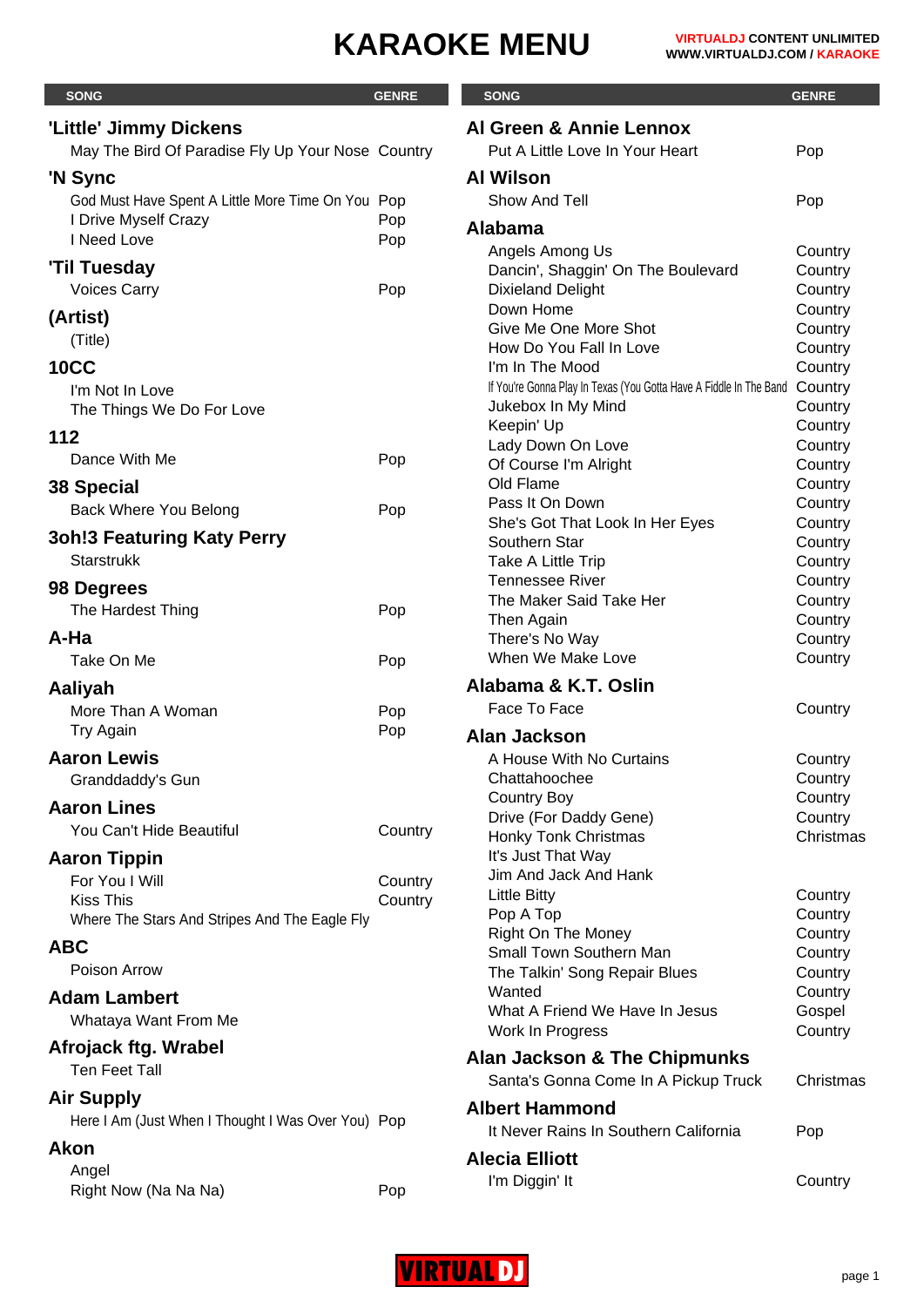| <b>SONG</b>                                                                    | <b>GENRE</b>       | <b>SONG</b>                                                 | <b>GENRE</b>       |
|--------------------------------------------------------------------------------|--------------------|-------------------------------------------------------------|--------------------|
| <b>Alexandra Slate</b>                                                         |                    | Angie Martinez Feat. Lil' Mo & Sacario                      |                    |
| Guilty                                                                         | Pop                | If I Could Go                                               | Pop                |
| <b>Alice Cooper</b><br>Elected                                                 |                    | <b>Angie Stone</b><br>Wish I Didn't Miss You                | Pop                |
| No More Mr. Nice Guy                                                           |                    | <b>Animals</b>                                              |                    |
| <b>Alicia Bridges</b><br>I Love The Nightlife                                  |                    | We Gotta Get Out Of This Place                              | Pop                |
|                                                                                | Pop                | <b>Anita Baker</b>                                          |                    |
| <b>Alicia Keys</b><br>A Woman's Worth                                          | Pop                | No One In The World<br><b>Sweet Love</b>                    | Pop<br>Pop         |
| Fallin'                                                                        | Pop                | <b>Anne Murray</b>                                          |                    |
| <b>Alison Krauss &amp; Union Station</b><br>I Don't Believe You've Met My Baby | <b>Bluegrass</b>   | Put Your Hand In The Hand<br>Snowbird                       | Country<br>Country |
| <b>Allan Sherman</b>                                                           |                    | The Little Drummer Boy                                      | Christmas          |
| The Twelve Gifts Of Christmas                                                  | Christmas          | <b>Anne Murray &amp; Dave Loggins</b>                       |                    |
| <b>Allison Krauss</b>                                                          |                    | Nobody Loves Me Like You Do                                 | Country            |
| Baby Now That I've Found You                                                   | Country            | <b>Arctic Monkeys</b>                                       |                    |
| <b>Allison Moorer</b>                                                          |                    | Arabella                                                    |                    |
| A Soft Place To Fall<br>Set You Free                                           | Country<br>Country | Do I Wanna Know?<br>Why'd You Only Call Me When You're High |                    |
| <b>Aloe Blacc</b>                                                              |                    | <b>Aretha Franklin</b>                                      |                    |
| I Need A Dollar                                                                |                    | You Make Me Feel Like A Natural Woman                       | Pop                |
| <b>Amanda Perez</b>                                                            |                    | Ariana Grande ftg. Mac Miller                               |                    |
| Angel                                                                          | Pop                | The Way                                                     |                    |
| Amanda Watkins Ftg. Jamey Johnson<br>If I Was Over You                         |                    | Armin Van Buuren Ftg. Mr. Probz<br>Another You              |                    |
| <b>American Folk Dance</b>                                                     |                    | <b>Ashlee Simpson</b>                                       |                    |
| Skip To My Lou                                                                 |                    | La La                                                       | Pop                |
|                                                                                |                    | Little Miss Obsessive                                       | Pop                |
| <b>Amerie</b><br>Talkin' To Me<br>Why Don't We Fall In Love                    | Pop                | <b>Ashley Gearing</b><br>Your Smile                         |                    |
|                                                                                | Pop                | <b>Ashley Monroe Feat. Ronnie Dunn</b>                      |                    |
| <b>Amerie Featuring Eve</b><br>1 Thing                                         | Pop                | I Don't Want To                                             | Country            |
|                                                                                |                    | <b>Atlanta Rhythm Section</b>                               |                    |
| <b>Amy Grant</b><br>It's Not A Song                                            | Pop                | Champagne Jam                                               | Pop                |
|                                                                                |                    | Georgia Rhythm                                              | Pop                |
| <b>Andy Grammer</b><br>Honey, I'm Good                                         |                    | I'm Not Gonna Let It Bother Me Tonight                      | Pop                |
|                                                                                |                    | <b>Avicii</b>                                               |                    |
| <b>Andy Griggs</b><br>I Never Had A Chance                                     |                    | <b>Addicted To You</b><br>The Nights                        |                    |
| I'll Go Crazy                                                                  | Country<br>Country | <b>B J Thomas</b>                                           |                    |
| If Heaven                                                                      | Country            | Another Somebody Done Somebody Wrong Song Country           |                    |
| <b>Andy Griggs With Martina McBride</b>                                        |                    |                                                             |                    |
| <b>Practice Life</b>                                                           | Country            | <b>B. J. Thomas</b><br>Jingle Bells                         | Country            |
| <b>Andy Williams</b>                                                           |                    |                                                             |                    |
| Love Is A Many Splendored Thing                                                | Pop                | <b>B.B. King</b><br>See That My Grave Is Kept Clean         |                    |
| The Twelve Days Of Christmas                                                   | Country            | Three O'Clock Blues                                         |                    |

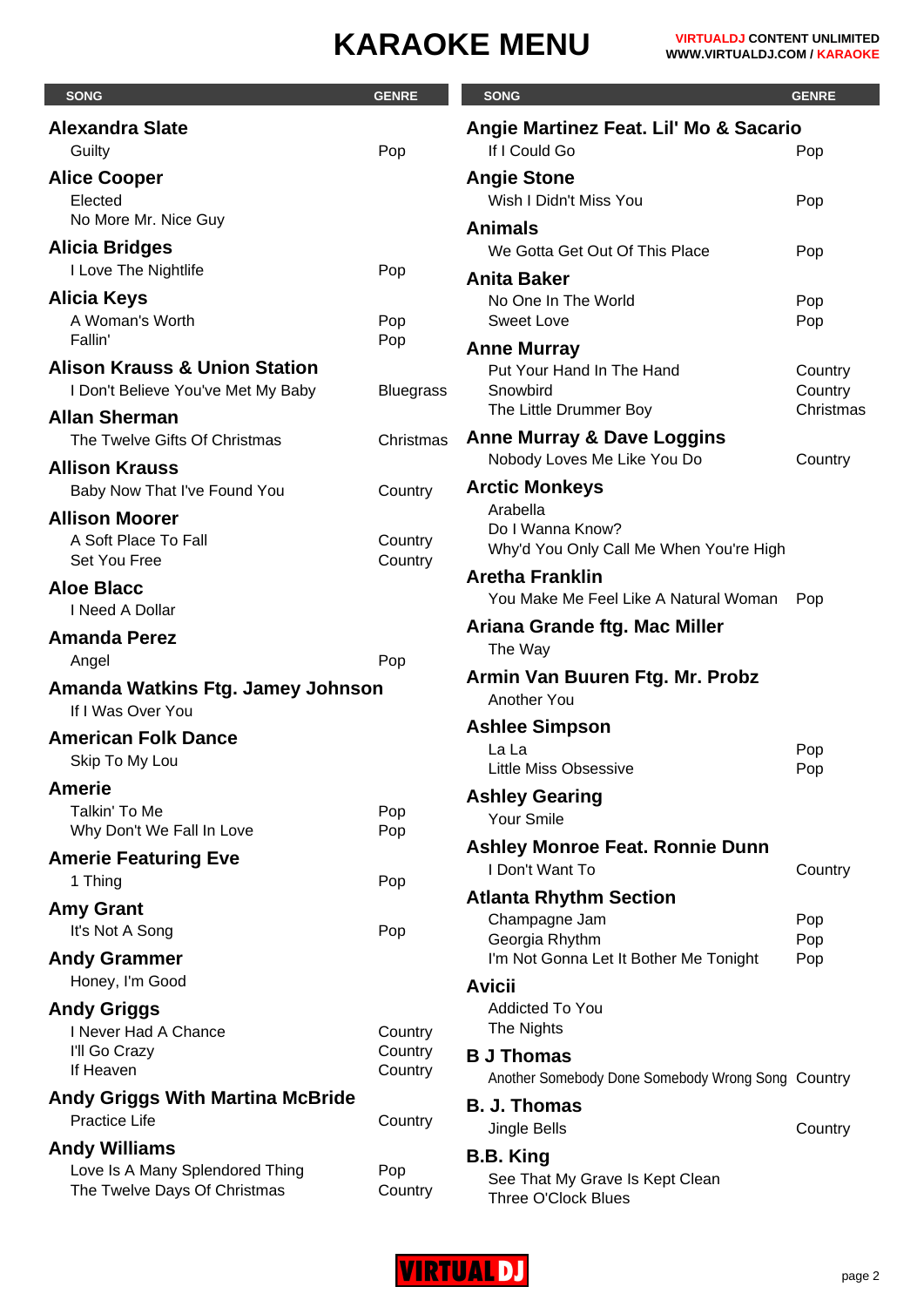| <b>SONG</b>                                                                                        | <b>GENRE</b>       | <b>SONG</b>                                                                      | <b>GENRE</b>       |
|----------------------------------------------------------------------------------------------------|--------------------|----------------------------------------------------------------------------------|--------------------|
| <b>B.J. Thomas</b>                                                                                 |                    | <b>Bette Midler</b>                                                              |                    |
| Hooked On A Feeling                                                                                |                    | Boogie Woogie Bugle Boy                                                          | Pop                |
| <b>Babyface</b>                                                                                    |                    | That's How Love Moves                                                            |                    |
| And Our Feelings<br>It's No Crime                                                                  | Pop<br>Pop         | <b>Beyonce ftg. Drake</b><br>Mine                                                |                    |
| This Is For The Lover In You                                                                       | Pop                |                                                                                  |                    |
| What If                                                                                            | Pop                | <b>Beyonce'</b><br>Dangerously In Love                                           | Pop                |
| When Can I See You                                                                                 | Pop                | Ego                                                                              |                    |
| <b>Bachman Turner Overdrive</b>                                                                    |                    | Halo                                                                             | Pop                |
| <b>Takin' Care Of Business</b>                                                                     | Pop                | Listen<br>Single Ladies (PUT A RING ON IT)                                       | Pop<br>Pop         |
| <b>Bachman-Turner Overdrive</b>                                                                    |                    | <b>Beyonce' (Featuring Jay-Z)</b>                                                |                    |
| Gimme Your Money Please<br><b>Give It Time</b>                                                     | Pop<br>Pop         | Crazy In Love                                                                    | Pop                |
| Hey You                                                                                            | Pop                | <b>Beyonce' Featuring Jay-Z</b>                                                  |                    |
| <b>Hold Back The Water</b>                                                                         | Pop                | Upgrade U                                                                        | Pop                |
| Let It Ride<br>Roll On Down The Highway                                                            | Pop<br>Pop         | <b>Big &amp; Rich</b>                                                            |                    |
| Take It Like A Man                                                                                 | Pop                | <b>Big Time</b>                                                                  | Country            |
| You Ain't Seen Nothin' Yet                                                                         | Pop                | <b>Bill Anderson</b>                                                             |                    |
| <b>Badfinger</b>                                                                                   |                    | Happy State Of Mind                                                              | Country            |
| Come And Get It                                                                                    |                    | I Get The Fever                                                                  | Country            |
| <b>Barbara Mandrell</b>                                                                            |                    | If You Can Live With It (I Can Live Without It)<br>It Came Upon A Midnight Clear | Country<br>Country |
| Happy Birthday Dear Heartache<br>Satisfied                                                         | Country<br>Country | The Corner Of My Life                                                            | Country            |
| <b>Barbra Streisand And Celine Dion</b>                                                            |                    | The First Noel                                                                   | Country            |
| <b>Tell Him</b>                                                                                    | Pop                | <b>Bill Anderson &amp; Jan Howard</b>                                            |                    |
| <b>Barenaked Ladies</b>                                                                            |                    | Dis-Satisfied                                                                    | Country            |
| <b>Call And Answer</b>                                                                             | Pop                | <b>Bill Anderson Key Of (C)</b>                                                  |                    |
| <b>Barrett Strong</b>                                                                              |                    | Don't She Look Good                                                              | Country            |
| Money (That's What I Want)                                                                         | Pop                | <b>Billie Jo Spears</b>                                                          |                    |
| <b>Barry Manilow</b>                                                                               |                    | <b>Blanket On The Ground</b>                                                     | Country            |
| Love Is A Many Splendored Thing                                                                    | Pop                | <b>Billy 'Crash' Craddock</b><br>I Cheated On A Good Woman's Love                |                    |
| Mandy                                                                                              | Pop                | <b>Knock Three Times</b>                                                         | Country<br>Country |
| Ships                                                                                              | Pop                | <b>Billy Currington</b>                                                          |                    |
| <b>Barry Mann</b>                                                                                  |                    | 23 Degrees And South                                                             |                    |
| Who Put The Bomp (In The Bomp, Bomp) Pop                                                           |                    | Give It To Me Straight                                                           |                    |
| <b>Bea Miller</b><br>Fire N Gold                                                                   |                    | <b>Hey Girl</b><br>Let Me Down Easy                                              |                    |
|                                                                                                    |                    | People Are Crazy                                                                 | Country            |
| <b>Bellamy Brothers</b><br>If I Said You Had A Beautiful Body Would You Hold It Against Me Country |                    | <b>Billy Currington Ftg. Jessie James Decker</b>                                 |                    |
| Ben E. King                                                                                        |                    | Good Night                                                                       |                    |
| Stand By Me                                                                                        | Pop                | <b>Billy Dean</b>                                                                |                    |
| <b>Ben E. King Unplugged</b>                                                                       |                    | I Wanna Take Care Of You                                                         | Country            |
| Stand By Me                                                                                        |                    | Once In A While                                                                  | Country            |
| <b>Ben Harper</b>                                                                                  |                    | Only Here For A Little While<br>Tryin' To Hide A Fire In The Dark                | Country<br>Country |
| <b>Steal My Kisses</b>                                                                             | Pop                | We Just Disagree                                                                 | Country            |
|                                                                                                    |                    |                                                                                  |                    |

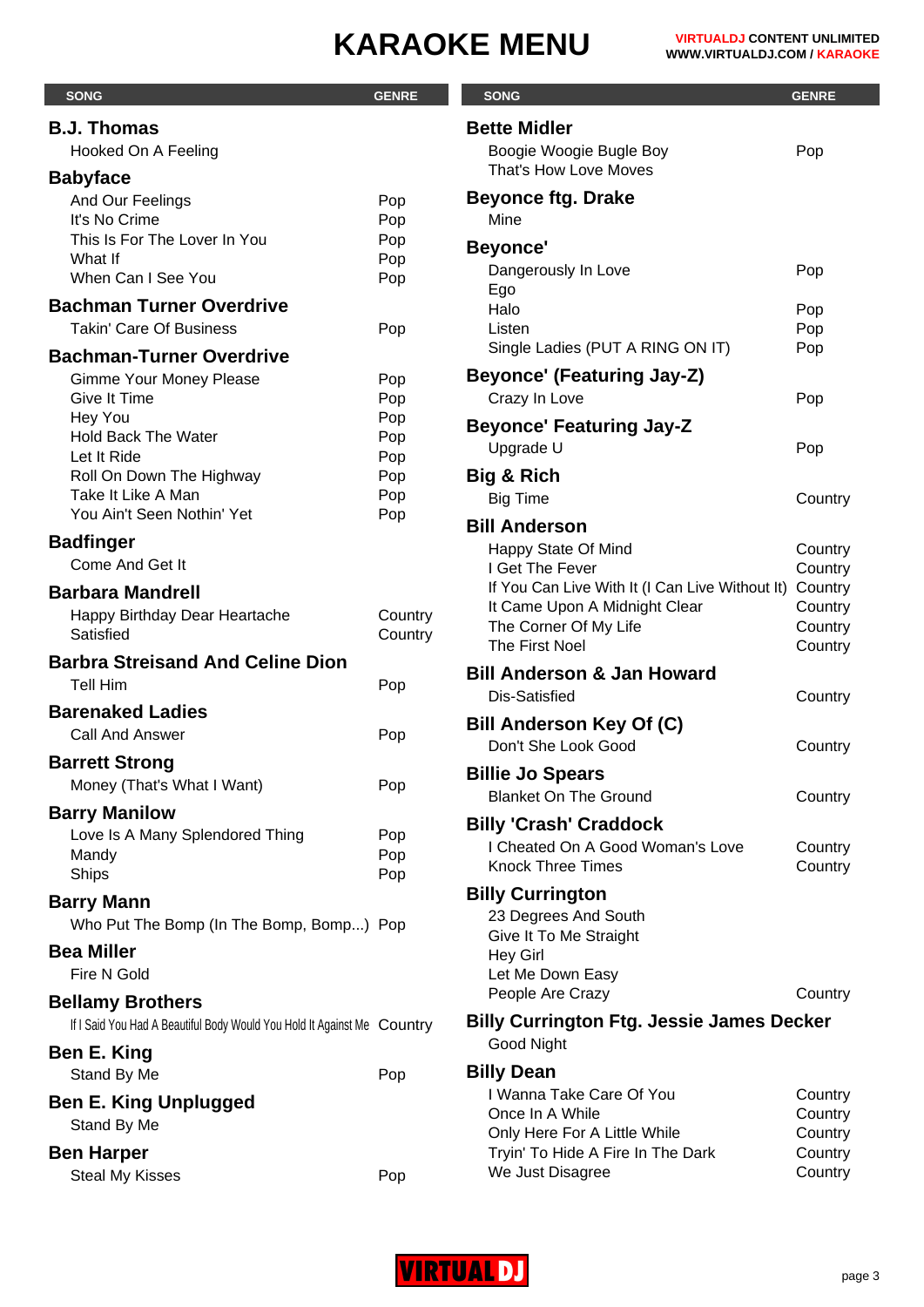| <b>SONG</b>                                     | <b>GENRE</b>       | <b>SONG</b>                                   | <b>GENRE</b>         |
|-------------------------------------------------|--------------------|-----------------------------------------------|----------------------|
| <b>Billy Gilman</b>                             |                    | <b>Blue Oyster Cult</b>                       |                      |
| Elisabeth                                       | Country            | Burnin' For You                               |                      |
| She's My Girl                                   | Country            | Don't Fear The Reaper                         | Halloween            |
| There's A Hero                                  | Country            | <b>Blue Swede</b>                             |                      |
| <b>Billy Idol</b>                               |                    | Hooked On A Feeling                           | Pop                  |
| Can't Break Me Down                             |                    | <b>Blues Magoos</b>                           |                      |
| <b>Cradle Of Love</b>                           |                    | (We Ain't Got) Nothin' Yet                    | Pop                  |
| <b>Billy Joe Royal</b>                          |                    | <b>Bo Bice</b>                                |                      |
| Down In The Boondocks                           | Pop                | The Real Thing                                | Pop                  |
| <b>Billy Ray Cyrus</b>                          |                    | <b>Bobby Bare</b>                             |                      |
| <b>Always Sixteen</b>                           | Country            | Come Sundown                                  | Country              |
| Give My Heart To You<br>You Won't Be Lonely Now | Country<br>Country | It's Alright                                  | Country              |
|                                                 |                    | Please Don't Tell Me How The Story Ends       | Country              |
| <b>Billy Swan</b>                               |                    | The Streets Of Baltimore                      | Country              |
| I Can Help                                      | Country            | <b>Bobby Bloom</b>                            |                      |
| <b>Billy Yates</b>                              |                    | Montego Bay                                   | Pop                  |
| What Do You Want From Me Now                    | Country            | <b>Bobby Brown</b>                            |                      |
| <b>Bing Crosby</b>                              |                    | Don't Be Cruel                                | Pop                  |
| Count Your Blessings Instead Of Sheep           | Pop                | On Our Own (From Ghostbusters II)             | Pop                  |
| <b>Stardust</b><br>When Irish Eyes Are Smiling  | Pop<br>Pop         | <b>Bobby Darin</b>                            |                      |
| <b>Blackhawk</b>                                |                    | Dream Lover                                   | Pop                  |
| One Night In New Orleans                        | Country            | Splish Splash                                 | Pop                  |
| <b>Blaine Larsen</b>                            |                    | <b>Bobby Helms</b>                            |                      |
| The Best Man                                    | Country            | Fraulein                                      | Country              |
| <b>Blake Shelton</b>                            |                    | <b>Bobby Lewis</b>                            |                      |
| Boys 'Round Here                                |                    | <b>Tossin' And Turnin'</b>                    | Pop                  |
| Gonna                                           |                    | <b>Bonnie Pointer</b>                         |                      |
| Goodbye Time                                    | Country            | Heaven Must Have Sent You                     | Pop                  |
| Mine Would Be You                               |                    | <b>Boone Creek</b>                            |                      |
| Sure Be Cool If You Did<br>The Dreamer          | Country            | <b>Head Over Heels</b>                        | <b>Bluegrass</b>     |
|                                                 |                    | <b>Boxcar Willie</b>                          |                      |
| <b>Blessid Union Of Soul</b>                    |                    | Joy To The World                              | Christmas            |
| I Wanna Be There                                | Pop                | O' Come All Ye Faithful<br>Up On The Housetop | Christmas<br>Country |
| <b>Blessid Union Of Souls</b>                   |                    |                                               |                      |
| All Along<br>Hey Leonardo (She Likes Me For Me) | Pop<br>Pop         | <b>Boyz II Men</b><br>4 Seasons Of Loneliness |                      |
| Light In Your Eyes                              | Pop                | I'll Make Love To You                         | Pop<br>Pop           |
| <b>Blink 182</b>                                |                    | Water Runs Dry                                |                      |
| All The Small Things                            | Pop                | <b>Boyz II Men Featuring Faith Evans</b>      |                      |
| <b>First Date</b>                               | Pop                | <b>Relax Your Mind</b>                        | Pop                  |
| <b>Blood, Sweat &amp; Tears</b>                 |                    | <b>Boyz II Men Unplugged</b>                  |                      |
| Go Down Gamblin'                                |                    | Water Runs Dry                                |                      |
| <b>Blu Cantrell</b>                             |                    |                                               |                      |
| <b>Breathe</b>                                  | Pop                |                                               |                      |
| <b>Blue Cantrell</b>                            |                    |                                               |                      |
| Hit 'Em Up Style                                | Pop                |                                               |                      |

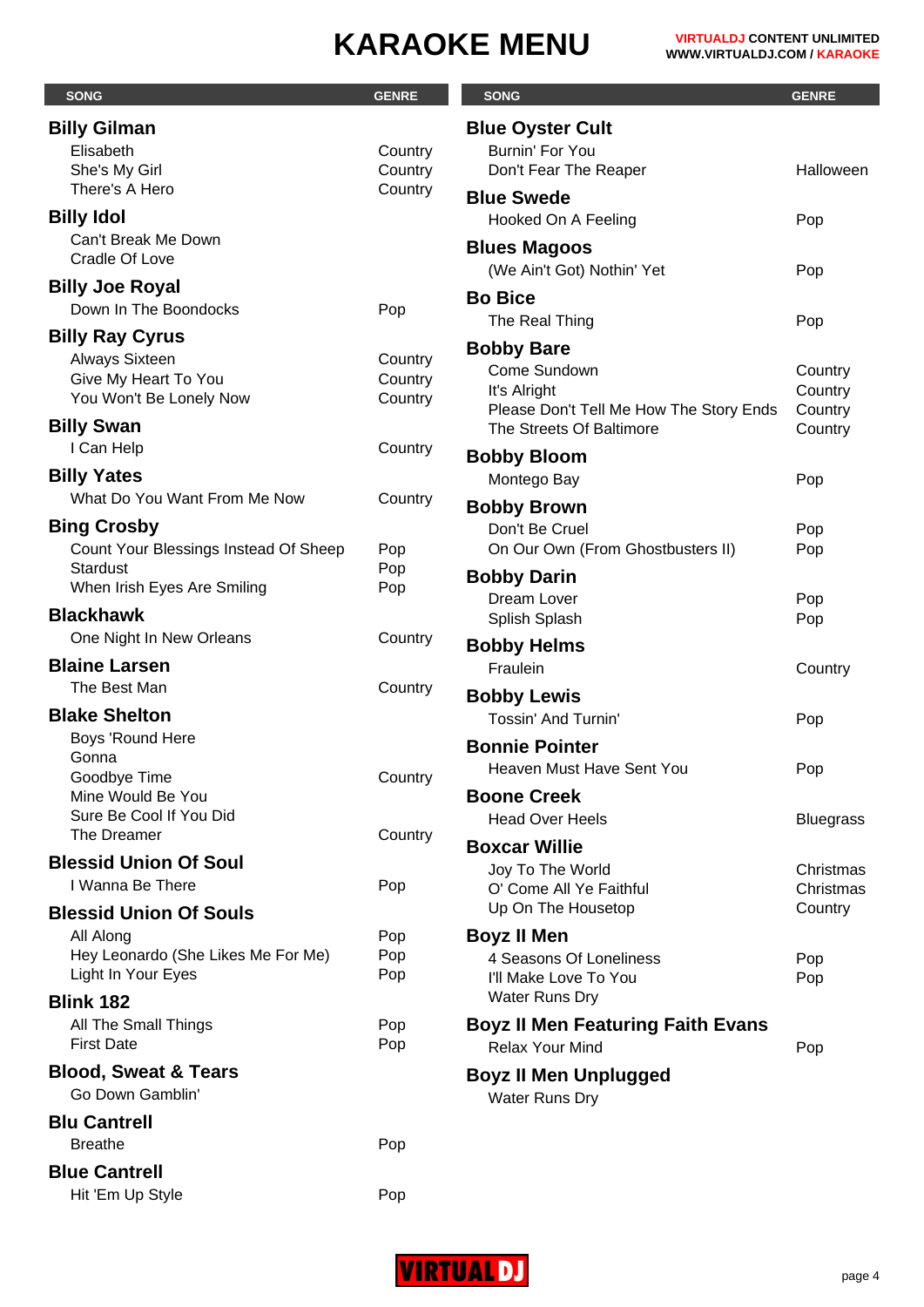|                                              |                    | <b>SONG</b>                                                                             |                      |
|----------------------------------------------|--------------------|-----------------------------------------------------------------------------------------|----------------------|
| <b>SONG</b>                                  | <b>GENRE</b>       |                                                                                         | <b>GENRE</b>         |
| <b>Brad Paisley</b>                          |                    | <b>Brooks &amp; Dunn</b>                                                                |                      |
| American Saturday Night                      |                    | A Man This Lonely                                                                       | Country              |
| Celebrity                                    | Country            | <b>Believe</b>                                                                          | Country              |
| He Didn't Have To Be                         | Country            | Boot Scootin' Boogie                                                                    | Country              |
| I Can't Change The World                     |                    | Cowgirls Don't Cry                                                                      | Country              |
| I Wish You'd Stay<br>I'm Gonna Miss Her      | Country            | God Must Be Busy<br>Goin' Under Gettin' Over You                                        | Country              |
| I'm Still A Guy                              | Country<br>Country | Hangin' 'Round The Mistletoe                                                            | Country<br>Christmas |
| <b>Little Moments</b>                        | Country            | Hard Workin' Man                                                                        | Country              |
| <b>River Bank</b>                            |                    | He's Got You                                                                            | Country              |
| Southern Comfort Zone                        |                    | Heartbroke Out Of My Mind                                                               | Country              |
| The Mona Lisa                                |                    | Honky Tonk Truth                                                                        |                      |
| Two People Fell In Love                      | Country            | <b>Husbands And Wives</b>                                                               | Country              |
| We Danced                                    | Country            | I Am That Man                                                                           | Country              |
| Wrapped Around                               | Country            | I Can't Get Over You                                                                    | Country              |
| <b>Brandy</b>                                |                    | I'll Never Forgive My Heart                                                             | Country              |
| He Is                                        | Pop                | <b>Indian Summer</b>                                                                    |                      |
| Long Distance                                | Pop                | It's Getting Better All The Time                                                        | Country              |
|                                              |                    | Little Miss Honky Tonk                                                                  | Country              |
| <b>Brandy (With Mase)</b>                    |                    | Lost And Found                                                                          | Country              |
| Top Of The World                             | Pop                | My Heart Is Lost To You<br>Proud Of The House We Built                                  | Country              |
| <b>Bread</b>                                 |                    | <b>Red Dirt Road</b>                                                                    | Country<br>Country   |
| Baby I'm-A Want You                          | Pop                | Rock My World (Little Country Girl)                                                     | Country              |
| Diary                                        | Pop                | She Used To Be Mine                                                                     |                      |
| It Don't Matter To Me                        | Pop                | She's Not The Cheatin' Kind                                                             | Country              |
| Make It With You                             | Pop                | South Of Santa Fe                                                                       | Country              |
| The Last Time                                | Pop                | That Ain't No Way To Go                                                                 | Country              |
| <b>Breaking Benjamin</b>                     |                    | We'll Burn That Bridge                                                                  | Country              |
| Angels Fall                                  |                    | Whiskey Under The Bridge                                                                | Country              |
| Failure                                      |                    | Why Would I Say Goodbye                                                                 | Country              |
| <b>Brenda Lee</b>                            |                    | You'll Always Be Loved By Me                                                            | Country              |
|                                              |                    | You're Gonna Miss Me When I'm Gone                                                      | Country              |
| <b>Broken Trust</b><br>I Want To Be Wanted   | Country<br>Pop     | <b>Brooks And Dunn</b>                                                                  |                      |
| Johnny One Time                              | Country            | Only In America                                                                         | Country              |
| <b>Too Many Rivers</b>                       | Pop                | <b>Brotherhood Of Man</b>                                                               |                      |
|                                              |                    | <b>United We Stand</b>                                                                  | Patriotic            |
| <b>Brett Eldredge</b>                        |                    |                                                                                         |                      |
| <b>Beat Of The Music</b>                     |                    | <b>Bruce Channel</b>                                                                    |                      |
| <b>Brian Free &amp; Assurance</b>            |                    | Hey! Baby                                                                               | Pop                  |
| The Old Time Way                             | Gospel             | <b>Bryan Adams</b>                                                                      |                      |
| <b>Brian McKnight &amp; Vanessa Williams</b> |                    | Back To You                                                                             | Pop                  |
| Love Is                                      | Pop                | <b>Bryan White</b>                                                                      |                      |
|                                              |                    | I'm Not Supposed To Love You Anymore                                                    | Country              |
| <b>Bring Me The Horizon</b><br>Drown         |                    | Sittin' On Go                                                                           | Country              |
| <b>Happy Song</b>                            |                    | <b>Buck Owens</b>                                                                       |                      |
| Throne                                       |                    | Above And Beyond The Call Of Love                                                       | Country              |
| <b>Britney Spears</b>                        |                    | <b>Act Naturally</b>                                                                    | Country              |
| <b>Boys</b>                                  | Pop                | Before You Go                                                                           | Country              |
| I'm A Slave 4 U                              | Pop                | Hello Trouble Come On In                                                                | Country              |
| <b>Brook Benton</b>                          |                    | I Don't Care (Just As Long As You Love Me)                                              | Country              |
| Rainy Night In Georgia                       | Pop                | I've Got A Tiger By The Tail<br>It Takes People Like You To Make People Like Me Country | Country              |
|                                              |                    | Love's Gonna Live Here                                                                  | Country              |



Made In Japan **Country**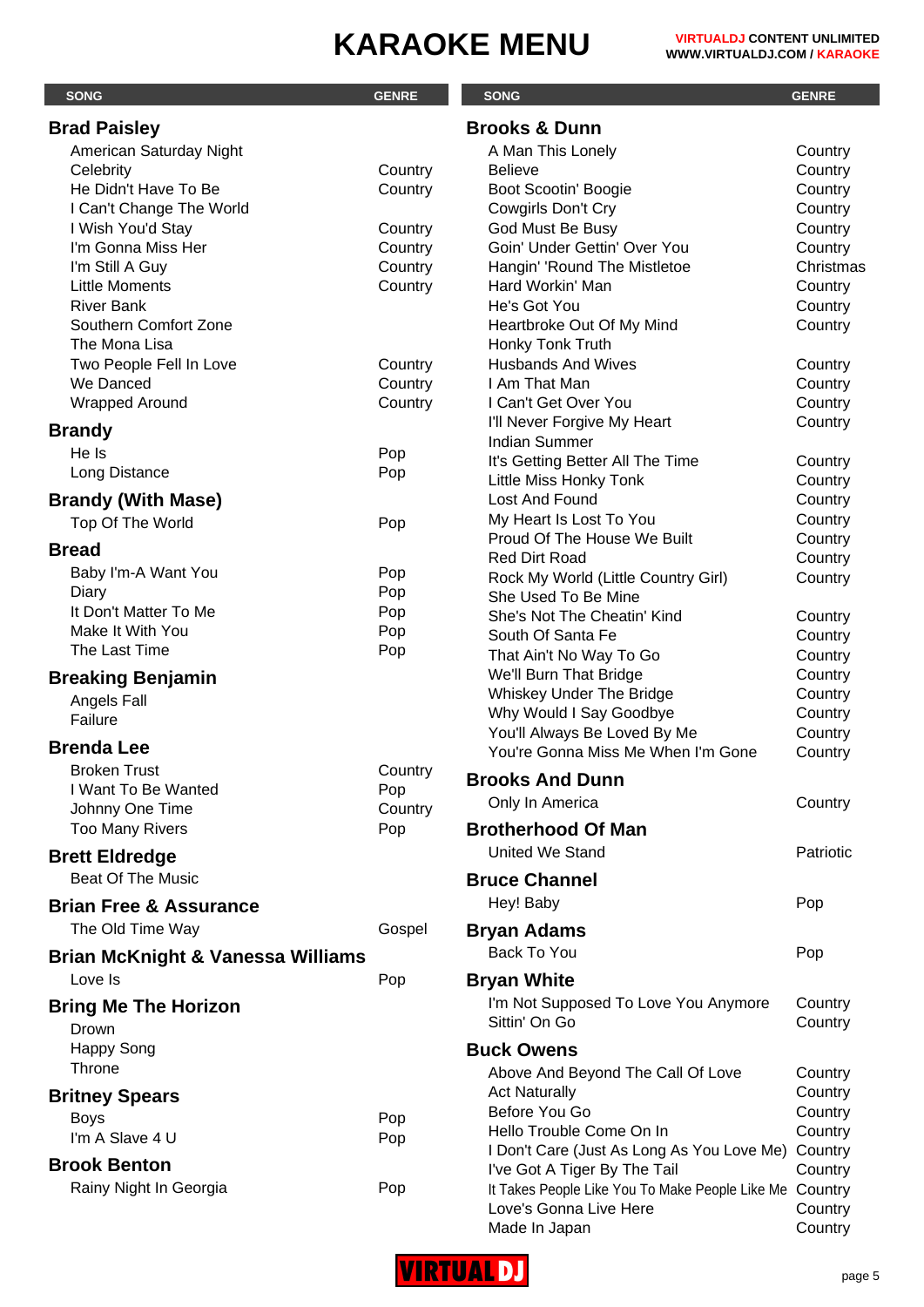| <b>SONG</b>                                                                                                                                              | <b>GENRE</b>                                                     | <b>SONG</b>                                                                                           | <b>GENRE</b>                                        |
|----------------------------------------------------------------------------------------------------------------------------------------------------------|------------------------------------------------------------------|-------------------------------------------------------------------------------------------------------|-----------------------------------------------------|
| My Heart Skips A Beat<br>Sam's Place<br>Santa Looked A Lot Like Daddy<br><b>Together Again</b><br>Under Your Spell Again<br>Waitin' In Your Welfare Line | Country<br>Country<br>Christmas<br>Country<br>Country<br>Country | <b>Carl Smith</b><br>Are You Teasing Me<br>Back Up Buddy<br>Hey Joe!<br>Loose Talk<br>You Are The One | Country<br>Country<br>Country<br>Country<br>Country |
| <b>Buddy Jewell</b><br>Help Pour Out The Rain (Lacey's Song)<br>If She Were Any Other Woman                                                              | Country<br>Country                                               | <b>Carly Simon</b><br>Mockingbird<br>Nobody Does It Better                                            | Pop                                                 |
| <b>Buddy Knox</b><br>Party Doll                                                                                                                          | Pop                                                              | <b>Carol Douglas</b><br>Doctor's Orders                                                               | Pop                                                 |
| <b>Buffalo Springfield</b><br>Sit Down I Think I Love You<br><b>Burl Ives</b>                                                                            |                                                                  | <b>Carol Elizabeth Jones</b><br>Comin' Down From God<br>Comin' Down From God                          | <b>Bluegrass</b>                                    |
| A Little Bitty Tear<br>Funny Way Of Laughin'                                                                                                             |                                                                  | <b>Carole King</b><br>I Feel The Earth Move                                                           | Pop                                                 |
| <b>Buster Poindexter</b><br>Hot Hot Hot                                                                                                                  | Halloween                                                        | It's Too Late<br>Nightingale                                                                          | Pop<br>Pop                                          |
| <b>By Plastic Ono Band</b><br>Give Peace A Chance                                                                                                        | Pop                                                              | So Far Away<br><b>Sweet Seasons</b><br>Way Over Yonder                                                | Pop<br>Pop<br>Pop                                   |
| <b>Cage The Elephant</b><br><b>Cigarette Daydreams</b>                                                                                                   |                                                                  | Way Over Yonder<br><b>Carolyn Dawn Johnson</b>                                                        | Pop                                                 |
| <b>Cal Smith</b><br><b>Country Bumpkin</b>                                                                                                               | Country                                                          | Complicated<br>Georgia<br>I Don't Want You To Go                                                      | Country<br>Country<br>Country                       |
| <b>Calvin Harris</b><br>Faith<br>Summer                                                                                                                  |                                                                  | <b>Carrie Underwood</b><br><b>All-American Girl</b>                                                   | Country                                             |
| <b>Calvin Harris ftg. Ellie Goulding</b><br>I Need Your Love<br>Outside                                                                                  |                                                                  | Do You Hear What I Hear?<br>Don't Forget To Remember Me<br>Jesus, Take The Wheel<br>Little Toy Guns   | Country<br>Pop                                      |
| <b>Calvin Harris ftg. Haim</b><br>Pray To God                                                                                                            |                                                                  | Quitter<br><b>Smoke Break</b><br><b>Two Black Cadillacs</b>                                           |                                                     |
| <b>Calvin Harris ftg. John Newman</b><br><b>Blame</b>                                                                                                    |                                                                  | Unapologize<br><b>Carrie Underwood Featuring Sons Of Sylvia</b>                                       |                                                     |
| Cam<br><b>Burning House</b>                                                                                                                              |                                                                  | What Can I Say<br>Cash Cash ftg. Bebe Rexha                                                           |                                                     |
| <b>Canned Heat</b><br>Going Up The Country                                                                                                               | Pop                                                              | Take Me Home<br><b>Catherine Britt &amp; Elton John</b>                                               |                                                     |
| <b>Cannibal &amp; The Headhunters</b><br>Land Of 1000 Dances                                                                                             | Pop                                                              | Where We Both Say Goodbye                                                                             | Country                                             |
| <b>Capital Cities</b><br>I Sold My Bed, But Not My Stereo<br>Safe And Sound                                                                              |                                                                  | <b>Celine Dion</b><br>Here There And Everywhere<br>I Drove All Night<br>The Power Of Love             | Pop<br>Pop<br>Pop                                   |
| <b>Captain &amp; Tennille</b><br>Shop Around                                                                                                             | Pop                                                              | <b>Celine Dion &amp; Clive Griffin</b><br>When I Fall In Love                                         | Pop                                                 |
| <b>Carl Carlton</b>                                                                                                                                      |                                                                  | <b>Chad Brock</b>                                                                                     |                                                     |
| <b>Everlasting Love</b>                                                                                                                                  | Pop                                                              | Yes!                                                                                                  | Country                                             |

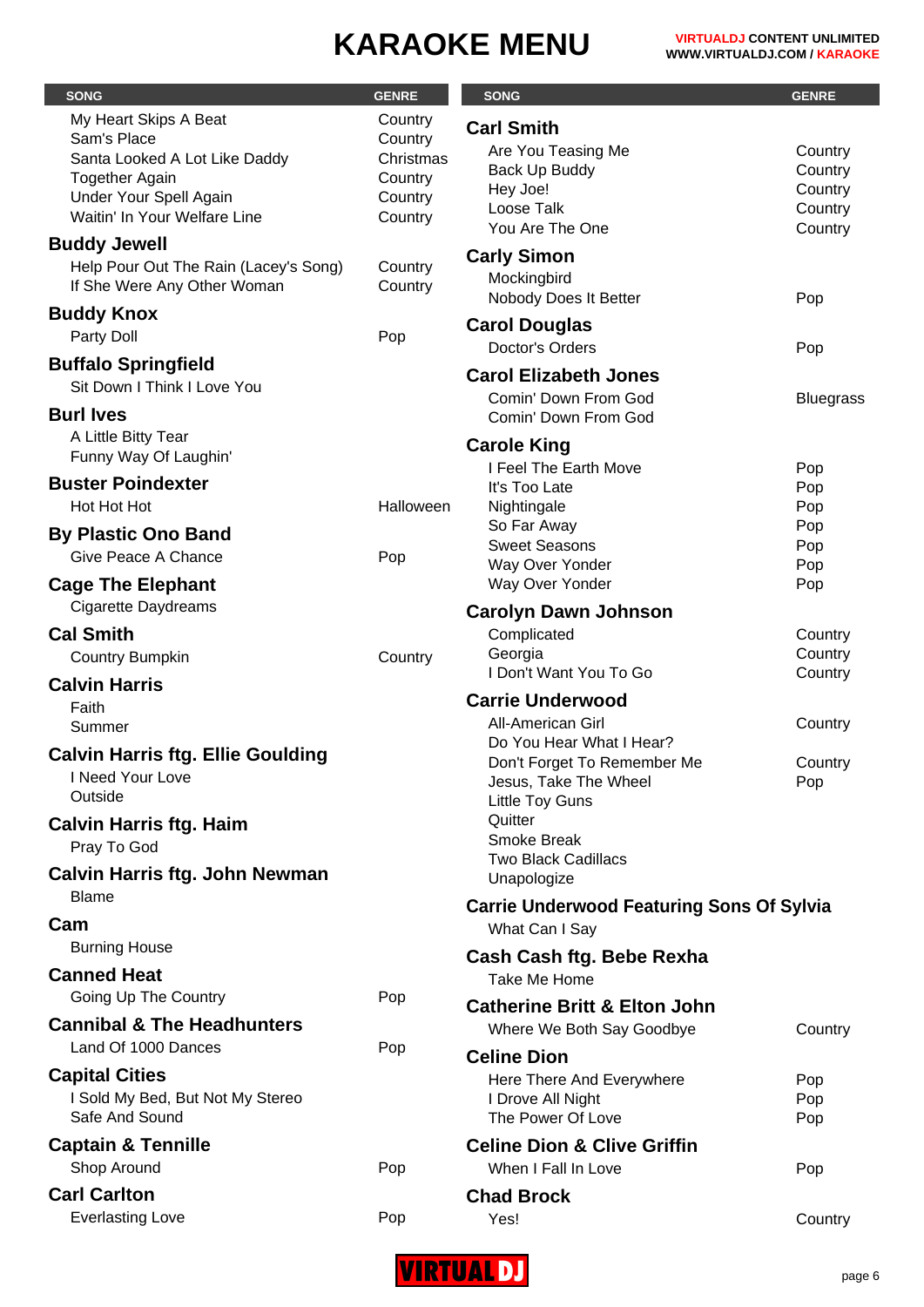| <b>SONG</b>                                                       | <b>GENRE</b>       | <b>SONG</b>                                                           | <b>GENRE</b>           |
|-------------------------------------------------------------------|--------------------|-----------------------------------------------------------------------|------------------------|
| <b>Chalee Tennison</b>                                            |                    | <b>Children's</b>                                                     |                        |
| <b>Just Because She Lives There</b>                               | Country            | Michael, Row The Boat Ashore                                          | Country                |
| Someone Else's Turn To Cry                                        | Country            |                                                                       |                        |
|                                                                   |                    | <b>Children's Bible Songs</b>                                         |                        |
| Change                                                            |                    | A Little Talk With Jesus                                              | Childrens              |
| Change Of Heart                                                   | Pop                | <b>Amazing Grace</b>                                                  | Childrens<br>Childrens |
| <b>Charley Pride</b>                                              |                    | Deep And Wide<br>Do Lord                                              | Childrens              |
| A Shoulder To Cry On                                              | Country            | Down By The Riverside                                                 | Childrens              |
| All I Have To Offer You Is Me                                     | Country            | Down In My Heart                                                      | Childrens              |
| Every Heart Should Have One                                       | Country            | Go Tell It On The Mountain                                            | Childrens              |
| Honky Tonk Blues<br>I Can't Believe That You've Stopped Loving Me | Country<br>Country | He's Got The Whole World In His Hands                                 | Childrens              |
| I'm Just Me                                                       | Country            | I'm Gonna Sing                                                        | Childrens              |
| Is Anybody Going To San Antone                                    | Country            | I've Got A Feeling                                                    | Childrens              |
| Kaw-Liga                                                          | Country            | Jacob's Ladder                                                        | Childrens              |
| Someone Loves You Honey                                           | Country            | Jesus Loves Me<br>Oh, How I Love Jesus                                | Childrens<br>Childrens |
| <b>Charlie Daniels</b>                                            |                    | Old Time Religion                                                     | Childrens              |
| Funky Junky                                                       |                    | <b>Rock My Soul</b>                                                   | Childrens              |
|                                                                   |                    | Standin' In The Need Of Prayer                                        | Childrens              |
| <b>Charlie Rich</b>                                               |                    | This Is The Way We Go To Church                                       | Childrens              |
| A Very Special Love Song                                          | Country            | This Little Light Of Mine                                             | Childrens              |
| <b>Big Boss Man</b>                                               | Country            | What A Friend We Have In Jesus                                        | Childrens              |
| I Love My Friend<br>My Elusive Dreams                             | Country<br>Country | What A Mighty God We Serve                                            | Childrens              |
| My Elusive Dreams                                                 |                    | Whisper A Prayer                                                      | Childrens              |
| Rollin' With The Flow                                             | Country            | <b>Children's Favorites</b>                                           |                        |
| She Called Me Baby                                                | Country            | <b>Animal Fair</b>                                                    | Childrens              |
| The Most Beautiful Girl                                           | Country            | <b>Blow The Man Down</b>                                              | Childrens              |
| <b>Charlie Walker</b>                                             |                    | <b>Camptown Races</b>                                                 | Childrens              |
| Pick Me Up On Your Way Down                                       | Country            | Here We Go 'Round The Mulberry Bush                                   | Childrens              |
| Pick Me Up On Your Way Down                                       |                    | Oh Where Oh Where Has My Little Dog Gone Childrens<br>Rock-A-Bye-Baby | Childrens              |
| <b>Charlie XCX</b>                                                |                    | <b>Sailing Sailing</b>                                                | Childrens              |
| <b>Break The Rules</b>                                            |                    | She'll Be Comin' 'Round The Mountain                                  | Childrens              |
|                                                                   |                    | <b>Ten Little Indians</b>                                             | Childrens              |
| <b>Charly McClain</b>                                             |                    | <b>Three Blind Mice</b>                                               | Childrens              |
| Sleepin' With The Radio On                                        | Country            | Turkey In The Straw                                                   | Childrens              |
| <b>Chase Bryant</b>                                               |                    | <b>Children's Fun Songs</b>                                           |                        |
| Take It On Back                                                   |                    | Frere Jacques                                                         | Childrens              |
| <b>Chase Rice</b>                                                 |                    | <b>Grandfather's Clock</b>                                            | Childrens              |
| Ready Set Roll                                                    |                    | How Much For That Doggie In The Window                                | Childrens              |
|                                                                   |                    | If You're Happy And You Know It                                       | Childrens              |
| <b>Cheap Trick</b>                                                |                    | Ring Around The Rosey                                                 | Childrens              |
| If You Want My Love<br>Surrender                                  |                    | Shoo Fly<br>Shortnin' Bread                                           | Childrens<br>Childrens |
| The Flame                                                         | Pop                | Skip To My Lou                                                        | Childrens              |
|                                                                   |                    |                                                                       |                        |
| <b>Chely Wright</b>                                               |                    | <b>Children's Happy Songs</b>                                         |                        |
| <b>Back Of The Bottom Drawer</b>                                  | Country            | A-Tisket, A-Tasket                                                    | Childrens<br>Childrens |
| She Went Out For Cigarettes                                       | Country            | Ding Dong Bell<br><b>Fuzzy Wuzzy</b>                                  | Childrens              |
| Single White Female                                               | Country            | Girls And Boys Come Out To Play                                       | Childrens              |
| <b>Chic</b>                                                       |                    | I Wanna Be Like You                                                   | Childrens              |
| Le Freak                                                          | Pop                | Jack And Jill                                                         | Childrens              |
| <b>Chidren's Toddler Tunes</b>                                    |                    | Put Your Finger On Your Nose                                          | Childrens              |
| I've Been Working On The Railroad                                 | Childrens          | We're Going On A Bear Hunt                                            | Childrens              |
|                                                                   |                    | Wiggerly Woo                                                          | Childrens              |

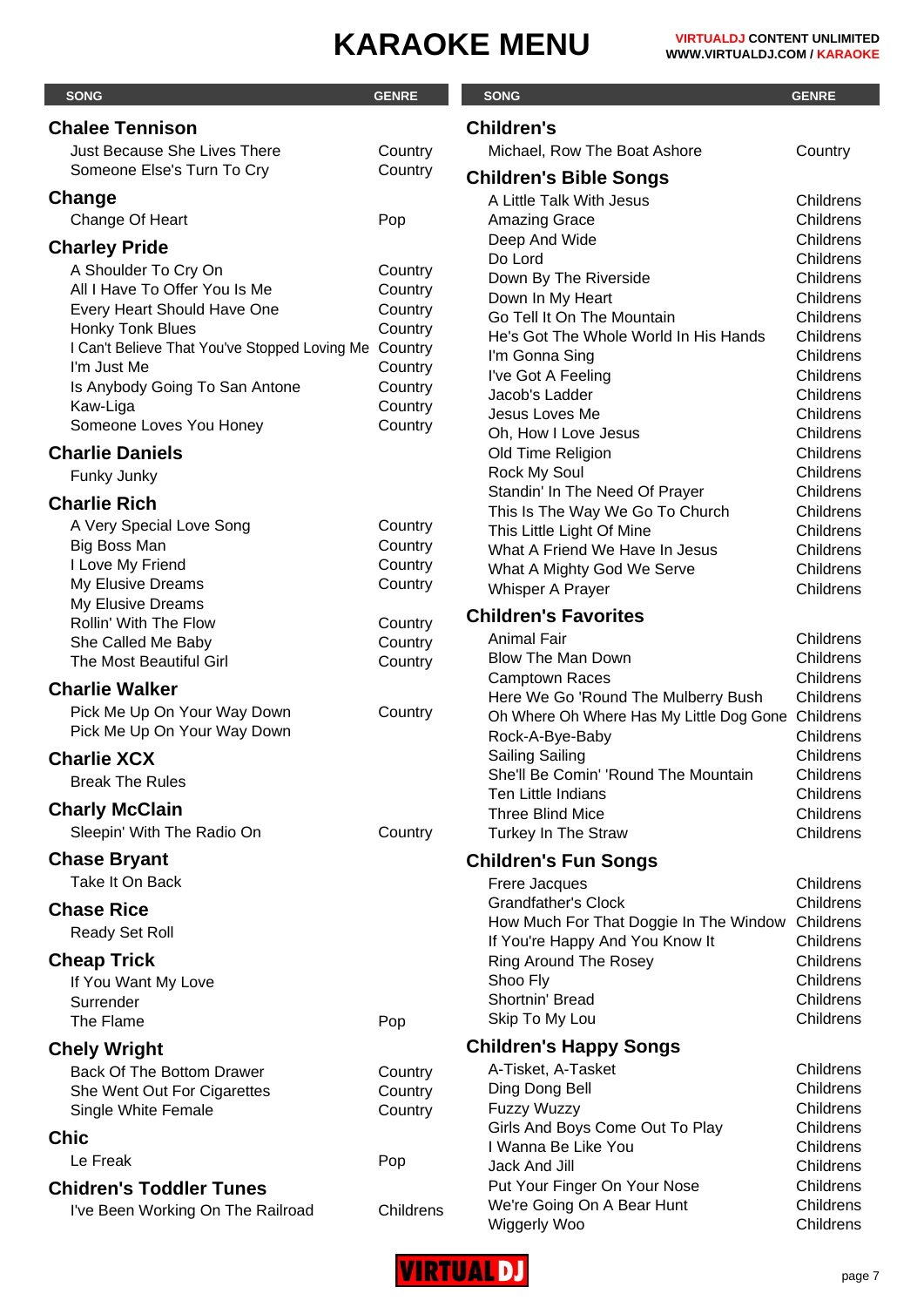| <b>SONG</b>                            | <b>GENRE</b>           | <b>SONG</b>                                           | <b>GENRE</b>       |
|----------------------------------------|------------------------|-------------------------------------------------------|--------------------|
| <b>Children's Nursery Rhymes</b>       |                        | <b>Chubby Checker</b>                                 |                    |
| Baa Baa Black Sheep                    | Childrens              | Pony Time                                             | Pop                |
| Brahm's Lullaby                        | Childrens              | <b>Ciara</b>                                          |                    |
| <b>Hot Cross Buns</b>                  | Childrens              |                                                       |                    |
| Polly Wolly Doodle                     | Childrens              | And I                                                 | Pop                |
| Row Row Your Boat                      | Childrens              | <b>Claire De Lune</b>                                 |                    |
| This Old Man (Knick-Knack Paddy-Whack) | Childrens              | <b>Skipping Stone</b>                                 |                    |
| <b>Twinkle Twinkle Little Star</b>     | Childrens              | <b>Clay Walker</b>                                    |                    |
| Yankee Doodle                          | Childrens              |                                                       |                    |
| <b>Children's Songs</b>                |                        | <b>Hypnotize The Moon</b><br>If I Could Make A Living | Country<br>Country |
| A Hunting We Will Go                   | Childrens              | If You Ever Feel Like Lovin' Me Again                 | Country            |
| Alouette                               | Childrens              | She Won't Be Lonely Long                              |                    |
| Dry Bones                              | Childrens              | Then What                                             | Country            |
| <b>Eensy Weensy Spider</b>             | Childrens              | What's It To You                                      | Country            |
| Get On Board                           | Childrens              | Where Do I Go From You                                |                    |
| Hey Diddle Diddle                      | Childrens              | <b>Cledus T. Judd</b>                                 |                    |
| <b>Hickory Dickory Dock</b>            | Childrens              |                                                       |                    |
| Hush Little Baby                       | Childrens              | Every Bulb In The House Is Blown                      | Country            |
| Jesus Loves The Little Children        | Childrens              | If Shania Was Mine<br>My Cellmate Thinks I'm Sexy     | Country            |
| Little Bo-Peep                         | Childrens              |                                                       | Country            |
| Oh Dear What Can The Matter Be?        | Childrens              | <b>Clint Black</b>                                    |                    |
| On Top Of Spaghetti                    | Childrens              | Killin' Time                                          | Country            |
| One Potato<br>Pat-A-Cake Pat-A-Cake    | Childrens              | Walkin' Away                                          | Country            |
| Rub-A-Dub-Dub Three Men In A Tub       | Childrens<br>Childrens | <b>Clint Black With Steve Wariner</b>                 |                    |
| Sing A Song Of Sixpence                | Childrens              | <b>Been There</b>                                     | Country            |
| <b>Six Little Ducks</b>                | Childrens              |                                                       |                    |
| The Alphabet Song                      | Childrens              | <b>Colbie Caillat</b>                                 |                    |
| The Old Gray Mare                      | Childrens              | <b>Bubbly</b>                                         | Pop                |
| The Wheels On The Bus                  | Childrens              | I Never Told You                                      |                    |
| Where Is Thumbkin                      | Childrens              | <b>Cold War Kids</b>                                  |                    |
|                                        |                        | First                                                 |                    |
| <b>Chord Buddy</b>                     |                        |                                                       |                    |
| Clementine                             |                        | <b>Coldwater Jane</b>                                 |                    |
| Michael Finnigan                       |                        | Bring On The Love                                     |                    |
| <b>Chris Cagle</b>                     |                        | <b>Cole Swindell</b>                                  |                    |
| Dance Baby Dance                       |                        | Ain't Worth The Whiskey                               |                    |
| I Breathe In, I Breathe Out            | Country                | Chillin' It                                           |                    |
| <b>Chris Janson</b>                    |                        | Hope You Get Lonely Tonight                           |                    |
| Buy Me A Boat                          |                        | Let Me See Ya Girl                                    |                    |
|                                        |                        | <b>Collen Raye</b>                                    |                    |
| <b>Chris Ledoux</b>                    |                        | Somebody Else's Moon                                  |                    |
| Life Is A Highway                      | Country                |                                                       |                    |
| Silence On The Line                    | Country                | <b>Collin Raye</b>                                    |                    |
| <b>Chris Stapleton</b>                 |                        | Ain't Nobody Gonna Take That From Me                  | Country            |
| Tennessee Whiskey                      |                        | All I Can Be (Is A Sweet Memory)                      | Country            |
|                                        |                        | Anyone Else                                           | Country            |
| <b>Chris Young</b>                     |                        | I Can Still Feel You                                  | Country            |
| Tomorrow                               |                        | <b>Little Rock</b>                                    | Country            |
| <b>Christie</b>                        |                        | Love Remains                                          | Country            |
| <b>Yellow River</b>                    | Pop                    | Love, Me<br>One Boy, One Girl                         | Country            |
| <b>Christina Perri</b>                 |                        | She's All That                                        | Country<br>Country |
|                                        |                        |                                                       |                    |
| Human                                  |                        | <b>Commander Cody And His Lost Planet Airmen</b>      |                    |
|                                        |                        | Hot Rod Lincoln                                       | Pop                |

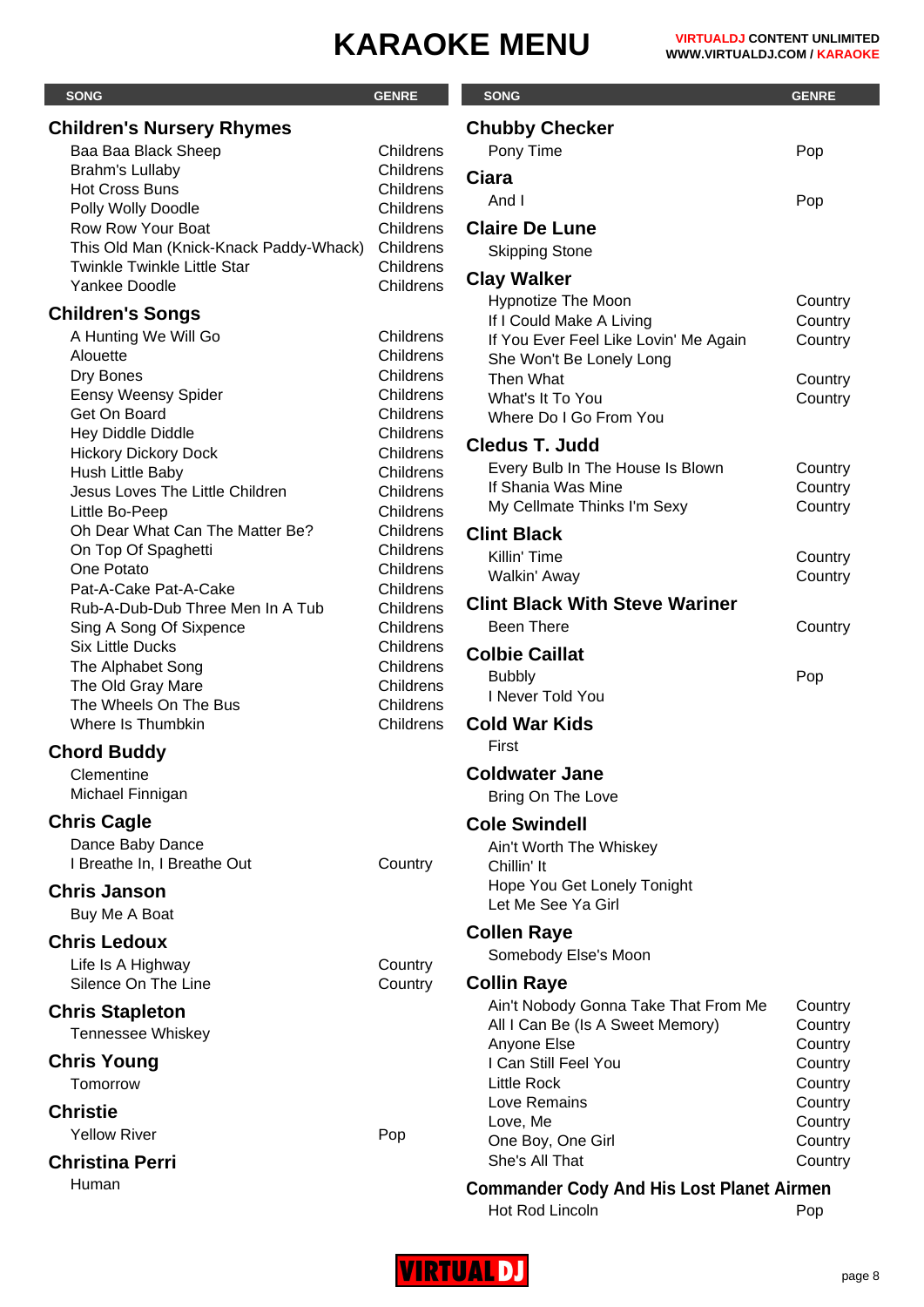| <b>SONG</b>                                                 | <b>GENRE</b>       | <b>SONG</b>                                                     | <b>GENRE</b>       |
|-------------------------------------------------------------|--------------------|-----------------------------------------------------------------|--------------------|
| <b>Con Hunley</b>                                           |                    | <b>Craig Campbell</b>                                           |                    |
| It Came Upon A Midnight Clear                               | Christmas          | Outta My Head                                                   |                    |
| <b>Confederate Railroad</b>                                 |                    | <b>Craig David</b>                                              |                    |
| Jesus And Mama                                              | Country            | Hidden Agenda                                                   | Pop                |
| <b>Connie Francis</b>                                       |                    | Insomnia                                                        |                    |
| <b>Tennessee Waltz</b>                                      | Pop                | <b>Walking Away</b>                                             | Pop                |
| Vacation                                                    | Pop                | <b>Craig Morgan</b>                                             |                    |
| Where The Boys Are                                          | Pop                | Still A Little Chicken Left On That Bone                        |                    |
| <b>Connie Smith</b>                                         |                    | That's What I Love About Sunday                                 | Country            |
| Ain't Had No Lovin'                                         | Country            | <b>Creed</b>                                                    |                    |
| I Never Once Stopped Loving You                             | Country            | <b>Bullets</b>                                                  | Pop                |
| I'll Come Running<br>If It Ain't Love                       | Country<br>Country | <b>Crystal Gayle</b>                                            |                    |
| Just One Time                                               | Country            | Don't It Make My Brown Eyes Blue                                | Country            |
| Run Away Little Tears                                       | Country            | Half The Way                                                    | Country            |
| The Hurtin's All Over                                       | Country            | Have Yourself A Merry Little Christmas<br>Talkin' In Your Sleep | Country<br>Country |
| <b>Contemporary Gospel</b>                                  |                    | Too Many Lovers                                                 | Country            |
| Bring It To Jesus                                           | Gospel             | <b>Turning Away</b>                                             | Country            |
| <b>Conway Twitty</b>                                        |                    | What Child Is This?                                             | Country            |
| After All The Good Is Gone                                  | Country            | <b>Culture Club</b>                                             |                    |
| Baby's Gone                                                 | Country            | Do You Really Want To Hurt Me                                   | Pop                |
| Crazy In Love                                               | Country            | <b>Cutting Crew</b>                                             |                    |
| Desperado Love                                              | Country            | (I Just) Died In Your Arms                                      | Pop                |
| Don't Cry Joni<br>Hello Darlin'                             | Country<br>Country | <b>Cyndi Lauper</b>                                             |                    |
| I Don't Know A Thing About Love                             | Country            | I Drove All Night                                               | Pop                |
| I May Never Get To Heaven                                   | Country            |                                                                 |                    |
| I Wish I Was Still In Your Dreams                           | Country            | <b>Cyndi Thomson</b>                                            |                    |
| I'm Not Through Loving You Yet                              | Country            | I Always Liked That Best                                        | Country            |
| I've Already Loved You In My Mind<br>It's Only Make Believe | Country<br>Country | Daft Punk ftg. Pharrell Williams                                |                    |
| Julia                                                       | Country            | Get Lucky                                                       |                    |
| Play Guitar Play                                            | Country            | Dale & Grace                                                    |                    |
| <b>Touch The Hand</b>                                       | Country            | I'm Leavin' It All Up To You                                    | Pop                |
| You've Never Been This Far Before                           | Country            | Dale Ann Bradley                                                |                    |
| <b>Cookies</b>                                              |                    | Stop, Look And Listen                                           | Gospel             |
| Chains                                                      | Pop                | Dan + Shay                                                      |                    |
| Don't Say Nothin' Bad (About My Baby)                       | Pop                | Show You Off                                                    |                    |
| <b>Country Christmas</b>                                    |                    | <b>Dan Seals</b>                                                |                    |
| Auld Lang Syne                                              | Country            | <b>Bop</b>                                                      | Country            |
| Little Drummer Boy<br>Marvelous Little Toy                  | Country<br>Country | <b>Danielle Bradbery</b>                                        |                    |
| Mary's Little Boy Child                                     |                    | Young In America                                                |                    |
| O' Come All Ye Faithful                                     | Country            |                                                                 |                    |
| <b>Silver Bells</b>                                         | Country            | <b>Darren Hayes</b><br>Insatiable                               | Pop                |
| <b>White Christmas</b>                                      | Christmas          |                                                                 |                    |
| <b>Country Gentlemen</b>                                    |                    | <b>Darryl Worley</b>                                            |                    |
| Nine Pound Hammer                                           | <b>Bluegrass</b>   | Awful, Beautiful Life<br>I Miss My Friend                       | Country<br>Country |
| <b>Cowboy Song</b>                                          |                    | I Need A Breather                                               | Country            |
| Home On The Range                                           |                    | Sideways                                                        | Country            |
|                                                             |                    | Tennessee River Run                                             | Country            |



When You Need My Love **Country**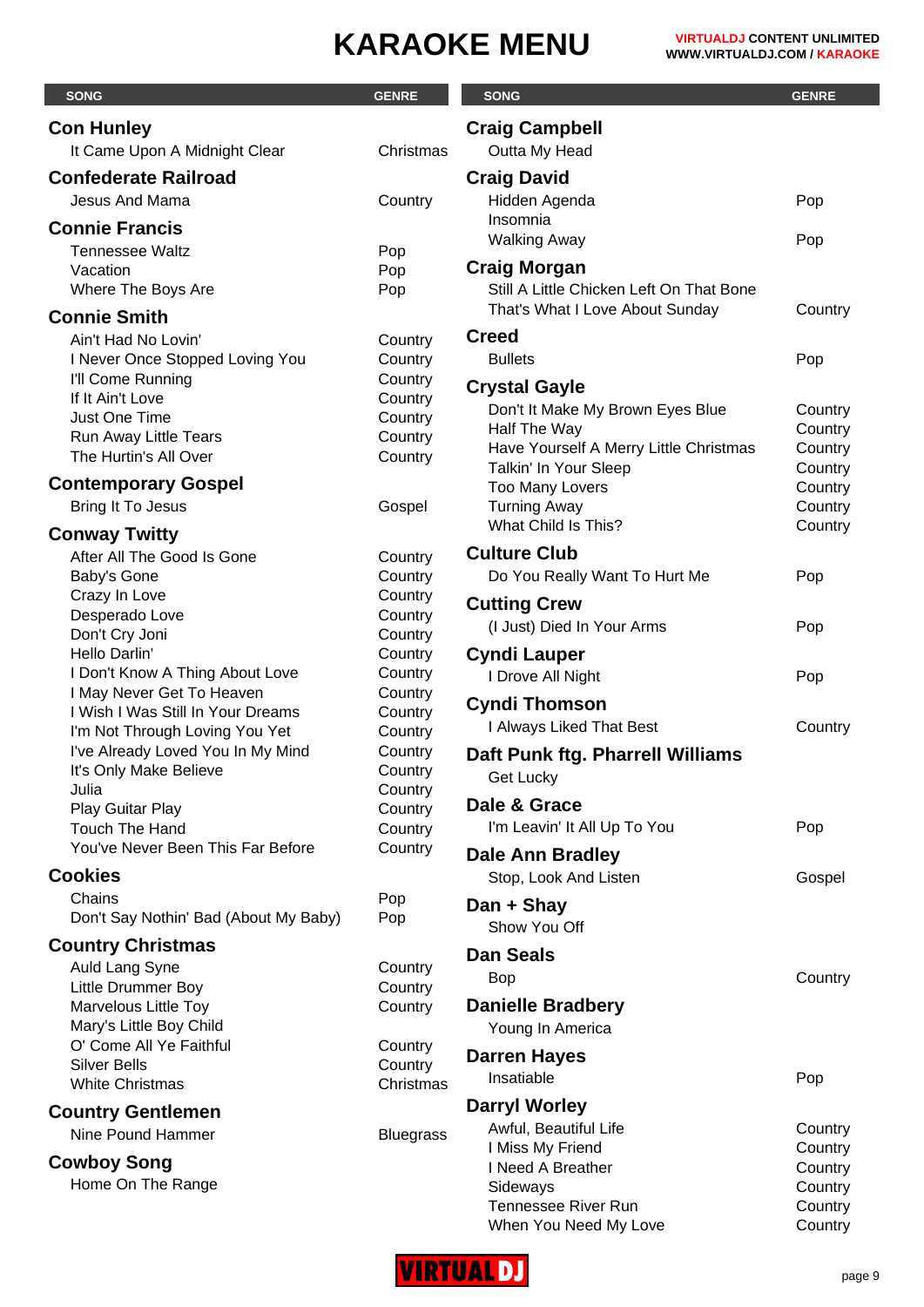| <b>SONG</b>                                             | <b>GENRE</b>       | <b>SONG</b>                                                         | <b>GENRE</b>       |
|---------------------------------------------------------|--------------------|---------------------------------------------------------------------|--------------------|
| <b>Dave Dudley</b>                                      |                    | <b>Dee Clark</b>                                                    |                    |
| <b>Cowboy Boots</b>                                     | Country            | Raindrops                                                           | Pop                |
| If It Feels Good Do It                                  | Country            | Dee Dee Sharp                                                       |                    |
| <b>Dave Edmunds</b>                                     |                    | <b>Mashed Potato Time</b>                                           | Pop                |
| I Hear You Knockin'                                     | Pop                |                                                                     |                    |
| <b>David Allan Coe</b>                                  |                    | Deep Purple                                                         |                    |
|                                                         |                    | Smoke On The Water                                                  | Pop                |
| Now I Lay Me Down To Cheat<br>The Ride                  | Country<br>Country | <b>Delaney &amp; Bonnie And Friends</b><br>Only You Know And I Know | Pop                |
| <b>David Archuletta</b>                                 |                    |                                                                     |                    |
| Touch My Hand                                           | Pop                | <b>Demi Lovato</b><br><b>Heart Attack</b>                           |                    |
| <b>David Ball</b>                                       |                    |                                                                     |                    |
| Honky Tonk Healin'                                      | Country            | <b>Destiny's Child</b>                                              |                    |
| Look What Followed Me Home                              | Country            | <b>Bills Bills Bills</b>                                            | Pop                |
| When The Thought Of You Catches Up With Me Country      |                    | Bug-A-Boo<br>Cater 2 U                                              | Pop                |
| <b>David Dundas</b>                                     |                    | Girl                                                                | Pop<br>Pop         |
| Jeans On                                                | Pop                | Independent Women                                                   | Pop                |
| <b>David Houston</b>                                    |                    | Say My Name                                                         | Pop                |
| A Woman Always Knows                                    | Country            | Destiny's Child (Featuring Ti & Lil Wayne)                          |                    |
| <b>Almost Persuaded</b>                                 | Country            | Soldier                                                             | Pop                |
| Already It's Heaven                                     | Country            |                                                                     |                    |
| Good Things                                             | Country            | <b>Devo</b>                                                         |                    |
| <b>Have A Little Faith</b>                              | Country            | Whip It                                                             | Pop                |
| I Do My Swinging At Home                                | Country            | <b>Dexy's Midnight Runners</b>                                      |                    |
| I'm Down To My Last 'I Love You'                        | Country            | Come On Eileen                                                      | Pop                |
| Livin' In A House Full Of Love<br>My Woman's Good To Me | Country<br>Country | <b>Diamond Rio</b>                                                  |                    |
| Where Love Used To Live                                 | Country            | <b>Beautiful Mess</b>                                               | Country            |
| With One Exception                                      | Country            | I Believe                                                           | Country            |
| You Mean The World To Me                                | Country            | I Know How The River Feels                                          | Country            |
| <b>David Houston &amp; Tammy Wynette</b>                |                    | It's All In Your Head                                               | Country            |
| My Elusive Dreams                                       | Country            | One More Day<br><b>Stuff</b>                                        | Country<br>Country |
| <b>David Kersh</b>                                      |                    | <b>Sweet Summer</b>                                                 | Country            |
| Another You                                             |                    | That's Just That                                                    | Country            |
| Day In, Day Out                                         | Country            | <b>Diana Krall</b>                                                  |                    |
| <b>Goodnight Sweetheart</b>                             | Country            | The Look Of Love                                                    | Pop                |
| If I Never Stop Loving You                              | Country            |                                                                     |                    |
| <b>David Nail</b>                                       |                    | <b>Diana Ross</b>                                                   |                    |
| <b>Turning Home</b>                                     |                    | Ain't No Mountain High Enough<br>Love Hangover                      | Pop                |
| <b>Whatever She's Got</b>                               |                    | Touch Me In The Morning                                             | Pop<br>Pop         |
| <b>Dean Martin</b>                                      |                    |                                                                     |                    |
| Memories Are Made Of This                               | Pop                | Diana Ross & The Supremes                                           |                    |
|                                                         |                    | Love Child                                                          | Pop                |
| <b>Deana Carter</b>                                     |                    | <b>Dierks Bentley</b>                                               |                    |
| Count Me In<br>How Do I Get There                       | Country<br>Country | Am I The Only One                                                   |                    |
| The Girl You Left Me For                                | Country            | Come A Little Closer                                                | Country            |
|                                                         |                    | Domestic, Light And Cold<br>Drunk On A Plane                        | Country            |
| <b>Death Cab For Cutie</b>                              |                    | How Am I Doin'                                                      | Country            |
| The Ghosts Of Beverly Drive                             |                    | Lot Of Leavin' Left To Do                                           | Country            |
| <b>Debbie Gibson</b>                                    |                    | My Last Name                                                        | Country            |
| <b>Electric Youth</b>                                   | Pop                | Sideways                                                            | Country            |
| Foolish Beat                                            | Pop                | Tip It On Back                                                      |                    |

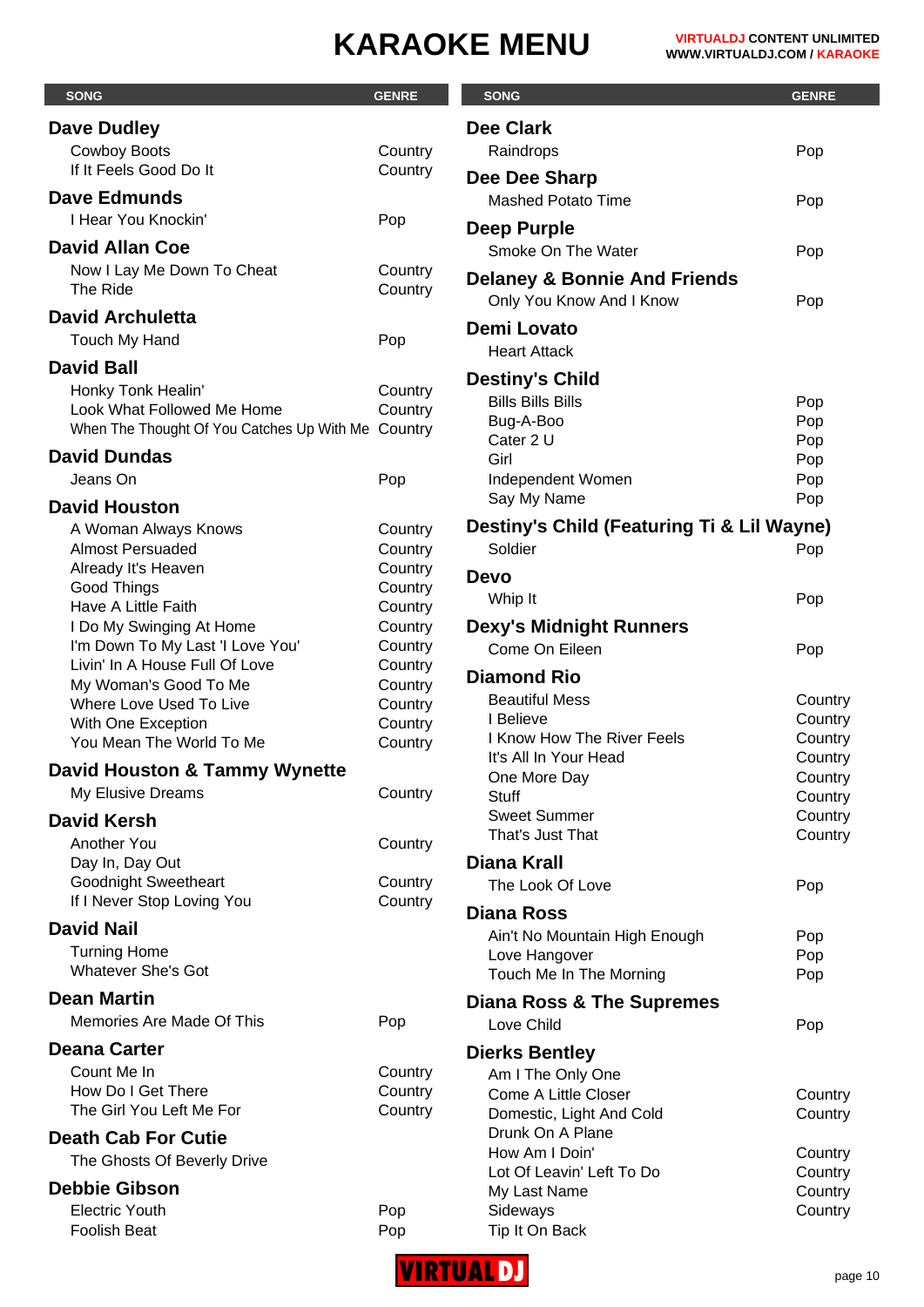| <b>SONG</b>                                   | <b>GENRE</b>       | <b>SONG</b>                                                               | <b>GENRE</b>       |
|-----------------------------------------------|--------------------|---------------------------------------------------------------------------|--------------------|
| <b>Dierks Bentley FTG. Sarah Buxton</b>       |                    | Donna Fargo                                                               |                    |
| Sweet & Wild                                  | Country            | Don't Be Angry                                                            | Country            |
| <b>Dierks Bently</b>                          |                    | Funny Face                                                                | Country            |
| What Was I Thinkin'                           |                    | <b>Heartbreak Hotel</b>                                                   | Country            |
|                                               |                    | Superman                                                                  | Country            |
| <b>Dion And The Belmonts</b>                  |                    | Donna Summer & Barbra Streisand                                           |                    |
| <b>Runaround Sue</b>                          | Pop                | No More Tears (Enough Is Enough)                                          | Pop                |
| <b>Dionne Farris</b>                          |                    | <b>Donny Osmond</b>                                                       |                    |
| I Know                                        | Pop                | Go Away Little Girl                                                       | Pop                |
| Diplo & Sleepy Tom                            |                    | <b>Dottie West</b>                                                        |                    |
| Be Right There                                |                    |                                                                           |                    |
| <b>Disclosure Ftg. Gregory Porter</b>         |                    | Come See Me And Come Lonely<br><b>Country Sunshine</b>                    | Country<br>Country |
| Holding On                                    |                    | Every Word I Write                                                        | Country            |
|                                               |                    | Here Comes My Baby                                                        | Country            |
| <b>Disclosure Ftg. Sam Smith</b>              |                    | Last Time I Saw Him                                                       | Country            |
| Omen                                          |                    | You're Not Easy To Forget                                                 | Country            |
| <b>Disco-Tex &amp; The Sex-O-Lettes</b>       |                    | Dottie West & Kenny Rogers                                                |                    |
| Get Dancin'                                   | Pop                | All I Ever Need Is You                                                    | Country            |
| <b>Dolly Parton</b>                           |                    | <b>Doug Stone</b>                                                         |                    |
| Cash On The Barrelhead                        | Country            | A Christmas Card                                                          | Christmas          |
| Here You Come Again                           | Country            | Gone Out Of My Mind                                                       | Country            |
| <b>Dolly Parton &amp; Kenny Rogers</b>        |                    | I Never Knew Love                                                         | Country            |
| <b>Christmas Without You</b>                  | Christmas          | <b>Little Houses</b>                                                      | Country            |
| The Greatest Gift Of All                      | Country            | Made For Loving You                                                       |                    |
| <b>Don Gibson</b>                             |                    | These Lips Don't Know How To Say Goodbye Country<br><b>Warning Labels</b> | Country            |
| (Yes) I'm Hurting                             | Country            |                                                                           |                    |
| Don't Tell Me Your Troubles                   | Country            | Dr. Seuss                                                                 |                    |
| Give Myself A Party                           | Country            | You're A Mean One Mr. Grinch                                              | Christmas          |
| I Can Mend Your Broken Heart                  | Country            | <b>Drake &amp; Future</b>                                                 |                    |
| Just One Time                                 | Country            | <b>Big Rings</b>                                                          |                    |
| Lonesome Number One<br>Oh, Lonesome Me        | Country<br>Country | <b>Duran Duran</b>                                                        |                    |
| <b>Sweet Dreams</b>                           | Country            | All She Wants Is                                                          | Pop                |
| <b>Touch The Morning</b>                      | Country            | I Don't Want Your Love                                                    | Pop                |
| <b>Who Cares</b>                              | Country            | <b>Notorious</b>                                                          | Pop                |
| <b>Don Gibson With Dottie West</b>            |                    | <b>Dwight Yoakam</b>                                                      |                    |
| Rings Of Gold                                 | Country            | Ain't That Lonely Yet                                                     | Country            |
| Don McLean                                    |                    | I Want You To Want Me                                                     | Country            |
| Crying                                        | Pop                | <b>Earl Thomas Conley</b>                                                 |                    |
|                                               |                    | Chance Of Lovin' You                                                      | Country            |
| <b>Don Williams</b>                           |                    | Fire & Smoke                                                              | Country            |
| Amanda<br>I Believe In You                    | Country            | Holding Her And Loving You                                                | Country            |
| I Wouldn't Want To Live If You Didn't Love Me | Country<br>Country | Love Don't Care Whose Heart It Breaks                                     | Country            |
| Lord, I Hope This Day Is Good                 | Country            | Nobody Falls Like A Fool<br>Once In A Blue Moon                           | Country<br>Country |
| Love Is On A Roll                             | Country            | Somewhere Between Right And Wrong                                         | Country            |
| Rake And Ramblin' Man                         | Country            |                                                                           |                    |
| <b>Stay Young</b>                             | Country            | Earl-Jean                                                                 |                    |
|                                               |                    | I'm Into Something Good                                                   | Pop                |
|                                               |                    | <b>Earth Wind &amp; Fire</b>                                              |                    |

| .                    |     |
|----------------------|-----|
| <b>Mighty Mighty</b> | Pop |

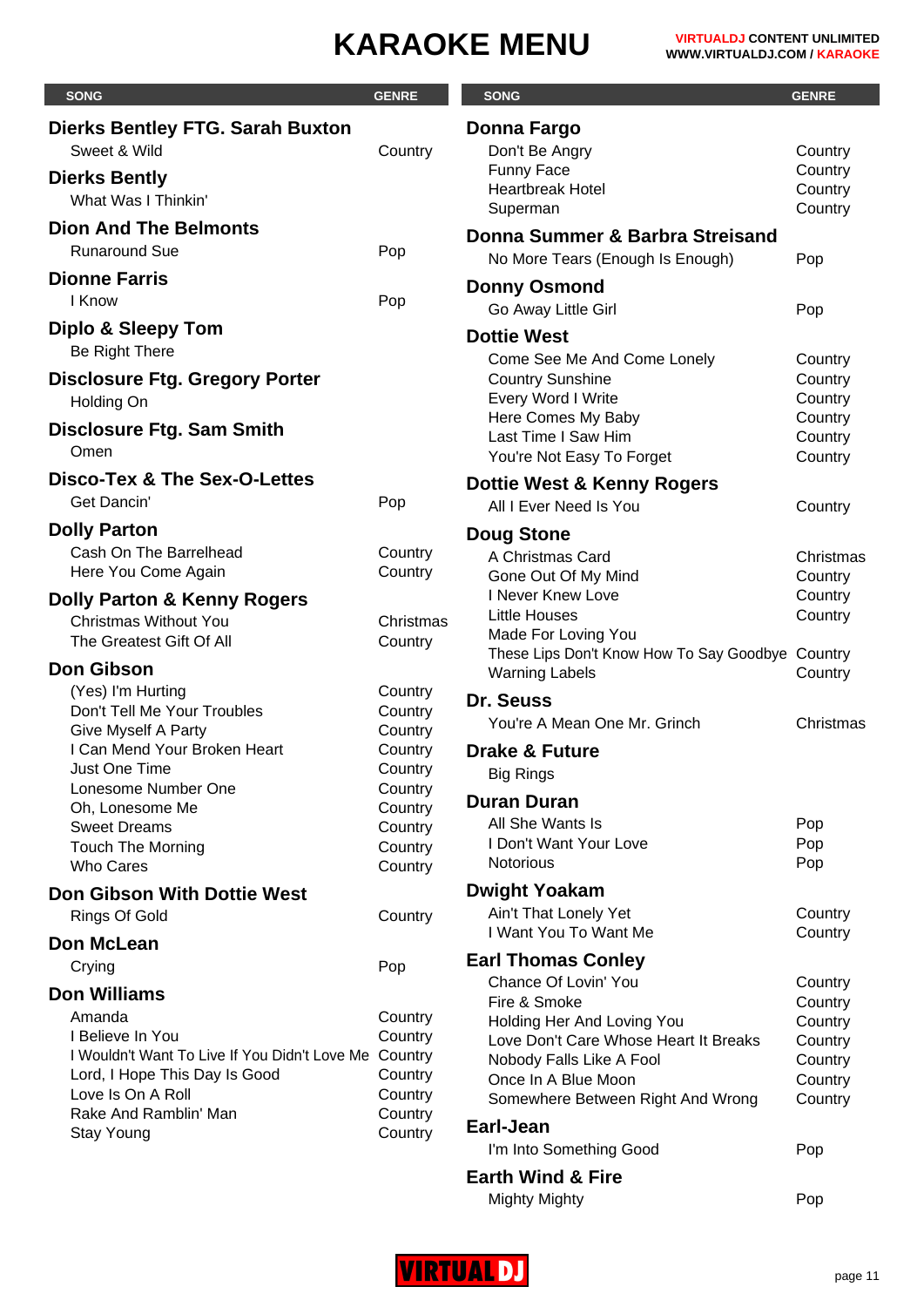| <b>SONG</b>                                                                       | <b>GENRE</b>         | <b>SONG</b>                                             | <b>GENRE</b>         |
|-----------------------------------------------------------------------------------|----------------------|---------------------------------------------------------|----------------------|
| <b>Earth, Wind &amp; Fire</b>                                                     |                      | <b>Ella Fitzgerald</b>                                  |                      |
| <b>Shining Star</b>                                                               | Pop                  | A-Tisket, A-Tasket                                      |                      |
| Sing A Song                                                                       |                      | <b>Ella Henderson</b>                                   |                      |
| <b>Easton Corbin</b>                                                              |                      | Ghost                                                   |                      |
| I Can't Love You Back                                                             |                      |                                                         |                      |
|                                                                                   |                      | <b>Elvis Presley</b>                                    |                      |
| <b>Easy Listening Christmas</b>                                                   |                      | Always On My Mind                                       | Pop                  |
| Jolly Old St. Nicholas Up On The Housetop<br>May The Good Lord Bless And Keep You | Country              | American Trilogy                                        | Pop                  |
| O' Come All Ye Faithful                                                           | Country<br>Christmas | And I Love You So (Live Version)<br>Big Boss Man        | Pop<br>Pop           |
| O' Holy Night                                                                     | Country              | Burning Love (Live Version)                             | Pop                  |
| <b>Silent Night</b>                                                               | Christmas            | Danny Boy                                               | Pop                  |
| The First Noel                                                                    | Christmas            | Don't Cry Daddy                                         | Pop                  |
| We Three Kings                                                                    | Country              | Fever                                                   | Pop                  |
| What Child Is This?                                                               | Country              | For The Heart 'Live Version'                            | Pop                  |
| <b>Ed Sheeran</b>                                                                 |                      | Funny How Time Slips Away                               | Pop                  |
| Sing                                                                              |                      | <b>Heartbreak Hotel</b>                                 | Pop                  |
| <b>Ed Townsend</b>                                                                |                      | I Can't Stop Loving You<br>I Feel So Bad                | Pop<br>Pop           |
| For Your Love                                                                     | Pop                  | I Really Don't Want To Know                             | Pop                  |
|                                                                                   |                      | I'm So Lonesome I Could Cry                             |                      |
| <b>Eddie Rabbitt</b>                                                              |                      | If You Love Me (Let Me Know) 'Live Version' Pop         |                      |
| Do You Right Tonight                                                              | Country              | In The Garden                                           | Gospel               |
| Drivin' My Life Away                                                              | Country              | Jailhouse Rock                                          | Pop                  |
| Gone Too Far<br>Hearts On Fire                                                    | Country<br>Country   | Loving You                                              | Pop                  |
| I Love A Rainy Night                                                              | Country              | Moody Blue                                              | Pop                  |
| Rocky Mountain Music                                                              | Country              | My Way 'Live Version'<br>O' Little Town Of Bethlehem    | Pop                  |
| Step By Step                                                                      | Country              | On A Snowy Christmas Night                              | Country<br>Christmas |
| Suspicions                                                                        | Country              | Polk Salad Annie                                        | Pop                  |
| Two Dollars In The Jukebox                                                        | Country              | Santa Claus Is Back In Town                             | Country              |
| You Can't Run From Love                                                           | Country              | Separate Ways                                           | Pop                  |
| <b>Eddie Rabbitt &amp; Crystal Gayle</b>                                          |                      | <b>Silent Night</b>                                     | Christmas            |
| Just You And I                                                                    | Country              | <b>Silver Bells</b>                                     | Country              |
| <b>Eddy Arnold</b>                                                                |                      | <b>Suspicious Minds</b>                                 | Pop                  |
| I Want To Go With You                                                             | Country              | T-R-O-U-B-L-E<br>Until It's Time For You To Go          | Pop<br>Pop           |
| Make The World Go Away                                                            | Country              | Walk A Mile In My Shoes 'Live Version'                  | Pop                  |
| Make The World Go Away                                                            |                      | Welcome To My World                                     | Pop                  |
| The Last Word In Lonesome Is Me                                                   | Country              | <b>White Christmas</b>                                  | Christmas            |
| You Don't Know Me                                                                 | Country              | <b>Emerson Drive</b>                                    |                      |
| <b>Eden's Edge</b>                                                                |                      | I Should Be Sleeping                                    | Country              |
| Amen                                                                              |                      |                                                         |                      |
| <b>Edgar Winter Group</b>                                                         |                      | <b>Emmylou Harris</b>                                   |                      |
| <b>Free Ride</b>                                                                  | Pop                  | <b>Beneath Still Waters</b><br><b>High Powered Love</b> | Country<br>Country   |
|                                                                                   |                      | If I Could Only Win Your Love                           | Country              |
| <b>Edwin Hawkins Singers</b>                                                      |                      | Once More                                               | Country              |
| Oh Happy Day                                                                      | Pop                  | One Of These Days                                       | Country              |
| <b>Edwin Starr</b>                                                                |                      | Rollin' And Ramblin' (The Death Of Hank Williams)       | Country              |
| War                                                                               | Pop                  | Save The Last Dance For Me                              | Country              |
| Eiffel 65                                                                         |                      | <b>En Vogue</b>                                         |                      |
| Blue (Da Ba Dee)                                                                  | Pop                  | Hold On                                                 | Pop                  |
| <b>Eli Young Band</b>                                                             |                      | My Lovin' (You're Never Gonna Get It)                   | Pop                  |
| <b>Crazy Girl</b>                                                                 |                      | Riddle                                                  | Pop                  |

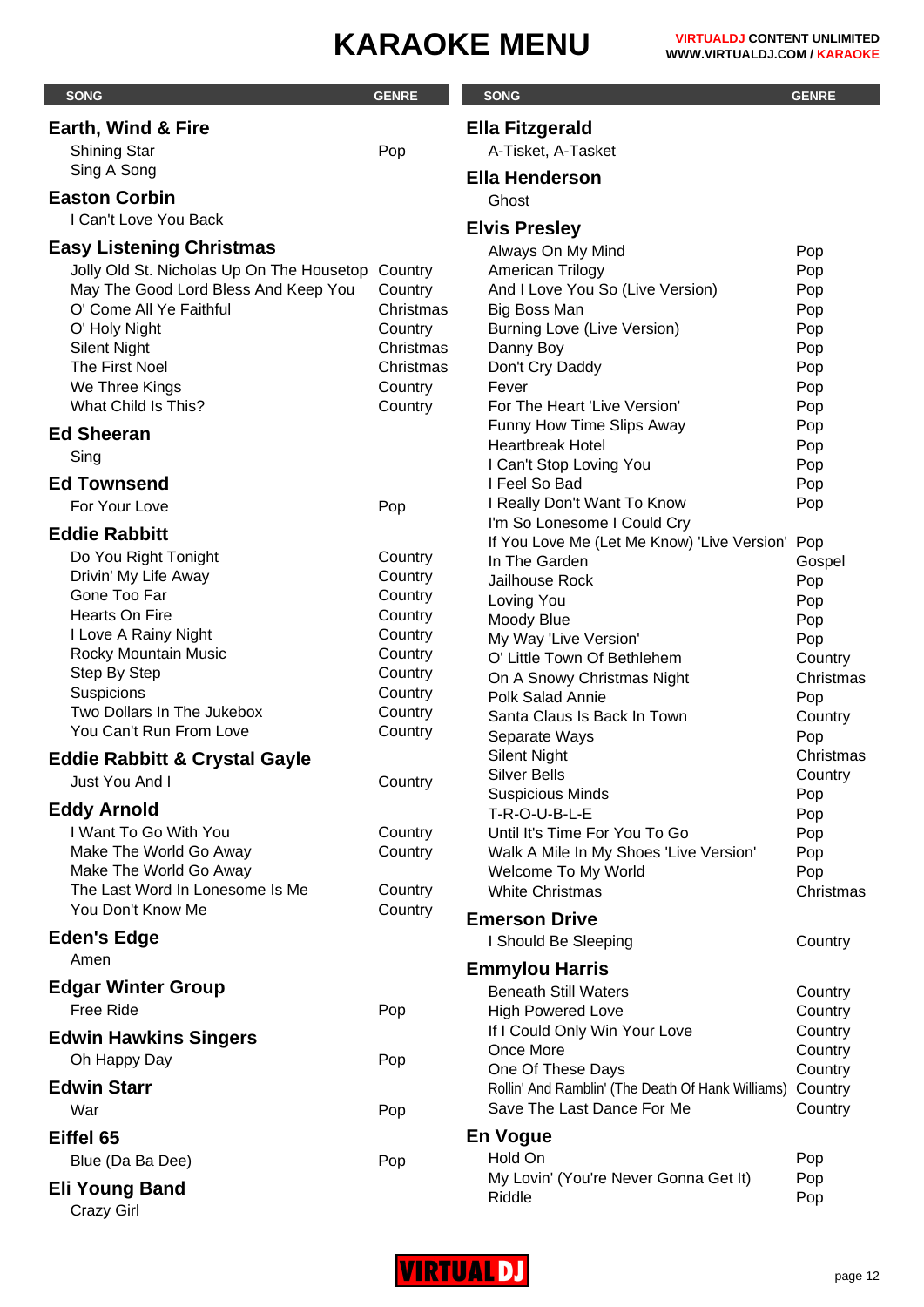| <b>SONG</b>                                        | <b>GENRE</b> | <b>SONG</b>                                                        | <b>GENRE</b>       |
|----------------------------------------------------|--------------|--------------------------------------------------------------------|--------------------|
| En Vogue With Salt 'N' Pepa                        |              | <b>Exile</b>                                                       |                    |
| Whatta Man                                         | Pop          | Give Me One More Chance                                            | Country            |
| <b>Engelbert Humperdinck</b>                       |              | I Don't Want To Be A Memory                                        | Country            |
| Am I That Easy To Forget                           | Pop          | <b>Expose'</b>                                                     |                    |
| <b>Enrique Iglesias</b>                            |              | Seasons Change                                                     | Pop                |
| Escape                                             | Pop          | <b>Eydie Gorme</b>                                                 |                    |
| Maybe                                              | Pop          | Blame It On The Bosa Nova                                          |                    |
| <b>Erasure</b>                                     |              | <b>Faith Hill</b>                                                  |                    |
| Elevation                                          |              | But I Will                                                         | Country            |
| Sacred                                             |              | Let's Go To Vegas<br>Love Ain't Like That                          | Country<br>Country |
| <b>Eric Church</b>                                 |              | Piece Of My Heart                                                  | Country            |
| Cold One<br>Homeboy                                |              | Take Me As I Am                                                    | Country            |
| How 'Bout You                                      | Country      | That's How Love Moves<br>The Secret Of Life                        | Country            |
| Like A Wrecking Ball                               |              | The Way You Love Me                                                | Country<br>Country |
| Love Your Love The Most                            | Country      | Wild One                                                           | Country            |
| Mr. Misunderstood                                  |              | <b>Fall Out Boy</b>                                                |                    |
| <b>Eric Clapton</b>                                |              | Alone Together                                                     |                    |
| Before You Accuse Me (Take A Look At Yourself) Pop |              | <b>America's Suitehearts</b>                                       | Pop                |
| <b>Eric Paslay</b>                                 |              | Headfirst Slide Into Cooperstown On A Bad Bet<br>Irresistible      |                    |
| Song About A Girl                                  |              | This Ain't A Scene, It's An Arms Race                              | Pop                |
| Erika Jo                                           |              | Uma Thurman                                                        |                    |
| I Break Things                                     | Country      | <b>Fallout Boy</b>                                                 |                    |
| <b>Ernest Ashworth</b>                             |              | My Songs Know What You Did In The Dark (Light 'Em Up)              |                    |
| Talk Back Trembling Lips                           | Country      | <b>Fantasia</b>                                                    |                    |
| <b>Ernest Tubb</b>                                 |              | Ain't Gonna Beg                                                    |                    |
| Thanks A Lot                                       | Country      | <b>Fantasia Barrino</b>                                            |                    |
| <b>Ervkah Badu</b>                                 |              | Baby Mama                                                          | Pop                |
| Love Of My Life                                    | Pop          | I Believe                                                          | Pop                |
| <b>Erykah Badu With D'Angelo</b>                   |              | <b>Faron Young</b>                                                 |                    |
| <b>Your Precious Love</b>                          | Pop          | <b>Hello Walls</b>                                                 |                    |
| <b>Esquires</b>                                    |              | If You Ain't Lovin' (You Ain't Livin')<br>It's Four In The Morning | Country<br>Country |
| Get On Up                                          | Pop          | Live Fast Love Hard Die Young                                      | Country            |
| <b>Etta James</b>                                  |              | <b>Sweet Dreams</b>                                                | Country            |
| At Last                                            | Pop          | <b>Faron Young With Margie Singleton</b>                           |                    |
| <b>Europe</b>                                      |              | Keeping Up With The Joneses                                        | Country            |
| Carrie                                             | Pop          | <b>Fastball</b>                                                    |                    |
| Evan & Jaron                                       |              | Fire Escape                                                        | Pop                |
| <b>Crazy For This Girl</b><br><b>The Distance</b>  | Pop<br>Pop   | Out Of My Head<br>The Way                                          | Pop<br>Pop         |
| <b>Evan And Jaron</b>                              |              | <b>Fats Domino</b>                                                 |                    |
| From My Head To My Heart                           | Pop          | Ain't That A Shame                                                 | Pop                |
|                                                    |              | <b>Blue Monday</b>                                                 | Pop                |
| <b>Evanescence</b><br>Good Enough                  | Pop          | I Want To Walk You Home                                            | Pop                |
|                                                    |              | I'm Walkin'                                                        | Pop                |
| <b>Everyday Sunday</b><br>Stand Up                 | Gospel       | <b>Walking To New Orleans</b><br>Whole Lotta Lovin'                | Pop<br>Pop         |

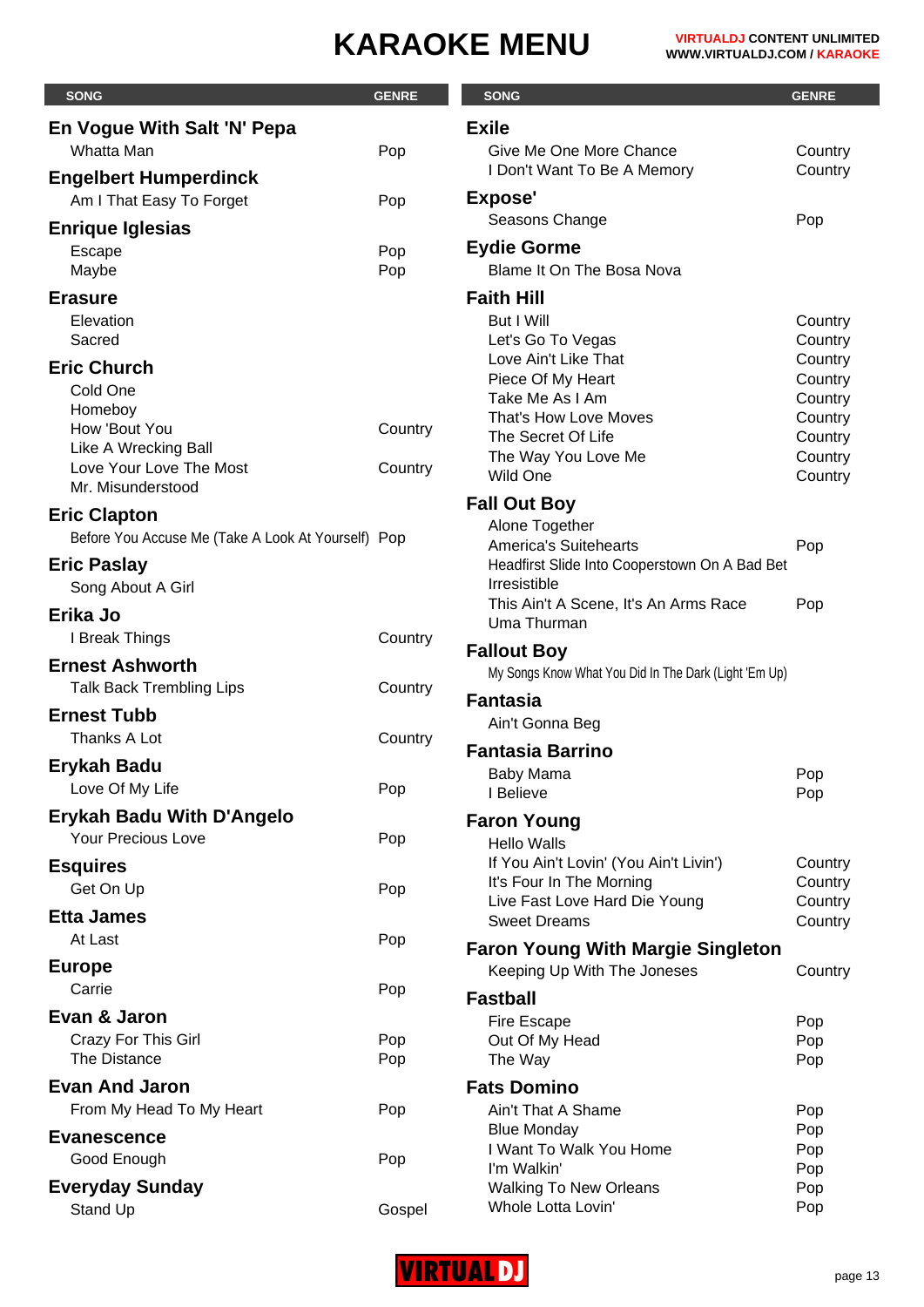| <b>SONG</b>                                                                                             | <b>GENRE</b>                  | <b>SONG</b>                                                                                       | <b>GENRE</b>                             |
|---------------------------------------------------------------------------------------------------------|-------------------------------|---------------------------------------------------------------------------------------------------|------------------------------------------|
| Felix Jaehn ftg. Jasmine Thompson<br>Ain't Nobody (Loves Me Better)                                     |                               | <b>Frankie Ballard</b><br>Helluva Life                                                            |                                          |
| <b>Female Country</b><br>Jingle Bells                                                                   | Country                       | <b>Frankie Lymon And The Teenagers</b><br>Why Do Fools Fall In Love                               | Pop                                      |
| <b>Ferlin Huskey</b><br>Gone                                                                            | Country                       | <b>Frankie Valli</b><br>My Eyes Adored You                                                        | Pop                                      |
| <b>Ferlin Husky</b><br><b>Cuzz Yore So Sweet</b><br><b>Heavenly Sunshine</b><br>I Can't Stop Loving You | Country<br>Country<br>Country | <b>Frankie Valli &amp; The Four Seasons</b><br>Can't Take My Eyes Off You<br><b>Freddie Hart</b>  | Pop                                      |
| Just For You<br>Little Tom<br>My Reason For Living                                                      | Country<br>Country<br>Country | Easy Loving<br><b>Freddy Fender</b><br>Wasted Days And Wasted Nights                              | Country<br>Country                       |
| <b>Fetty Wap</b><br><b>Trap Queen</b>                                                                   |                               | <b>French Montana</b><br>Don't Panic                                                              |                                          |
| <b>Filter</b><br>Where Do We Go From Here                                                               | Pop                           | <b>Future Ftg. Drake</b><br>Where Ya At                                                           |                                          |
| <b>Fiona Apple</b><br><b>Across The Universe</b>                                                        | Pop                           | <b>Gaither Vocal Band</b><br>I Bowed On My Knees And Cried Holy                                   | Gospel                                   |
| <b>Firehouse</b><br>Love Of A Lifetime                                                                  | Pop                           | <b>Garth Brooks</b><br>Callin' Baton Rouge<br>Uptown Down-Home Good Ol' Boy                       | Country<br>Country                       |
| <b>Five Finger Death Punch</b><br><b>Battle Born</b><br>Wrong Side Of Heaven                            |                               | <b>Gary Allan</b><br>Get Off On The Pain                                                          |                                          |
| <b>Five For Fighting</b><br>Superman<br><b>Flatt &amp; Scruggs</b>                                      | Pop                           | Lovin' You Against My Will<br>Man To Man<br>No Man In His Wrong Heart<br><b>Tough Little Boys</b> | Country<br>Country<br>Country<br>Country |
| Preachin' Prayin' Singin'<br><b>Florence + The Machine</b>                                              | <b>Bluegrass</b>              | <b>Gary Nichols</b><br><b>Unbroken Ground</b>                                                     | Country                                  |
| Ship To Wreck<br><b>Florida Georgia Line</b>                                                            |                               | <b>Gavin Degraw</b><br>Chariot                                                                    | Pop                                      |
| <b>Anything Goes</b><br>People Back Home<br>Smoke                                                       |                               | <b>Gavin DeGraw</b><br>In Love With A Girl                                                        |                                          |
| <b>For Achieva Parody</b><br>I'm With Achieva                                                           |                               | <b>Gene Autry</b><br>At Mail Call Today<br>I Hang My Head And Cry                                 | Country<br>Country                       |
| <b>Fortunes</b><br>You've Got Your Troubles                                                             | Pop                           | <b>Gene Watson</b><br>Forever Again                                                               | Country                                  |
| <b>Foster The People</b><br>Coming Of Age                                                               |                               | <b>Fourteen Carat Mind</b><br>Got No Reason Now For Going Home<br>Love In The Hot Afternoon       | Country<br>Country<br>Country            |
| <b>Frank Sinatra</b><br>Begin The Beguine<br>It Had To Be You<br>Love Is A Many Splendored Thing        | Pop<br>Pop<br>Pop             | <b>Memories To Burn</b><br>Over There<br>Should I Come Home (Or Should I Go Crazy)                | Country<br>Gospel<br>Country             |
| <b>Moonlight Serenade</b><br>My Way<br>New York, New York<br><b>Stardust</b>                            | Pop<br>Pop<br>Pop             | Gene Watson Key Of (G)<br>Pick The Wildwood Flower                                                | Country                                  |

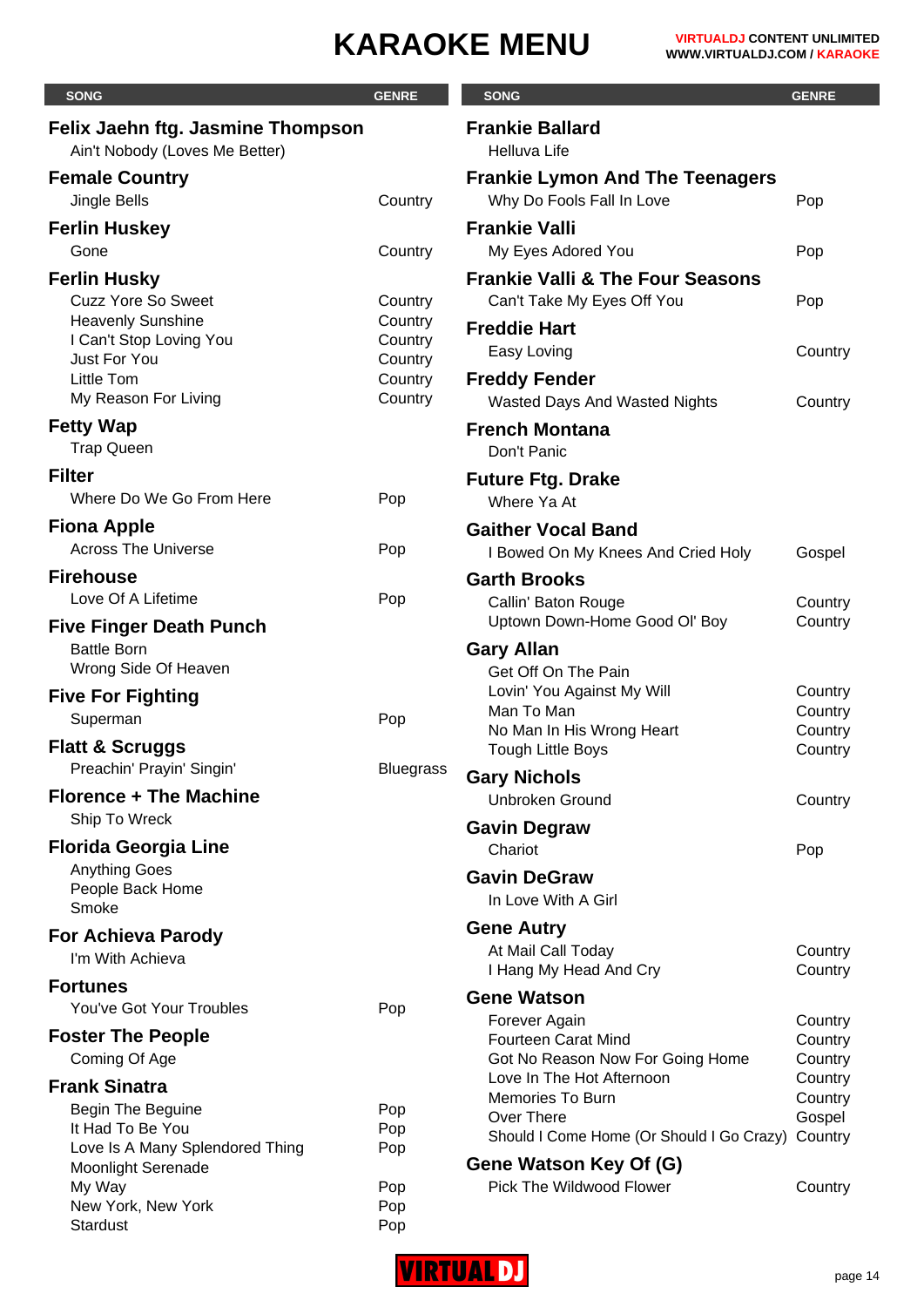| <b>SONG</b>                                                          | <b>GENRE</b>       | <b>SONG</b>                           | <b>GENRE</b>       |
|----------------------------------------------------------------------|--------------------|---------------------------------------|--------------------|
| <b>George Canyon</b>                                                 |                    | <b>George Thorogood</b>               |                    |
| I'll Never Do Better Than You                                        | Country            | Move It On Over                       |                    |
| George Ezra                                                          |                    | <b>Ginuwine</b>                       |                    |
| Blame It On Me                                                       |                    | <b>Differences</b>                    | Pop                |
| <b>Budapest</b>                                                      |                    | Last Chance                           |                    |
| <b>George Hamilton IV</b>                                            |                    | <b>Gladys Knight &amp; The Pips</b>   |                    |
| Abilene                                                              | Country            | If I Were Your Woman                  | Pop                |
| <b>George Jones</b>                                                  |                    | <b>Glen Cambell</b>                   |                    |
| 50,000 Names                                                         | Country            | Galveston                             | Pop                |
| A Good Year For The Roses                                            | Country            |                                       |                    |
| A Picture Of Me (Without You)                                        | Country            | <b>Glen Campbell</b>                  |                    |
| Ain't Love A Lot Like That                                           | Country            | Dream Baby                            | Country            |
| He Stopped Loving Her Today                                          | Country            | Dreams Of The Everyday Housewife      | Country            |
| Her Name Is                                                          | Country            | Gentle On My Mind                     | Country            |
| High-Tech Redneck                                                    | Country            | Honey Come Back                       | Country            |
| I Always Get Lucky With You                                          | Country            | I Have You<br>I Wanna Live            | Country            |
| She Loved A Lot In Her Time                                          | Country            | Try A Little Kindness                 | Country<br>Country |
| <b>Sinners And Saints</b>                                            | Country            |                                       |                    |
| The Cold Hard Truth                                                  | Country            | <b>Glenn Miller And His Orchestra</b> |                    |
| The Door                                                             | Country            | Chattanooga Choo Choo                 | Pop                |
| The Grand Tour                                                       | Country            | <b>Gloria Estefan</b>                 |                    |
| The One I Loved Back Then (The Corvette Song)<br>White Lightnin'     | Country<br>Country | <b>Everlasting Love</b>               | Pop                |
| Who's Gonna Fill Their Shoes                                         | Country            |                                       |                    |
| You Comb Her Hair                                                    | Country            | Gloria Gaynor                         |                    |
|                                                                      |                    | Honeybee                              | Pop                |
| <b>George Strait</b>                                                 |                    | Never Can Say Goodbye                 | Pop                |
| A Fire I Can't Put Out                                               | Country            | <b>Gloriana</b>                       |                    |
| All My Ex's Live In Texas                                            | Country            | Can't Shake You                       |                    |
| <b>Always Never The Same</b><br>Does Fort Worth Ever Cross Your Mind | Country<br>Country | <b>Goldie Hill</b>                    |                    |
| <b>Drinking Champagne</b>                                            | Country            | I Let The Stars Get In My Eyes        | Country            |
| Easy Come, Easy Go                                                   | Country            |                                       |                    |
| Famous Last Words Of A Fool                                          | Country            | <b>Goo Goo Dolls</b>                  |                    |
| <b>Fool Hearted Memory</b>                                           | Country            | <b>Big Machine</b>                    | Pop                |
| Give It Away                                                         | Country            | Fiction (Before It's Too Late)        | Pop                |
| Go On                                                                | Country            | Here Is Gone                          | Pop                |
| Honk If You Honky Tonk                                               | Country            | Sympathy                              | Pop                |
| I Believe                                                            |                    | <b>Good Charlotte</b>                 |                    |
| I Got A Car                                                          |                    | Girls & Boys                          | Pop                |
| If You Can Do Anything Else                                          | Country            | Hold On                               | Pop                |
| Lead On                                                              | Country            | Lifestyles Of The Rich And Famous     | Pop                |
| Living For The Night                                                 |                    | The Young And The Hopeless            | Pop                |
| Love Is Everything<br><b>Lovesick Blues</b>                          |                    | <b>Gordon Jensen</b>                  |                    |
| One Night At A Time                                                  | Country            | Like Spoken Words Could Never Do      | Gospel             |
| Out Of The Blue Clear Sky                                            | Country            | You Know That You Know It             | Gospel             |
| <b>Overnight Success</b>                                             | Country            | <b>Gordon Jenson</b>                  |                    |
| Peace Of Mind                                                        | Country            |                                       |                    |
| Tell Me Something Bad About Tulsa                                    | Country            | I'll Break The Law Of Gravity Someday | Gospel             |
| The Fireman                                                          | Country            | <b>Great White</b>                    |                    |
| The Nerve                                                            | Country            | Once Bitten, Twice Shy                | Pop                |
| The Road Less Traveled                                               | Country            |                                       |                    |
| There's A New Kid In Town                                            | Christmas          |                                       |                    |
| What A Merry Christmas This Could Be                                 | Christmas          |                                       |                    |
| When Did You Stop Loving Me                                          | Country            |                                       |                    |

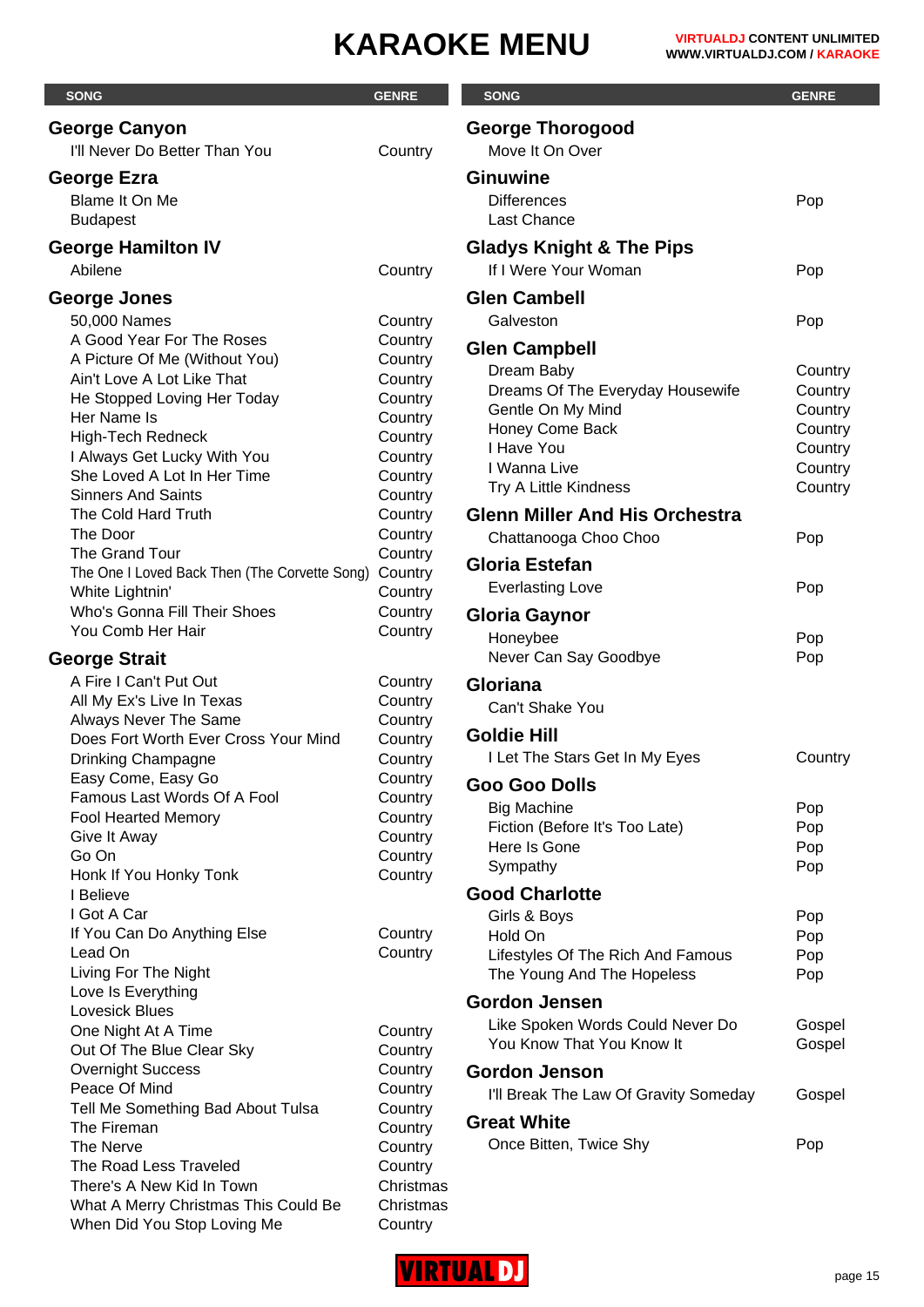×.

| <b>SONG</b>                                                                                | <b>GENRE</b>                  | <b>SONG</b>                                                                   | <b>GENRE</b>                  |
|--------------------------------------------------------------------------------------------|-------------------------------|-------------------------------------------------------------------------------|-------------------------------|
| <b>Gretchen Wilson</b>                                                                     |                               | <b>Hank Williams Jr.</b>                                                      |                               |
| All Jacked Up<br>Here For The Party<br>Midnight Oil                                        | Country<br>Country<br>Country | Ain't Nobody's Business<br>All For The Love Of Sunshine<br>I'd Rather Be Gone | Country<br>Country<br>Country |
| Not Bad For A Bartender<br>Raining On Me<br>Work Hard, Play Harder                         |                               | <b>Hardwell ftg. Matthew Koma</b><br>Dare You                                 |                               |
| <b>Guy Mitchell</b><br>Singing The Blues                                                   | Pop                           | Harry Connick, Jr.<br>It Had To Be You                                        |                               |
| <b>Gwen Stefani Featuring Akon</b><br>The Sweet Escape                                     |                               | <b>Hawkshaw Hawkins</b><br>Pan American                                       |                               |
| <b>Hal Ketchum</b>                                                                         |                               | <b>Heart</b>                                                                  |                               |
|                                                                                            |                               | Alone                                                                         | Pop                           |
| Five O'Clock World<br>I Saw The Light<br>Someplace Far Away (Careful What You're Dreaming) | Country<br>Country<br>Country | <b>Heatwave</b><br><b>Boogie Nights</b>                                       | Pop                           |
| <b>Hank Locklin</b>                                                                        |                               | <b>Helen Cornelius</b>                                                        |                               |
| Let Me Be The One                                                                          | Country                       | The First Noel                                                                |                               |
|                                                                                            |                               |                                                                               | Country                       |
| <b>Hank Snow</b>                                                                           |                               | <b>Helen Reddy</b>                                                            |                               |
| Hello Love<br>I'm Moving On                                                                | Country<br>Country            | Delta Dawn<br>I Don't Know How To Love Him                                    | Pop                           |
| <b>Hank Thompson</b>                                                                       |                               | <b>Highway 101</b>                                                            |                               |
| The New Green Light<br>The Wild Side Of Life                                               | Country<br>Country            | Cry, Cry, Cry<br>Who's Lonely Now                                             | Country<br>Country            |
| <b>Hank Williams</b>                                                                       |                               | <b>Hinder</b>                                                                 |                               |
| A Mansion On The Hill                                                                      | Country                       | Better Than Me                                                                | Pop                           |
| Baby We're Really In Love                                                                  | Country                       | <b>Get Stoned</b>                                                             | Pop                           |
| Cool Water                                                                                 | Country                       | Lips Of An Angel                                                              | Pop                           |
| <b>First Year Blues</b>                                                                    | Country                       | The Best Is Yet To Come                                                       |                               |
| Half As Much                                                                               | Country                       | Up All Night                                                                  | Pop                           |
| Hey Good Lookin'<br>Honky Tonk Blues                                                       | Country<br>Country            | Use Me                                                                        | Pop                           |
| Honky Tonkin'                                                                              | Country                       | <b>Without You</b>                                                            | Pop                           |
| House Of Gold                                                                              | Gospel                        | <b>Holly Dunn</b>                                                             |                               |
| Howlin' At The Moon                                                                        | Country                       | Daddy's Hands                                                                 | Country                       |
| I Can't Help It (If I'm Still In Love With You)                                            | Country                       | I Am Who I Am                                                                 | Country                       |
| I Saw The Light                                                                            | Country                       | That's What Your Love Does To Me                                              | Country                       |
| I'll Never Get Out Of This World Alive                                                     | Country                       | <b>Holly Wynette</b>                                                          |                               |
| I'm A Long Gone Daddy                                                                      | Country                       | My Future Ex-Boyfriend                                                        | Country                       |
| I'm So Lonesome I Could Cry<br>Jambalaya (On The Bayou)                                    | Country<br>Country            | <b>Hootie &amp; The Blowfish</b>                                              |                               |
| Long Gone Lonesome Blues                                                                   | Country                       | Let Her Cry                                                                   | Pop                           |
| Lost Highway                                                                               | Country                       | Old Man And Me                                                                |                               |
| Lovesick Blues                                                                             | Country                       | Time                                                                          | Pop                           |
| <b>Mind Your Own Business</b>                                                              | Country                       | <b>Tucker's Town</b>                                                          | Pop                           |
| <b>Moanin' The Blues</b>                                                                   | Country                       | <b>Hootie And The Blowfish</b>                                                |                               |
| Move It On Over                                                                            | Country                       | Hold My Hand                                                                  | Pop                           |
| Nobody's Lonesome For Me                                                                   | Country                       |                                                                               |                               |
| Settin' The Woods On Fire<br>Take These Chains From My Heart                               | Country<br>Country            | <b>Howie Day</b><br>Collide                                                   |                               |
| There's A Tear In My Beer                                                                  | Country                       |                                                                               | Pop                           |
| There's A Tear In My Beer                                                                  | Country                       | <b>Huey Lewis</b>                                                             |                               |
| You're Gonna Change Or I'm Gonna Leave                                                     | Country                       | Do You Believe In Love                                                        |                               |
| Your Cheatin' Heart                                                                        | Country                       |                                                                               |                               |

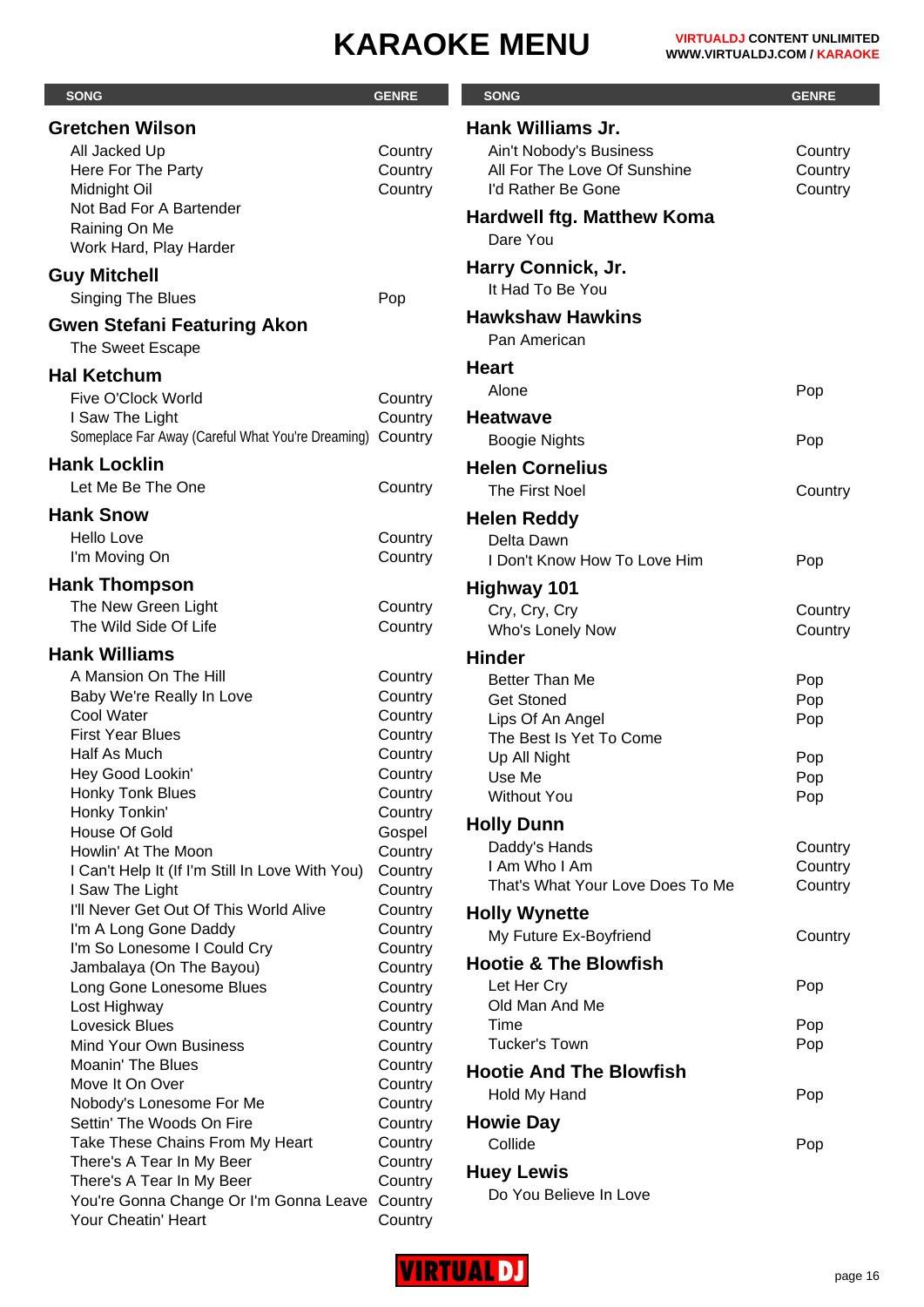| <b>SONG</b>                                             | <b>GENRE</b>       | <b>SONG</b>                                       | <b>GENRE</b>       |
|---------------------------------------------------------|--------------------|---------------------------------------------------|--------------------|
| <b>Huey Lewis &amp; Gwyneth Paltrow</b>                 |                    | <b>Jagged Edge</b>                                |                    |
| Cruisin'                                                | Pop                | Goodbye                                           | Pop                |
| <b>Huey Lewis &amp; The News</b>                        |                    | <b>Jake Owen</b>                                  |                    |
| But It's Alright                                        | Pop                | Beachin'                                          |                    |
| Jacob's Ladder                                          | Pop                | Days Of Gold                                      |                    |
| <b>Stuck With You</b>                                   | Pop                | <b>James &amp; Bobby Purify</b>                   |                    |
| <b>Human League</b>                                     |                    | I'm Your Puppet                                   | Pop                |
| Human                                                   | Pop                | <b>James Brown</b>                                |                    |
| <b>I</b> Prevail                                        |                    | Living In America                                 | Patriotic          |
| <b>Blank Space</b>                                      |                    |                                                   |                    |
| <b>Imagine Dragons</b>                                  |                    | James Ingram<br><b>Just Once</b>                  | Pop                |
| Roots                                                   |                    |                                                   |                    |
| <b>Incubus</b>                                          |                    | <b>James Taylor</b>                               |                    |
| Are You In                                              | Pop                | Handy Man<br>How Sweet It Is (To Be Loved By You) | Pop<br>Pop         |
| Circles                                                 | Pop                | Up On The Roof                                    | Pop                |
| <b>Drive</b>                                            | Pop                | <b>James Wesley</b>                               |                    |
| I Wish You Were Here                                    | Pop                | Thank A Farmer                                    |                    |
| Nice To Know You                                        | Pop                |                                                   |                    |
| Warning                                                 | Pop                | <b>Jamey Johnson</b><br>The Dollar                | Country            |
| <b>Irene Cara</b>                                       |                    |                                                   |                    |
| Fame                                                    | Pop                | <b>Jamie Lawson</b>                               |                    |
| <b>Isley Brothers</b>                                   |                    | Wasn't Expecting That                             |                    |
| <b>Fight The Power</b>                                  |                    | <b>Jamie O'Neal</b>                               |                    |
| The Pride                                               |                    | Frantic                                           | Country            |
| <b>Isyss Feat. Jadakiss</b>                             |                    | I Love My Life<br>Shiver                          | Country<br>Country |
| Day + Night                                             | Pop                | Somebody's Hero                                   | Country            |
| J. Cole                                                 |                    | There Is No Arizona                               | Country            |
| No Role Modelz                                          |                    | <b>Trying To Find Atlantis</b>                    | Country            |
| <b>J. Michael Harter</b>                                |                    | Jan & Dean                                        |                    |
| <b>Hard Call To Make</b>                                | Country            | Dead Man's Curve                                  | Pop                |
| J.D. Souther                                            |                    | <b>Surf City</b>                                  | Pop                |
| You're Only Lonely                                      | Pop                | <b>Jan Howard</b>                                 |                    |
| J.J. Jackson                                            |                    | Evil On Your Mind                                 | Country            |
| But It's Alright                                        |                    | <b>Jana Kramer</b>                                |                    |
| <b>Jack Greene</b>                                      |                    | I Hope It Rains                                   |                    |
| Back In The Arms Of Love                                | Country            | <b>Janedear Girls</b>                             |                    |
| If This Is Love                                         | Country            | Shotgun Girl                                      |                    |
| Lord Is That Me                                         | Country            | <b>Janet Jackson</b>                              |                    |
| Until My Dreams Come True<br><b>What Locks The Door</b> | Country            | Escapade                                          | Pop                |
| Wish I Didn't Have To Miss You                          | Country<br>Country | Go Deep                                           | Pop                |
|                                                         |                    | I Get Lonely                                      | Pop                |
| <b>Jack Ingram</b><br>Lips Of An Angel                  |                    | lf<br>Just A Little While                         | Pop                |
|                                                         | Country            | <b>Nasty</b>                                      | Pop<br>Pop         |
| <b>Jackson 5</b>                                        |                    | Runaway                                           | Pop                |
| Dancing Machine<br>I Want You Back                      | Pop<br>Pop         | Someone To Call My Lover                          | Pop                |
| Never Can Say Goodbye                                   | Pop                | <b>Together Again</b><br>Unbreakable              | Pop                |

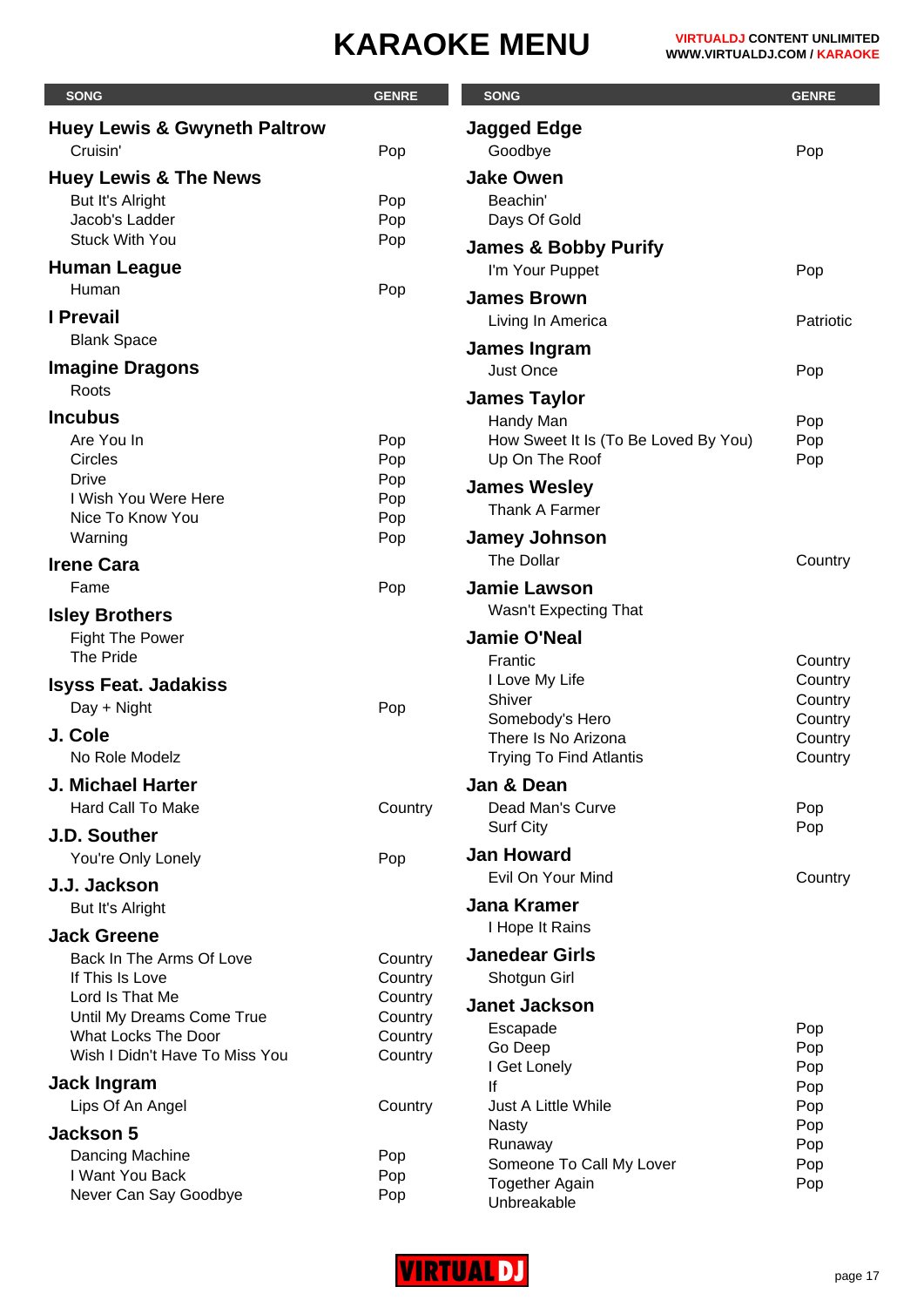| <b>SONG</b>                               | <b>GENRE</b> | <b>SONG</b>                                                                          | <b>GENRE</b>       |
|-------------------------------------------|--------------|--------------------------------------------------------------------------------------|--------------------|
| <b>Janie Fricke</b>                       |              | <b>Jermaine Stewart</b>                                                              |                    |
| Down To My Last Broken Heart              | Country      | We Don't Have To Take Our Clothes Off                                                | Pop                |
| Pride                                     | Country      | <b>Jerrod Niemann</b>                                                                |                    |
| She's Single Again                        | Country      | <b>Blue Bandana</b>                                                                  |                    |
| <b>Janis Joplin</b><br>Me And Bobby McGee | Pop          | <b>Jerry Lee Lewis</b>                                                               |                    |
|                                           |              | Another Place Another Time                                                           | Country            |
| <b>Jason Aldean</b><br>Hicktown           | Country      | Drinking Wine Spo-Dee-O-Dee<br>Middle Age Crazy                                      | Pop<br>Pop         |
| <b>Jason Michael Carroll</b>              |              | Once More With Feeling                                                               | Country            |
| Where I'm From                            | Country      | She Even Woke Me Up To Say Goodbye                                                   | Country            |
| <b>Jason Mraz</b>                         |              | Thirty Nine And Holding<br>What's Made Milwaukee Famous (Has Made A Loser Out Of Me) | Country<br>Country |
| It's So Hard To Say Goodbye To Yesterday  |              |                                                                                      |                    |
| <b>Jason Wade</b>                         |              | <b>Jerry Reed</b><br>The Bird                                                        | Country            |
| You Belong To Me                          | Country      |                                                                                      |                    |
| <b>Jeannie Kendall</b>                    |              | <b>Jerry Wallace</b><br>In The Misty Moonlight                                       | Country            |
| That's What Your Love Does To Me          |              |                                                                                      |                    |
| <b>Jeannie Seely</b>                      |              | <b>Jess Glynne</b><br>Hold My Hand                                                   |                    |
| Don't Touch Me                            | Country      | <b>Jesse Belvin</b>                                                                  |                    |
| <b>Jeff Bates</b>                         |              | Goodnight My Love                                                                    | Pop                |
| The Love Song                             | Country      | <b>Jesse Lee</b>                                                                     |                    |
| <b>Jeff Carson</b>                        |              | Like My Mother Does                                                                  |                    |
| Shine On                                  | Country      | <b>Jessica Andrews</b>                                                               |                    |
| Jenai                                     |              | I Will Be There For You                                                              | Country            |
| Cool Me Down                              | Country      | <b>Jessica King</b>                                                                  |                    |
| <b>Jennette McCurdy</b>                   |              | <b>Gift Of Grace</b>                                                                 | Gospel             |
| <b>Generation Love</b>                    |              | <b>Jessica Simpson</b>                                                               |                    |
| <b>Jennifer Hanson</b>                    |              | A Little Bit                                                                         | Pop                |
| <b>Beautiful Goodbye</b>                  | Country      | A Public Affair                                                                      | Pop                |
| <b>Half A Heart Tattoo</b>                | Country      | I Think I'm In Love                                                                  | Pop                |
| This Far Gone                             | Country      | I Wanna Love You Forever                                                             | Pop                |
| <b>Jennifer Lopez</b>                     |              | <b>Jessie J</b>                                                                      |                    |
| Alive                                     | Pop          | Masterpiece                                                                          |                    |
| Feelin' So Good<br>If You Had My Love     | Pop<br>Pop   | <b>Jessie James Decker</b>                                                           |                    |
| Love Don't Cost A Thing                   | Pop          | Lights Down Low                                                                      |                    |
| <b>Jennifer Lopez Featuring Fabolous</b>  |              | <b>Jim Ed Brown</b>                                                                  |                    |
| <b>Get Right</b>                          | Pop          | Pop A Top                                                                            | Country            |
| Jennifer Lopez Featuring Fat Joe          |              | <b>Jim Reeves</b>                                                                    |                    |
| Hold You Down                             | Pop          | Adios Amigo                                                                          | Country            |
| Jennifer Lopez Featuring LL Cool J        |              | Am I Losing You<br><b>Bimbo</b>                                                      | Country<br>Country |
| All I Have                                | Pop          | <b>Distant Drums</b>                                                                 | Country            |
| <b>Jennifer Warnes And Bill Medley</b>    |              | He'll Have To Go                                                                     | Country            |
| I've Had The Time Of My Life              | Pop          | Is It Really Over?<br>Welcome To My World                                            | Country<br>Country |
| <b>Jenny Simpson</b>                      |              | Jimmy Buffett ftg. Toby Keith                                                        |                    |
| <b>Ticket Out Of Kansas</b>               | Country      | Too Drunk To Karaoke                                                                 |                    |

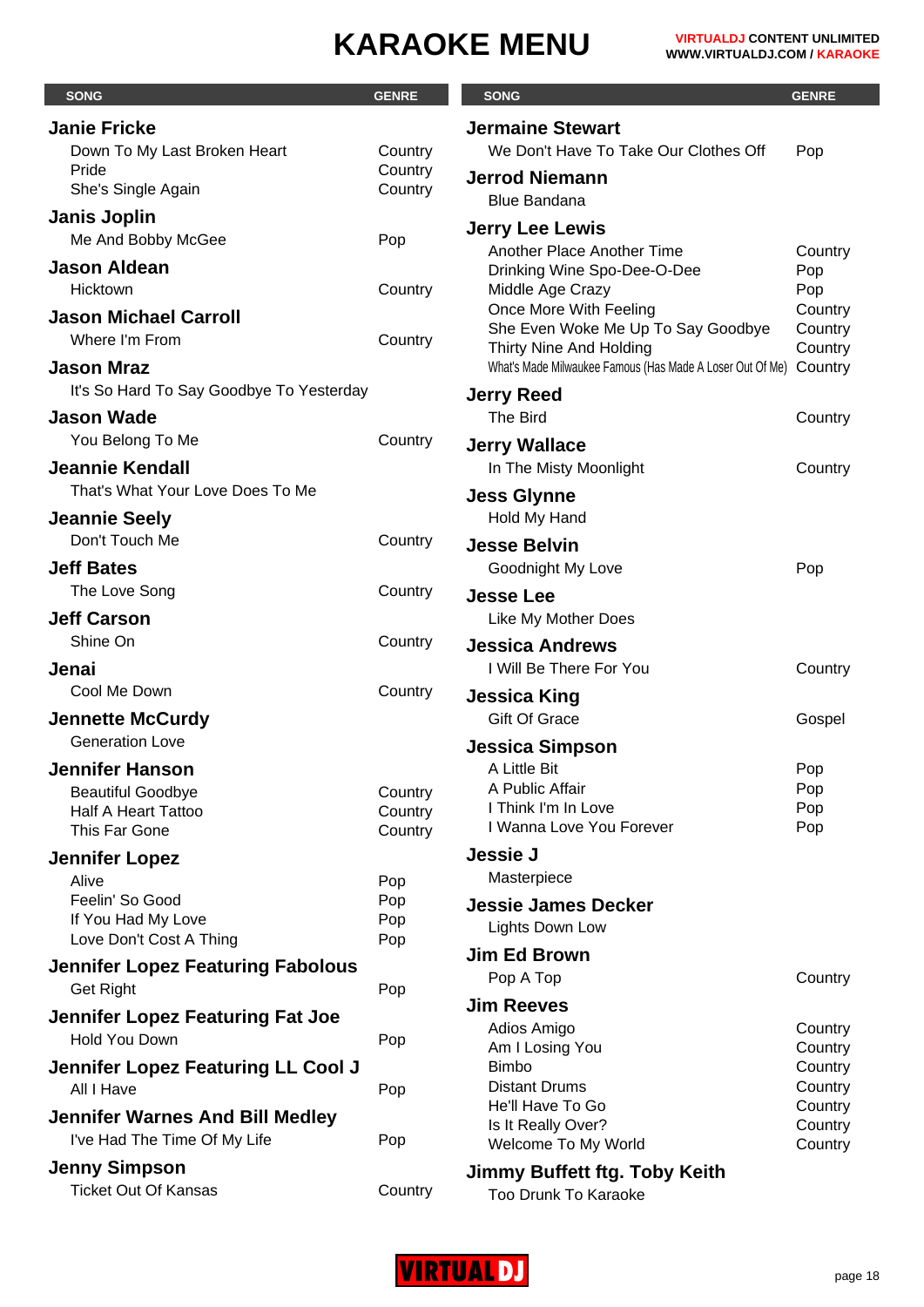| <b>SONG</b>                                                                             | <b>GENRE</b>       | <b>SONG</b>                                      | <b>GENRE</b>       |
|-----------------------------------------------------------------------------------------|--------------------|--------------------------------------------------|--------------------|
| Jimmy Buffett With Clint Black, Kenny Chesney, Alan Jackson, Toby Keith & George Strait |                    | <b>Joe Stampley</b>                              |                    |
| Hey Good Lookin'                                                                        | Country            | All These Things                                 | Country            |
| Jimmy Dean                                                                              |                    | Roll On Big Mama                                 | Country            |
| Big Bad John                                                                            | Country            | <b>Joe Tex</b>                                   |                    |
|                                                                                         |                    | I Gotcha                                         | Pop                |
| <b>Jimmy Elledge</b>                                                                    |                    | <b>John Anderson</b>                             |                    |
| Funny How Time Slips Away                                                               | Pop                | A Woman Knows                                    | Country            |
| <b>Jimmy Ruffin</b>                                                                     |                    | <b>Bend Until It Breaks</b>                      | Country            |
| What Becomes Of The Broken Hearted                                                      | Pop                | Mississippi Moon                                 | Country            |
| Jo Dee Messina                                                                          |                    | The Big Revival                                  | Country            |
| Because You Love Me                                                                     | Country            | <b>John Berry</b>                                |                    |
| Joanna Janet'                                                                           |                    | <b>Better Than A Biscuit</b>                     | Country            |
| Seven Little Steps                                                                      | Country            | Power Windows                                    | Country            |
| <b>Joanna Smith</b>                                                                     |                    | She's Taken A Shine                              | Country            |
| Georgia Mud                                                                             |                    | Your Love Amazes Me                              | Country            |
| <b>Girls Are Crazy</b>                                                                  |                    | <b>John Conlee</b>                               |                    |
| <b>JoDee Messina</b>                                                                    |                    | As Long As I'm Rockin' With You<br><b>Busted</b> | Country<br>Country |
| I'm Alright                                                                             | Country            | Miss Emily's Picture                             | Country            |
| <b>Jody Watley</b>                                                                      |                    | <b>Years After You</b>                           | Country            |
| Friends                                                                                 | Pop                | <b>John Cougar</b>                               |                    |
| <b>Real Love</b>                                                                        | Pop                | Hurts So Good                                    | Pop                |
| Some Kind Of Lover                                                                      | Pop                | <b>John Denver</b>                               |                    |
| Joe                                                                                     |                    | Some Days Are Diamonds (Some Days Are Stone) Pop |                    |
| I Wanna Know                                                                            | Pop                |                                                  |                    |
| <b>Joe Diffie</b>                                                                       |                    | John Legend                                      |                    |
| Home                                                                                    | Country            | All Of Me<br>You & I (Nobody In The World)       |                    |
| Honky Tonk Attitude                                                                     | Country            |                                                  |                    |
| If The Devil Danced (In Empty Pockets)                                                  | Country            | John Legend FTG. Andre 3000                      |                    |
| If You Want Me To                                                                       | Country            | Green Light                                      | Pop                |
| In My Own Backyard<br>John Deere Green                                                  | Country<br>Country | <b>John Mellencamp</b>                           |                    |
| Pickup Man                                                                              | Country            | Key West Intermezzo (I Saw You First)            | Pop                |
| Poor Me                                                                                 | Country            | <b>John Michael Montgomery</b>                   |                    |
| Ships That Don't Come In                                                                | Country            | Be My Baby Tonight                               | Country            |
| Something Like This                                                                     | Country            | Beer And Bones                                   | Country            |
| <b>Texas Size Heartache</b>                                                             | Country            | <b>Country Thang</b><br>Even Then                | Country<br>Country |
| Joe Isaacs                                                                              |                    | Four Wheel Drive                                 | Country            |
| From A Cabin To A Mansion                                                               |                    | No Man's Land                                    | Country            |
| <b>Joe Jones</b>                                                                        |                    | Nothing Catches Jesus By Surprise                | Country            |
| You Talk Too Much                                                                       | Pop                | <b>John Rzeznik</b>                              |                    |
| <b>Joe Nichols</b>                                                                      |                    | I'm Still Here (Jim's Theme)                     | Pop                |
| <b>Believers</b>                                                                        |                    | <b>Johnnie Taylor</b>                            |                    |
| <b>Brokenheartsville</b>                                                                | Country            | Disco Lady                                       | Pop                |
| I'll Wait For You<br>She Only Smokes When She Drinks                                    | Country            | <b>Johnny Cash</b>                               |                    |
| The Impossible                                                                          | Country<br>Country | All Over Again                                   | Country            |
| <b>Joe South</b>                                                                        |                    | Cry, Cry, Cry                                    | Country            |
| Games People Play                                                                       |                    | Get Rhythm                                       | Country            |
|                                                                                         | Pop                | What Is Truth                                    | Country            |

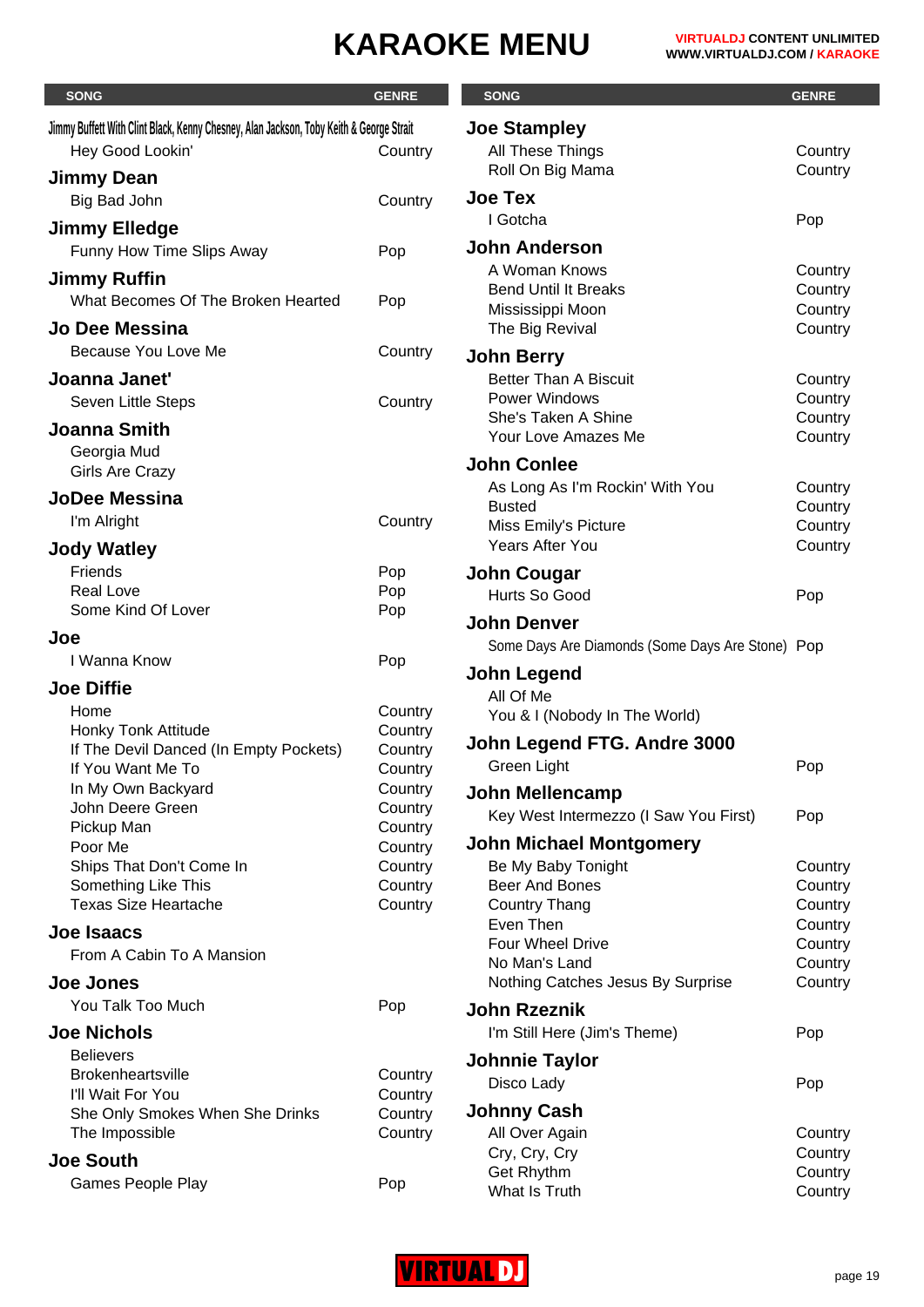| <b>SONG</b>                                                     | <b>GENRE</b>       | <b>SONG</b>                                                  | <b>GENRE</b>       |
|-----------------------------------------------------------------|--------------------|--------------------------------------------------------------|--------------------|
| <b>Johnny Gill</b>                                              |                    | <b>Julie Reeves</b>                                          |                    |
| My My My                                                        | Pop                | Trouble Is A Woman                                           | Country            |
| <b>Johnny Hates Jazz</b>                                        |                    | <b>Julie Roberts</b>                                         |                    |
| <b>Shattered Dreams</b>                                         | Pop                | Wake Up Older                                                | Country            |
| <b>Johnny Horton</b>                                            |                    | <b>Justin Bieber</b>                                         |                    |
| North To Alaska                                                 | Country            | Never Let You Go                                             |                    |
| <b>Johnny Nash</b>                                              |                    | <b>Justin Bieber ftg. Big Sean</b>                           |                    |
| I Can See Clearly Now                                           | Pop                | As Long As You Love Me                                       |                    |
| <b>Johnny Paycheck</b>                                          |                    | <b>Justin Moore</b>                                          |                    |
| $A-11$                                                          | Country            | <b>Backwoods</b>                                             |                    |
| Friend, Lover, Wife                                             | Country            | Lettin' The Night Roll                                       |                    |
| I'm The Only Hell (Mama Ever Raised)                            | Country            | Til My Last Day                                              |                    |
| <b>Johnny Rodriguez</b>                                         |                    | <b>Justin Moore ftg. Miranda Lambert</b>                     |                    |
| Dance With Me (Just One More Time)                              | Country            | Old Habits                                                   |                    |
| I Couldn't Be Me Without You<br>I Wonder If I Ever Said Goodbye | Country<br>Country | Jypsi                                                        |                    |
| We Believe In Happy Endings                                     | Country            | I Don't Love You Like That                                   | Country            |
| We're Over                                                      | Country            | K D Lang                                                     |                    |
| <b>Jolie &amp; The Wanted</b>                                   |                    | <b>Three Days</b>                                            | Country            |
| <b>Boom</b>                                                     | Country            | K. C. & The Sunshine Band                                    |                    |
| <b>Jonas Brothers</b>                                           |                    | That's The Way (I Like It)                                   | Pop                |
| Burnin' Up                                                      | Pop                | K. D. Lang                                                   |                    |
| Paranoid                                                        |                    | I'm Down To My Last Cigarette                                | Country            |
| <b>Jonathan Singleton &amp; The Grove</b>                       |                    | K. T. Oslin                                                  |                    |
| Look Who's Back In Love                                         |                    | Do Ya                                                        | Country            |
| <b>Josh Gracin</b>                                              |                    | <b>K.T. Tunstall</b>                                         |                    |
| I Keep Coming Back                                              | Country            | Suddenly I See                                               | Pop                |
| We Weren't Crazy                                                | Country            | Kandi                                                        |                    |
| <b>Josh Groban</b>                                              |                    | Don't Think I'm Not                                          | Pop                |
| Awake<br><b>Broken Vow</b>                                      | Pop<br>Pop         | <b>Karyn White</b>                                           |                    |
| O Holy Night                                                    |                    | Can I Stay With YOU                                          |                    |
| <b>Josh Thompson</b>                                            |                    | <b>Secret Rendezvous</b>                                     |                    |
| Cold Beer With Your Name On It                                  |                    | <b>Kasey Chambers</b>                                        |                    |
| Way Out Here                                                    |                    | Cry Like A Baby                                              | Country            |
| <b>Josh Turner</b>                                              |                    | Kaskade & Project 46                                         |                    |
| Long Black Train                                                | Country            | <b>Last Chance</b>                                           |                    |
| She'll Go On You                                                | Country            | <b>Kathy Mattea</b>                                          |                    |
| What It Ain't<br>Would You Go With Me                           | Country<br>Country | Come From The Heart                                          | Country            |
| Jr. Walker And The All Stars                                    |                    | Eighteen Wheels And A Dozen Roses<br>She Came From FT. Worth | Country<br>Country |
| What Does It Take (To Win Your Love)                            | Pop                | <b>Untold Stories</b>                                        | Country            |
|                                                                 |                    | Walk The Way The Wind Blows                                  | Country            |
| <b>Judy Garland</b><br>Somewhere Over The Rainbow               | Pop                | Where've You Been                                            | Country            |
| The Trolley Song                                                |                    | KC & The Sunshine Band                                       |                    |
| <b>Juice Newton</b>                                             |                    | Get Down Tonight                                             | Pop                |
| Angel Of The Morning                                            | Pop                | I'm Your Boogie Man<br>Keep It Comin' Love                   | Pop<br>Pop         |

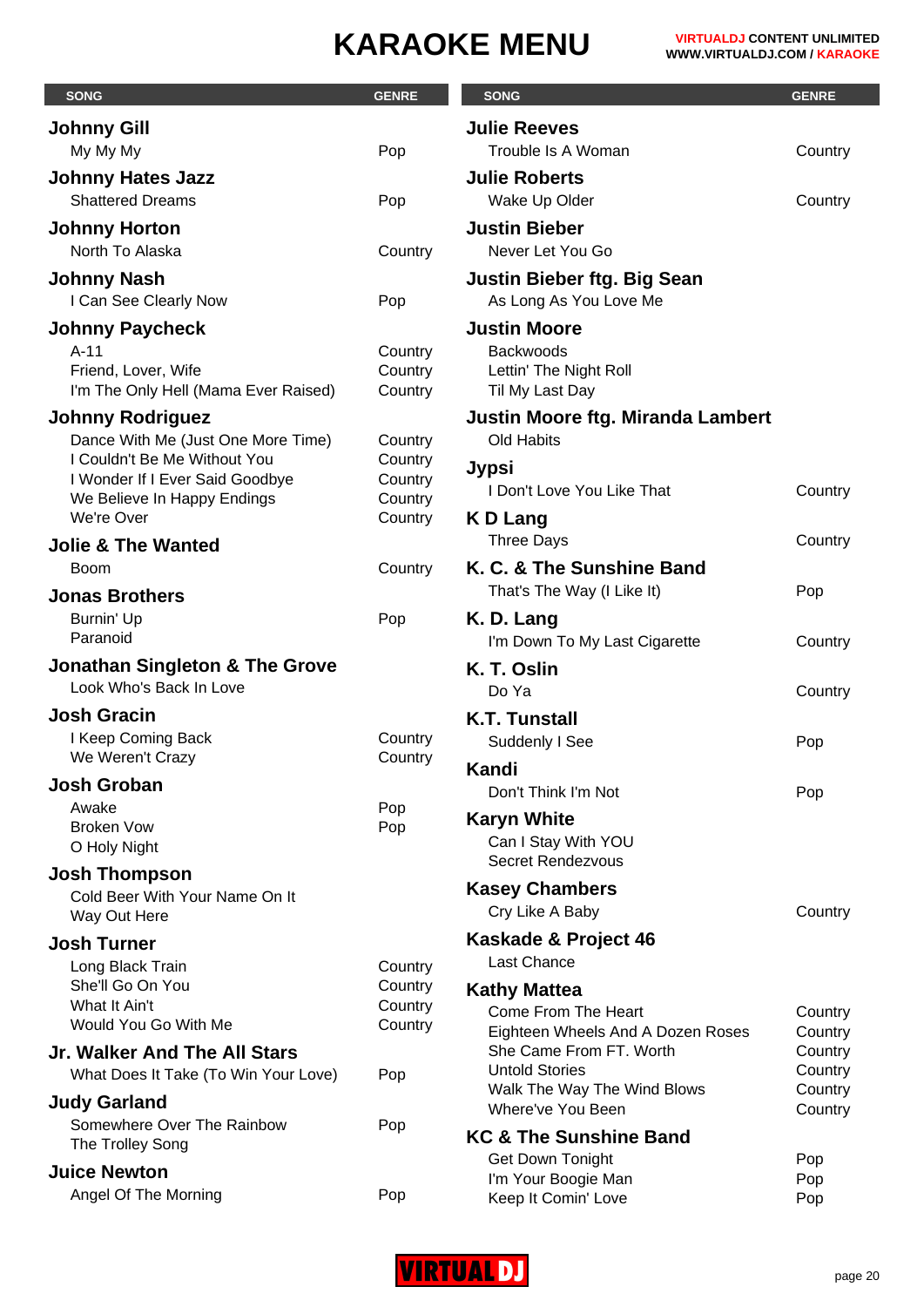| <b>SONG</b>                                              | <b>GENRE</b>       | <b>SONG</b>                                             | <b>GENRE</b>       |
|----------------------------------------------------------|--------------------|---------------------------------------------------------|--------------------|
| Ke\$Ha                                                   |                    | No Shoes, No Shirt, No Problems                         | Country            |
| We R Who We R                                            |                    | Old Blue Chair                                          | Country            |
|                                                          |                    | Out Last Night                                          |                    |
| <b>Keith</b>                                             |                    | Pirate Flag                                             |                    |
| 98.6                                                     | Pop                | Save It For A Rainy Day<br>She Thinks My Tractor's Sexy | Country            |
| <b>Keith Anderson</b>                                    |                    | Some People Change                                      | Country            |
| Podunk                                                   | Country            | Somebody's Callin'                                      | Country            |
| Somebody Needs A Hug                                     | Country            | That's Why I'm Here                                     | Country            |
| <b>Keith Harling</b>                                     |                    | The Boys Of Fall                                        |                    |
| Bring It On                                              | Country            | The Tin Man                                             | Country            |
| <b>Keith Urban</b>                                       |                    | This Is Our Moment                                      |                    |
|                                                          |                    | When I See This Bar                                     |                    |
| Little Bit Of Everything<br><b>Making Memories Of Us</b> | Country            | <b>Kenny Rogers</b>                                     |                    |
| Raise 'Em Up                                             |                    | He Will, She Knows                                      | Country            |
| <b>Without You</b>                                       |                    | The Gambler                                             | Country            |
| You Gonna Fly                                            |                    | The Vows Go Unbroken                                    | Country            |
| <b>Keith Whitley</b>                                     |                    | There You Go Again                                      | Country            |
| I Wonder Do You Think Of Me                              | Country            | Through The Years<br>You Decorated My Life              | Country<br>Country |
| I'm No Stranger To The Rain                              | Country            |                                                         |                    |
| <b>Talk To Me Texas</b>                                  | Country            | <b>Kenny Rogers &amp; Dottie West</b>                   |                    |
| There's A New Kid In Town                                | Christmas          | Every Time Two Fools Collide                            | Country            |
| <b>Kellie Coffey</b>                                     |                    | <b>Keri Hilson</b>                                      |                    |
| At The End Of The Day                                    | Country            | Energy                                                  | Pop                |
| <b>Kellie Pickler</b>                                    |                    | <b>Kevin Denney</b>                                     |                    |
|                                                          |                    | It'll Go Away                                           | Country            |
| Best Days Of Your Life<br>Someone Somewhere Tonight      | Country            | <b>Kevin Sharp</b>                                      |                    |
| Tough                                                    |                    | <b>Beautiful People</b>                                 |                    |
|                                                          |                    | Nobody Knows                                            | Country            |
| <b>Kelly Clarkson</b>                                    |                    |                                                         |                    |
| Don't Waste Your Time<br>Invincible                      | Pop                | <b>Kim Weston</b>                                       |                    |
| Let Your Tears Fall                                      |                    | Take Me In Your Arms (Rock Me A Little While) Pop       |                    |
| Low                                                      | Pop                | <b>Kitty Wells</b>                                      |                    |
| Someone                                                  |                    | <b>Heartbreak USA</b>                                   | Country            |
| Take You High                                            |                    | I Can't Stop Loving You                                 | Country            |
| <b>Kelly Rowland</b>                                     |                    | Mommy For A Day                                         | Country            |
| Can't Nobody                                             | Pop                | <b>Kongos</b>                                           |                    |
|                                                          |                    | Come With Me Now                                        |                    |
| <b>Kenny Chesney</b><br>'Til It's Gone                   |                    | <b>Kortney Kayle</b>                                    |                    |
| A Chance                                                 | Country            | Don't Let Me Down                                       |                    |
| A Lot Of Things Different                                | Country            | <b>Kristin Garner</b>                                   |                    |
| All I Need To Know                                       | Country            |                                                         |                    |
| Beer In Mexico                                           | Country            | Singing To The Scarecrow                                | Country            |
| Being Drunk's A Lot Like Loving You                      | Country            | Kristy Lee Cook ftg. Randy Houser                       |                    |
| <b>Big Star</b>                                          | Country            | <b>Wherever Love Goes</b>                               |                    |
| Don't Blink                                              | Country            | <b>Kylie Minogue</b>                                    |                    |
| Don't Happen Twice<br>Dreams                             | Country<br>Country | The Loco-Motion                                         | Pop                |
| Fall In Love                                             | Country            | L L Cool J Feat. Marc Dorsey                            |                    |
| Grandpa Told Me So                                       | Country            | Luv U Better                                            | Pop                |
| <b>Guitars And Tiki Bars</b>                             | Country            |                                                         |                    |
| I Go Back                                                | Country            | Labrinth ftg. Emeli Sande                               |                    |
| I Remember                                               | Country            | <b>Beneath Your Beautiful</b>                           |                    |
| Keg In The Closet                                        | Country            |                                                         |                    |

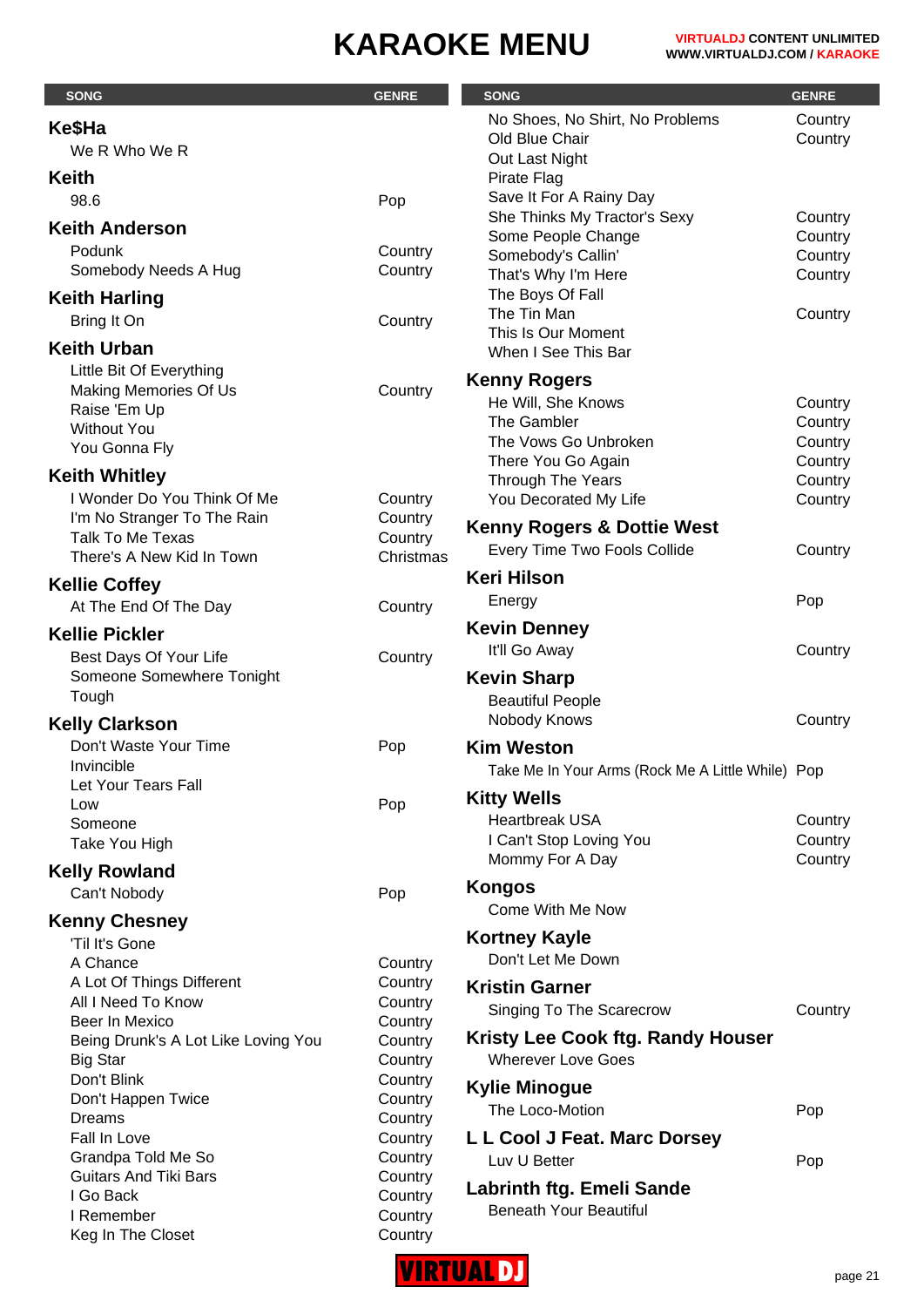| <b>SONG</b>                                                           | <b>GENRE</b>       | <b>SONG</b>                                                  | <b>GENRE</b>   |
|-----------------------------------------------------------------------|--------------------|--------------------------------------------------------------|----------------|
| <b>Lady Antebellum</b>                                                |                    | <b>Lee Dorsey</b>                                            |                |
| American Honey                                                        |                    | Ya Ya                                                        | Pop            |
| One Great Mystery                                                     |                    | <b>Lee Greenwood</b>                                         |                |
| Lady Gaga                                                             |                    | I Still Believe                                              | Country        |
| Alejandro                                                             |                    | I.O.U.                                                       | Country        |
| <b>Bad Romance</b><br>Paparazzi                                       |                    | Lee Greenwood & Suzy Bogguss                                 |                |
| Poker Face                                                            |                    | <b>Hopelessly Yours</b>                                      |                |
| You And I                                                             |                    | <b>Lee Roy Parnell</b>                                       |                |
| <b>Lady Gaga Featuring Colby O'Donis</b>                              |                    | When A Woman Loves A Man                                     | Country        |
| <b>Just Dance</b>                                                     |                    | Len                                                          |                |
| Lana Del Rey                                                          |                    | <b>Steal My Sunshine</b>                                     | Pop            |
| Gods & Monsters                                                       |                    | <b>Leon Bridges</b>                                          |                |
| <b>Lari White</b>                                                     |                    | <b>Coming Home</b>                                           |                |
| Now I Know                                                            | Country            | Smooth Sailin'                                               |                |
| <b>Larry Gatlin</b>                                                   |                    | <b>Leslie Satcher</b>                                        |                |
| <b>Broken Lady</b>                                                    | Country            | The Slow Way Home                                            | Country        |
| I Don't Wanna Cry<br>I Just Wish You Were Someone I Love              | Country<br>Country | <b>LeToya Featuring Ludacris</b>                             |                |
| Love Is Just A Game                                                   | Country            | Regret                                                       |                |
| Night Time Magic                                                      | Country            | Lifehouse                                                    |                |
| O' Holy Night                                                         | Country            | <b>Broken</b><br><b>Halfway Gone</b>                         | Pop            |
| <b>Statues Without Hearts</b><br>What Are We Doin' Lonesome           | Country<br>Country | You And Me                                                   | Pop            |
|                                                                       |                    | <b>Lila McCann</b>                                           |                |
| <b>Larry Stewart</b><br><b>Alright Already</b>                        | Country            | Almost Over You                                              | Country        |
|                                                                       |                    | Go Easy On Me                                                | Country        |
| Laura Branigan<br>How Am I Supposed To Live Without You               | Pop                | I Wanna Fall In Love                                         | Country        |
| <b>Lauren Lucas</b>                                                   |                    | I'm Amazed                                                   | Country        |
| The Carolina Kind                                                     | Country            | <b>Linda Ronstadt</b>                                        |                |
|                                                                       |                    | <b>Blue Bayou</b><br>When Will I Be Loved                    | Pop<br>Country |
| <b>Lauryn Hill</b><br>Can't Take My Eyes Off Of You                   | Pop                | <b>Linda Ronstadt &amp; Aaron Neville</b>                    |                |
| Doo Wop (That Thing)                                                  | Pop                | Don't Know Much                                              | Pop            |
| <b>Leann Rimes</b>                                                    |                    | <b>Lionel Richie</b>                                         |                |
| Cowboy's Sweetheart                                                   | Country            | Still                                                        | Pop            |
| I Know Who Holds Tomorrow                                             | Country            | Lisa Loeb                                                    |                |
| <b>LeAnn Rimes</b>                                                    |                    | Underdog                                                     | Pop            |
| I Need You                                                            | Country            | Lit                                                          |                |
| Life Goes On                                                          | Country            | My Own Worst Enemy                                           |                |
| Some People                                                           | Country            |                                                              |                |
| <b>Lee Ann Womack</b>                                                 |                    | <b>Lita Ford With Ozzy Osbourne</b><br>Close My Eyes Forever | Pop            |
| Am I The Only Thing You've Done Wrong<br>I'll Think Of A Reason Later | Country<br>Country |                                                              |                |
| Never Again, Again                                                    |                    | <b>Little Big Town</b><br><b>Everything Changes</b>          | Country        |
| Something Worth Leaving Behind                                        | Country            | Go Tell It On The Mountain                                   |                |
| You've Got To Talk To Me                                              | Country            | Tornado                                                      |                |
| <b>Lee Brice</b>                                                      |                    | Your Side Of The Bed                                         |                |
| I Don't Dance                                                         |                    |                                                              |                |

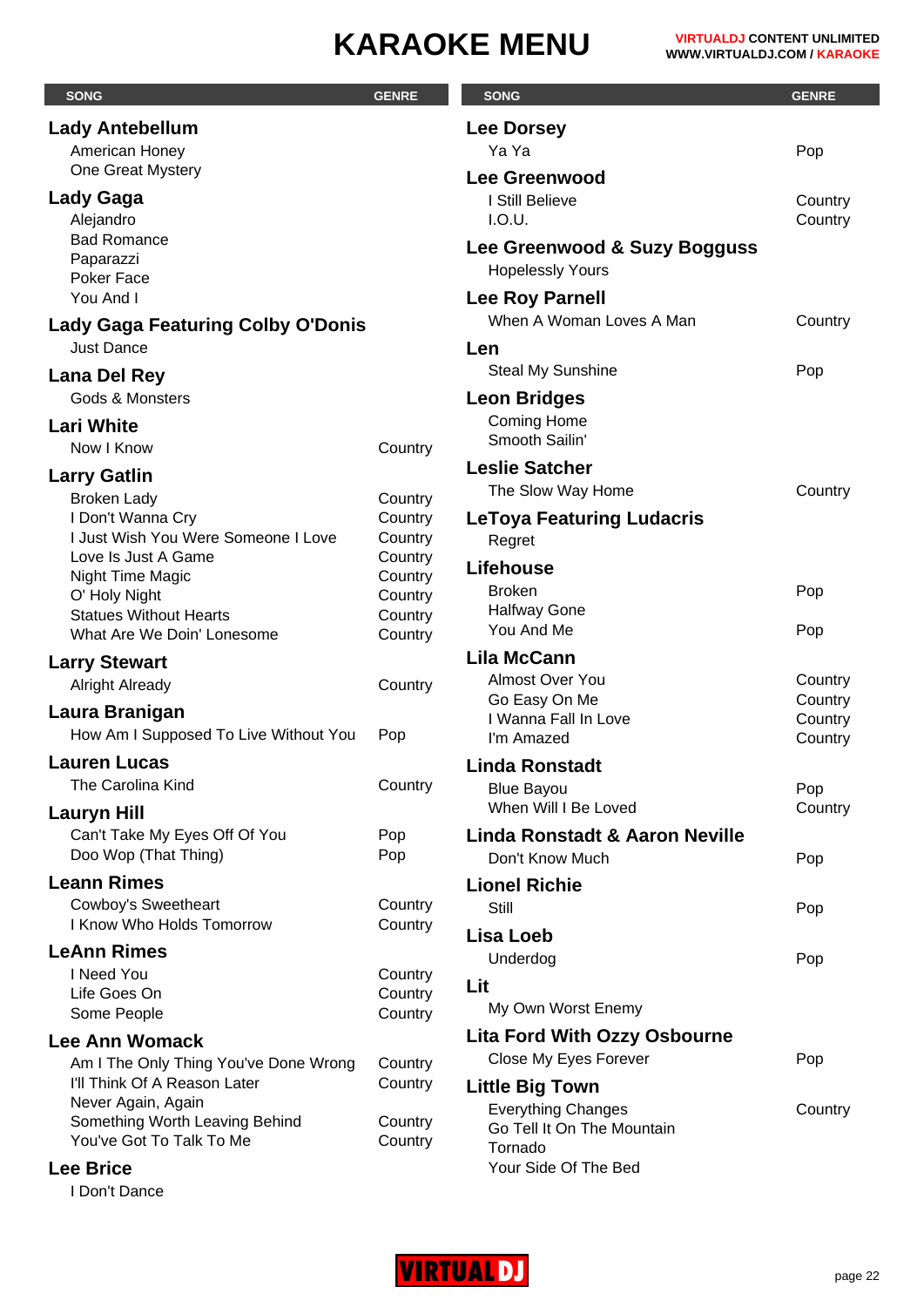| <b>SONG</b>                                              | <b>GENRE</b>       | <b>SONG</b>                                            | <b>GENRE</b>       |
|----------------------------------------------------------|--------------------|--------------------------------------------------------|--------------------|
| <b>Little Richard</b>                                    |                    | <b>Lovin' Spoonful</b>                                 |                    |
| Jenny Jenny                                              | Pop                | Did You Ever Have To Make Up Your Mind                 |                    |
| Lucille                                                  | Pop                | <b>Lucy Hale</b>                                       |                    |
| Rip It Up<br><b>Tutti Frutti</b>                         | Pop<br>Pop         | Lie A Little Better                                    |                    |
| <b>Little Texas</b>                                      |                    | Luke Bryan                                             |                    |
| <b>God Blessed Texas</b>                                 | Country            | Country Girl (Shake It)                                |                    |
| I'd Rather Miss You                                      | Country            | <b>Country Man</b>                                     | Country            |
| My Love                                                  | Country            | Kiss Tomorrow Goodbye<br>Rain Is A Good Thing          |                    |
| What Might Have Been                                     | Country            | <b>Roller Coaster</b>                                  |                    |
| <b>Lloyd Price</b>                                       |                    | Strip It Down                                          |                    |
| Lawdy Miss Clawdy                                        | Pop                | <b>Lynn Anderson</b>                                   |                    |
| <b>Locash Cowboys</b>                                    |                    | Fool Me                                                | Country            |
| Best Seat In The House                                   |                    | How Can I Unlove You                                   | Country            |
| <b>LoCash Cowboys</b>                                    |                    | If I Kiss You (Will You Go Away)<br>No Another Time    | Country<br>Country |
| Chase A Little Love                                      |                    |                                                        |                    |
| <b>Locash Cowboys</b>                                    |                    | <b>M C Hammer</b><br>U Can't Touch This                |                    |
| Keep In Mind                                             |                    |                                                        | Pop                |
| You Got Me                                               |                    | <b>Mac Davis</b>                                       |                    |
| Logan Brill                                              |                    | Baby, Don't Get Hooked On Me<br><b>Forever Lovers</b>  | Pop<br>Country     |
| I Wish You Loved Me                                      |                    | Friend, Lover, Woman, Wife                             | Country            |
| Logan Mize                                               |                    | I Believe In Music                                     | Country            |
| El Camino                                                |                    | Let's Keep It That Way                                 | Country            |
| Lonestar                                                 |                    | One Hell Of A Woman<br><b>Watchin' Scotty Grow</b>     | Country<br>Country |
| <b>Everything's Changed</b>                              | Country            |                                                        |                    |
| Let's Be Us Again                                        | Country            | <b>Mac Wiseman</b><br>Dust On The Bible                |                    |
| Somebody's Someone<br><b>Walking In Memphis</b>          | Country<br>Country |                                                        |                    |
| What About Now                                           | Country            | <b>Macy Gray</b>                                       |                    |
| <b>Lonnie Donegan</b>                                    |                    | I Can't Wait To Meetchu<br>Sweet Baby                  | Pop<br>Pop         |
| Does You Chewing Gum Lose It's Flavor                    | Pop                | <b>Madonna</b>                                         |                    |
| Loretta Lynn                                             |                    | Like A Virgin                                          | Pop                |
| Swing Low, Sweet Chariot                                 | Gospel             | <b>Material Girl</b>                                   | Pop                |
| They Don't Make 'Em Like My Daddy Anymore Country        |                    | <b>Mahalia Jackson</b>                                 |                    |
| Will The Circle Be Unbroken                              | <b>Bluegrass</b>   | His Eye Is On The Sparrow                              | Gospel             |
| Loretta Lynn & Conway Twitty                             |                    | <b>Mandy Moore</b>                                     |                    |
| After The Fire Is Gone                                   | Country            | Cry                                                    | Pop                |
| <b>Lorrie Morgan</b>                                     |                    | I Wanna Be With You                                    | Pop                |
| Dear Me                                                  | Country            | <b>Marc Anthony</b>                                    |                    |
| Do You Still Want To Buy Me That Drink (Frank)           | Country            | How Could I                                            | Pop                |
| Go Away<br>I Didn't Know My Own Strength                 | Country<br>Country | I Need To Know                                         | Pop                |
| <b>Los Lobos</b>                                         |                    | Tragedy<br>You Sang To Me                              | Pop<br>Pop         |
| La Bamba                                                 | Pop                |                                                        |                    |
| <b>Los Lonely Boys</b>                                   |                    | <b>Mariah Carey</b><br>All I Want For Christmas Is You | Pop                |
| Heaven                                                   | Country            | If It's Over                                           | Pop                |
|                                                          |                    | Marilyn McCoo & Billy Davis, Jr.                       |                    |
| <b>Louis Armstrong</b><br>When The Saints Go Marching In |                    | You Don't Have To Be A Star (To Be In My Show) Pop     |                    |

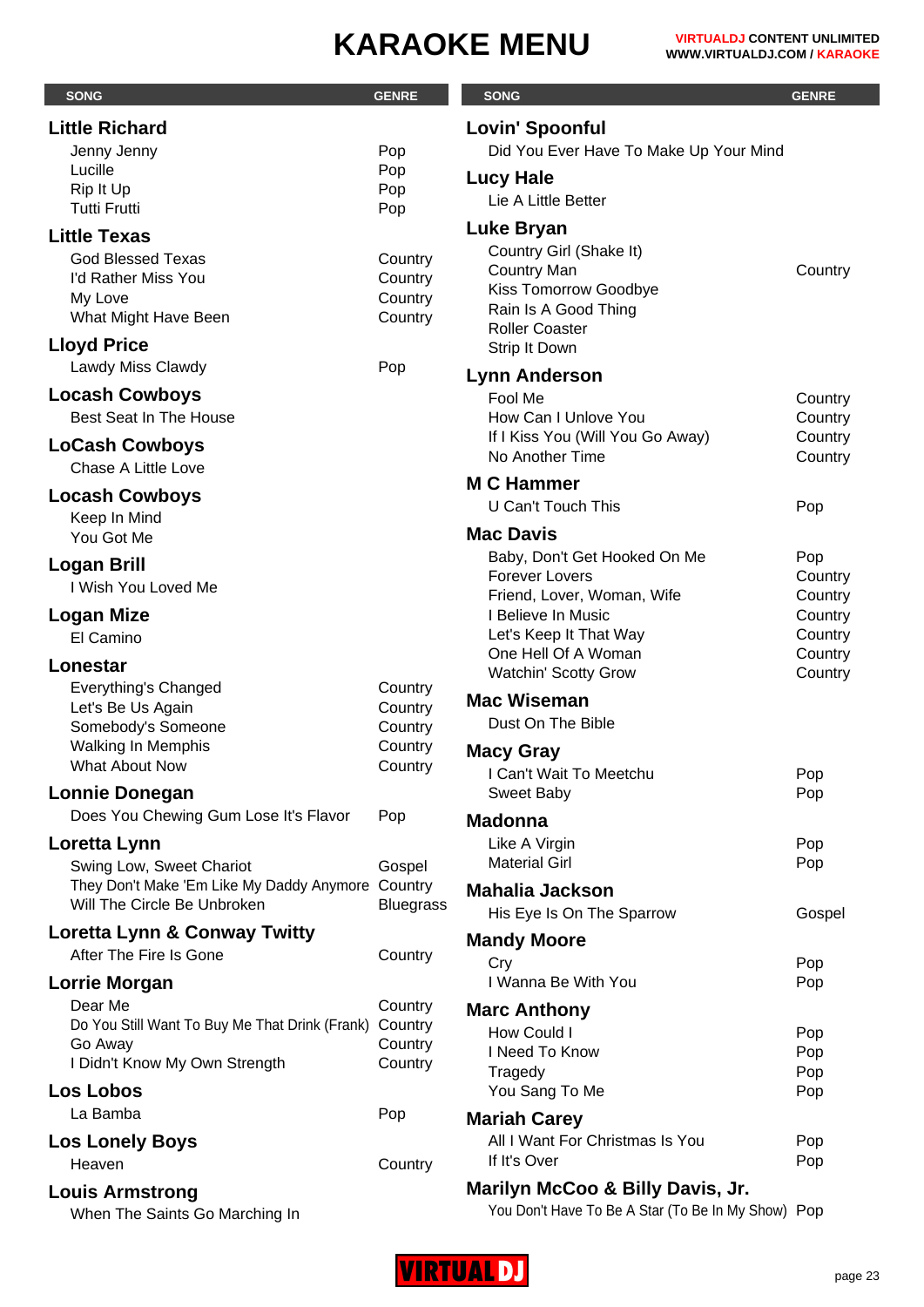| <b>SONG</b>                                              | <b>GENRE</b>       | <b>SONG</b>                                   | <b>GENRE</b>  |
|----------------------------------------------------------|--------------------|-----------------------------------------------|---------------|
| <b>Mark Chesnutt</b>                                     |                    | <b>Marty Stuart</b>                           |               |
| <b>Blame It On Texas</b>                                 | Country            | Even Santa Claus Gets The Blues               | <b>Christ</b> |
| <b>Brother Jukebox</b>                                   | Country            |                                               |               |
| <b>Bubba Shot The Jukebox</b>                            | Country            | <b>Marty Stuart &amp; Travis Tritt</b>        |               |
| Goin' Through The The Big 'D'                            | Country            | This One's Gonna Hurt You                     | Coun          |
| I'm A Saint                                              | Country            | <b>Marvin Gaye</b>                            |               |
| It Sure Is Monday                                        | Country            | Ain't That Peculiar                           | Pop           |
| Lovin' Her Was Easier (Than Anything I'll Ever Do Again) |                    | Got To Give It Up                             | Pop           |
| <b>Old Country</b>                                       | Country            | I Heard It Through The Grapevine              | Pop           |
| She Never Got Me Over You<br><b>Too Cold At Home</b>     |                    | I'll Be Doggone                               | Pop           |
| <b>Wherever You Are</b>                                  | Country<br>Country | Inner City Blues (Make Me Wanna Holler)       | Pop           |
|                                                          |                    | Let's Get It On                               | Pop           |
| <b>Mark Collie</b>                                       |                    | Mercy Mercy Me (The Ecology)<br>Pride And Joy | Pop<br>Pop    |
| Even The Man In The Moon Is Cryin'                       | Country            | Sexual Healing                                | Pop           |
| <b>Mark Dinning</b>                                      |                    | That's The Way Love Is                        | Pop           |
| Teen Angel                                               | Pop                | Too Busy Thinking About My Baby               | Pop           |
| <b>Mark Wills</b>                                        |                    |                                               |               |
|                                                          |                    | <b>Marvin Gaye &amp; Kim Weston</b>           |               |
| Don't Laugh At Me<br>High Low And In Between             | Country<br>Country | It Takes Two                                  | Pop           |
| I Want To Know (Everything There Is To Know About You)   | Country            | <b>Marvin Gaye &amp; Tammi Terrell</b>        |               |
| That's A Woman                                           | Country            | Ain't No Mountain High Enough                 | Pop           |
|                                                          |                    | Ain't Nothin' Like The Real Thing             | Pop           |
| <b>Maroon 5</b>                                          |                    | You're All I Need To Get By                   | Pop           |
| Makes Me Wonder                                          | Pop                | <b>Marvin Gaye And Tammi Terrell</b>          |               |
| Sugar                                                    |                    | Your Precious Love                            | Pop           |
| <b>Marques Houston</b>                                   |                    |                                               |               |
| All Because Of You                                       | Pop                | <b>Mary Chapin Carpenter</b>                  |               |
| <b>Marshall Dyllon</b>                                   |                    | Simple Life<br>The Bug                        | Coun          |
| Live It Up                                               | Country            |                                               |               |
|                                                          |                    | Mary J. Blige                                 |               |
| <b>Martha &amp; The Vandellas</b>                        |                    | All That I Can Say                            | Pop           |
| Dancing In The Street                                    | Pop                | No More Drama                                 | Pop           |
| Jimmy Mack                                               | Pop                | Mary J. Blige Feat. Brook                     |               |
| Quicksand                                                |                    | Enough Cryin'                                 | Pop           |
| <b>Martina McBride</b>                                   |                    | <b>Mary Mary</b>                              |               |
| (I Never Promised You A) Rose Garden                     | Country            |                                               |               |
| A Broken Wing                                            | Country            | Shackles (Praise You)                         | Gosp          |
| Be That Way                                              | Country            | <b>Mary Wells</b>                             |               |
| For These Times                                          | Country            | My Guy                                        | Pop           |
| I Just Call You Mine                                     |                    | <b>Mary-Chapin Carpenter</b>                  |               |
| I Love You                                               | Country            | Come On Come On                               | Coun          |
| Independence Day<br>It's My Time                         | Country<br>Country | I Take My Chances                             | Coun          |
| My Baby Loves Me                                         | Country            | Never Had It So Good                          | Coun          |
| Over The Rainbow                                         | Country            | The Hard Way                                  | Coun          |
| <b>Strangers</b>                                         | Country            | You Win Again                                 | Coun          |
| Valentine                                                | Country            | <b>Matchbox 20</b>                            |               |
| <b>Marty Robbins</b>                                     |                    | 3am                                           | Pop           |
|                                                          |                    | A Girl Like That                              | Pop           |
| Don't Worry 'Bout Me<br>El Paso                          | Country<br>Country | Long Day                                      | Pop           |
| It's A Sin                                               | Country            | <b>Real World</b>                             | Pop           |
| Singing The Blues                                        | Country            |                                               |               |
| The Cowboy In The Continental Suit                       | Country            |                                               |               |
| The Girl With Gardenias In Her Hair                      | Country            |                                               |               |

| <b>SONG</b>                             | <b>GENRE</b> |
|-----------------------------------------|--------------|
| <b>Marty Stuart</b>                     |              |
| Even Santa Claus Gets The Blues         | Christmas    |
| <b>Marty Stuart &amp; Travis Tritt</b>  |              |
| This One's Gonna Hurt You               | Country      |
| Marvin Gaye                             |              |
| <b>Ain't That Peculiar</b>              | Pop          |
| Got To Give It Up                       | Pop          |
| I Heard It Through The Grapevine        | Pop          |
| I'll Be Doggone                         | Pop          |
| Inner City Blues (Make Me Wanna Holler) | Pop          |
| Let's Get It On                         | Pop          |
| Mercy Mercy Me (The Ecology)            | Pop          |
| Pride And Joy                           | Pop          |
| Sexual Healing                          | Pop          |
| That's The Way Love Is                  | Pop          |
| Too Busy Thinking About My Baby         | Pop          |
| <b>Marvin Gaye &amp; Kim Weston</b>     |              |
| It Takes Two                            | Pop          |
| Marvin Gaye & Tammi Terrell             |              |
| Ain't No Mountain High Enough           | Pop          |
| Ain't Nothin' Like The Real Thing       | Pop          |
| You're All I Need To Get By             | Pop          |
| <b>Marvin Gaye And Tammi Terrell</b>    |              |
| <b>Your Precious Love</b>               | Pop          |
| <b>Mary Chapin Carpenter</b>            |              |
| Simple Life                             | Country      |
| The Bug                                 |              |
| Mary J. Blige                           |              |
| All That I Can Say                      | Pop          |
| No More Drama                           | Pop          |
|                                         |              |
| Mary J. Blige Feat. Brook               |              |
| Enough Cryin'                           | Pop          |
| Mary Mary                               |              |
| Shackles (Praise You)                   | Gospel       |
| <b>Mary Wells</b>                       |              |
| My Guy                                  | Pop          |
| <b>Mary-Chapin Carpenter</b>            |              |
| Come On Come On                         | Country      |
| I Take My Chances                       | Country      |
| Never Had It So Good                    | Country      |
| The Hard Way                            | Country      |
| You Win Again                           | Country      |
| <b>Matchbox 20</b>                      |              |
| Заm                                     | Pop          |
| A Girl Like That                        | Pop          |
| Long Day                                | Pop          |
| <b>Real World</b>                       | Pop          |
|                                         |              |
|                                         |              |

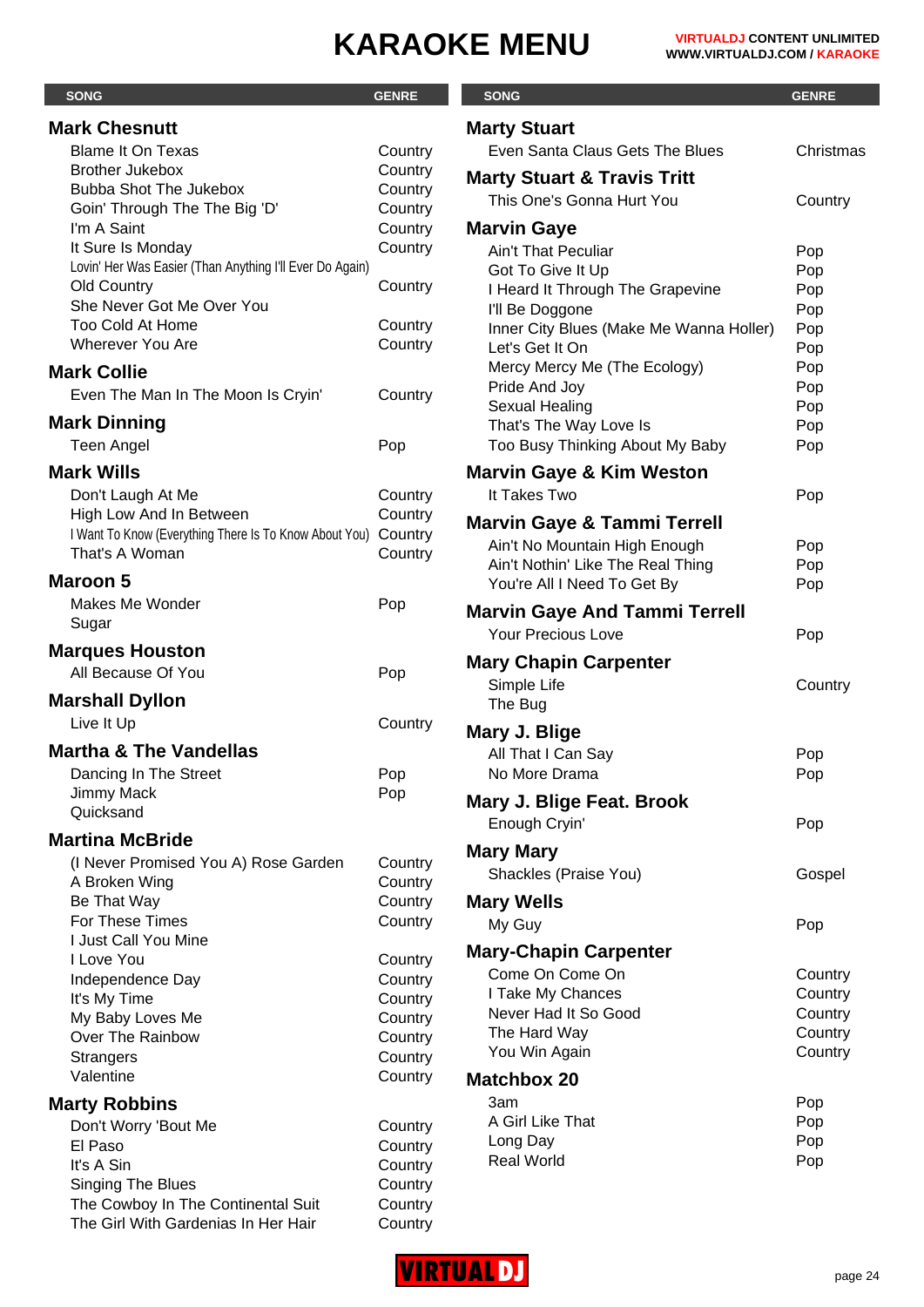| <b>SONG</b>                               | <b>GENRE</b> | <b>SONG</b>                                    | <b>GENRE</b>       |
|-------------------------------------------|--------------|------------------------------------------------|--------------------|
| <b>Matchbox Twenty</b>                    |              | <b>Merle Haggard</b>                           |                    |
| <b>Bent</b>                               | Pop          | Always Wanting You                             | Country            |
| <b>Bright Lights</b>                      | Pop          | <b>Big City</b>                                | Country            |
| Feel                                      | Pop          | <b>Branded Man</b>                             | Country            |
| If You're Gone                            | Pop          | Carolyn                                        | Country            |
| Mad Season                                | Pop          | Daddy Frank (The Guitar Man)                   | Country            |
| Unwell                                    | Pop          | Every Fool Has A Rainbow                       | Country            |
|                                           |              | Everybody's Had The Blues                      | Country            |
| <b>Matt Nathanson</b>                     |              | Fightin' Side Of Me                            | Country            |
| Come On Get Higher                        | Pop          | From Graceland To The Promised Land            | Country            |
| <b>Matt Stillwell</b>                     |              | Going Where The Lonely Go                      | Country            |
| Hey Dad                                   |              | Grandma Harp                                   | Country            |
| Shine                                     | Country      | Here Comes The Freedom Train                   | Country            |
|                                           |              | Hungry Eyes                                    | Country            |
| <b>Maxwell</b>                            |              | I Can't Be Myself                              | Country            |
| A Woman's Work                            | Pop          | I Take A Lot Of Pride                          | Country            |
| <b>Fistful Of Tears</b>                   |              | I Threw Away The Rose                          | Country            |
| Lifetime                                  | Pop          | I Wonder If They Ever Think Of Me              | Country            |
| <b>McBride &amp; The Ride</b>             |              | I'm Always On A Mountain When I Fall           | Country            |
| Love On The Loose Heart On The Run        | Country      | If We Make It Through December                 | Christmas          |
|                                           |              | If We're Not Back In Love By Monday            | Country            |
| <b>McFadden &amp; Whitehead</b>           |              | It's All In The Movies                         | Country            |
| Ain't No Stoppin' Us Now                  | Pop          | It's Not Love, But It's Not Bad                | Country            |
| <b>McHayes</b>                            |              | Just Stay Here And Drink                       | Country            |
| It Doesn't Mean I Don't Love You          | Country      | Let's Chase Each Other 'Round The Room Tonight |                    |
|                                           |              | <b>Mama Tried</b>                              | Country            |
| <b>Meghan Trainor</b>                     |              | Mama Tried                                     |                    |
| Better When I'm Dancing                   |              | My Favorite Memory                             | Country            |
| Dear Future Husband                       |              | Natural High                                   | Country            |
| Good To Be Alive                          |              | Okie From Muskogee                             | Country            |
| Lips Are Movin'                           |              | Okie From Muskogee                             |                    |
| <b>Mel Carter</b>                         |              | Old Man From The Mountain                      | Country            |
| Hold Me Thrill Me Kiss Me                 | Pop          | <b>Rainbow Stew</b><br>Ramblin' Fever          | Country            |
|                                           |              |                                                | Country            |
| <b>Mel Tillis</b>                         |              | <b>Silver Wings</b><br>Sing Me Back Home       | Country<br>Country |
| Midnight Me And The Blues                 | Country      | Someday We'll Look Back And Say (It Was Fun)   | Country            |
| <b>Mel Torme</b>                          |              | <b>Swinging Doors</b>                          | Country            |
| <b>Blue Moon</b>                          | Pop          | The Bottle Let Me Down                         | Country            |
|                                           |              | The Farmer's Daughter                          | Country            |
| <b>Melanie</b>                            |              | The Fightin' Side Of Me                        |                    |
| <b>Brand New Key</b>                      | Pop          | The Legend Of Bonnie And Clyde                 | Country            |
| <b>Melba Montgomery</b>                   |              | Things Aren't Funny Anymore                    | Country            |
| No Charge                                 | Country      | Today I Started Loving You Again               | Country            |
|                                           |              | Twinkle Twinkle Lucky Star                     | Country            |
| <b>Melissa Etheridge</b>                  |              | We Never Touch At All                          | Country            |
| Angels Would Fall                         | Pop          | You Take Me For Granted                        | Country            |
| <b>Melissa Etheridge &amp; Joss Stone</b> |              |                                                |                    |
| Cry Baby / Piece Of My Heart              | Pop          | Merle Haggard & George Jones                   |                    |
|                                           |              | <b>CC Waterback</b>                            | Country            |
| <b>Men At Work</b>                        |              | Yesterday's Wine                               | Country            |
| Down Under                                | Pop          | <b>Michael Bolton</b>                          |                    |
|                                           |              | How Am I Supposed To Live Without You          | Pop                |

**VIRTUAL DJ**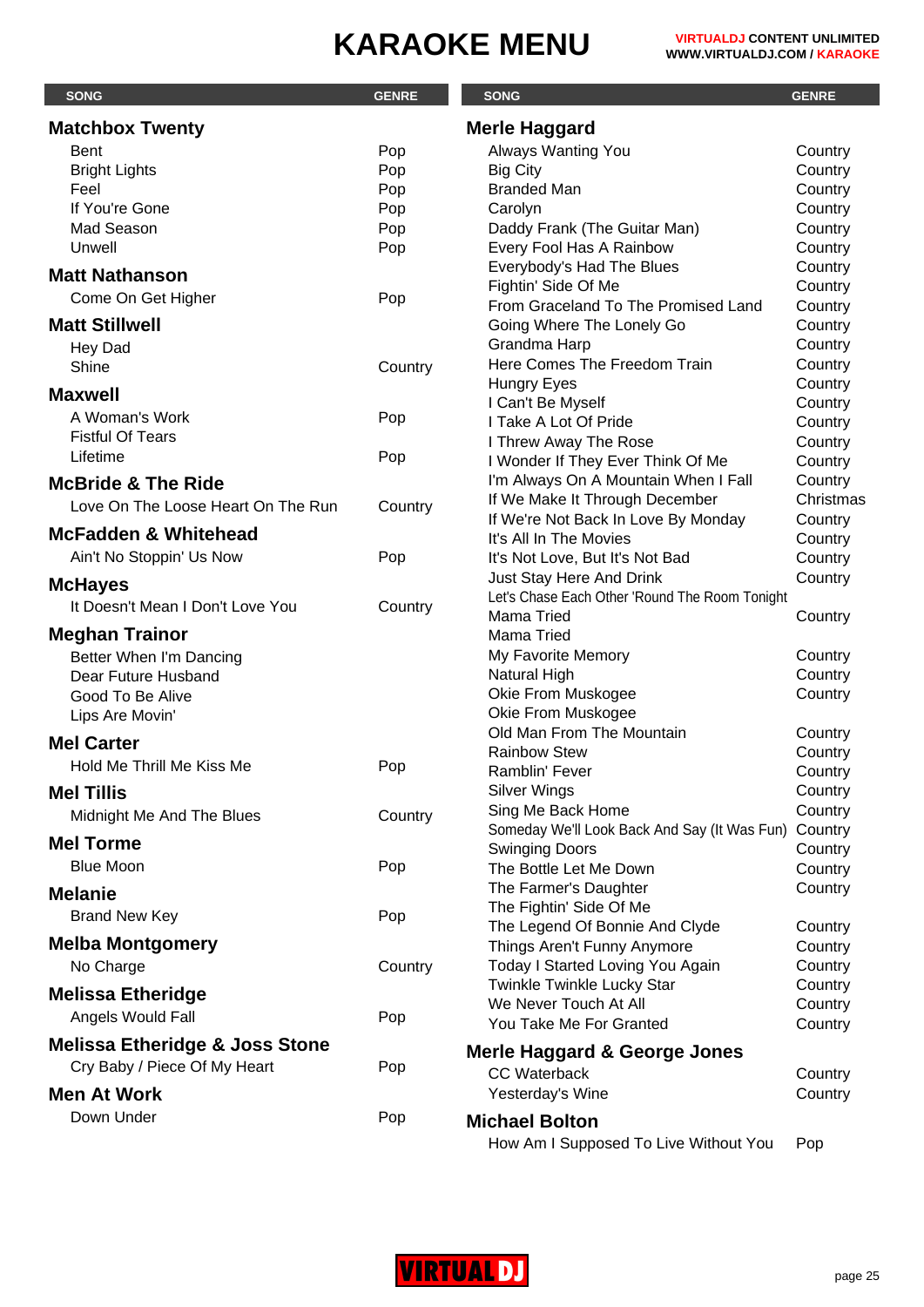| <b>SONG</b>                                                                                                                      | <b>GENRE</b>                                          | <b>SONG</b>                                                                                                              | <b>GENRE</b>                             |
|----------------------------------------------------------------------------------------------------------------------------------|-------------------------------------------------------|--------------------------------------------------------------------------------------------------------------------------|------------------------------------------|
| <b>Michael Jackson</b>                                                                                                           |                                                       | <b>Miranda Lambert</b>                                                                                                   |                                          |
| Another Part Of Me<br>Bad<br><b>Billie Jean</b><br>Dirty Diana<br>Don't Stop 'Til You Get Enough<br>I Just Can't Stop Loving You | Pop<br>Pop<br>Pop<br>Pop<br>Pop<br>Pop                | <b>Bring Me Down</b><br><b>Dead Flowers</b><br><b>Heart Like Mine</b><br>Kerosene<br>More Like Her<br><b>New Strings</b> | Country<br>Country<br>Country<br>Country |
| <b>Michael Martin Murphey</b>                                                                                                    |                                                       | Over You                                                                                                                 |                                          |
| Disenchanted<br>Don't Count The Rainy Days<br>From The Word Go<br>Never Givin' Up On Love<br><b>What's Forever For</b>           | Country<br>Country<br>Country<br>Country<br>Country   | Roots And Wings<br>Roots And Wings<br>The House That Built Me<br><b>Mitch Miller</b><br>Clementine                       | Pop                                      |
| <b>Michael Peterson</b><br>By The Book<br>When The Bartender Cries                                                               | Country<br>Country                                    | Five Foot Two Eyes Of Blue<br>My Bonnie Lies Over The Ocean<br><b>Stardust</b><br>The Yellow Rose Of Texas               | Pop<br>Pop<br>Pop<br>Pop                 |
| <b>Michael Ray</b><br><b>Real Men Love Jesus</b>                                                                                 |                                                       | <b>Mitch Ryder</b><br>Devil With The Blue Dress On                                                                       |                                          |
| <b>Michael W. Smith</b>                                                                                                          |                                                       | <b>Moe Bandy</b>                                                                                                         |                                          |
| Agnus Dei<br>Love Me Good<br><b>Missing Person</b>                                                                               | Gospel<br>Gospel<br>Gospel                            | Bandy The Rodeo Clown<br>Hank Williams, You Wrote My Life<br>I'm Sorry For You My Friend                                 | Country<br>Country<br>Country            |
| <b>Michelle Branch</b>                                                                                                           |                                                       | It Was Always So Easy (To Find An Unhappy Woman)                                                                         | Country                                  |
| Everywhere                                                                                                                       | Pop                                                   | It's A Cheating Situation<br><b>Two Lonely People</b>                                                                    | Country<br>Country                       |
| <b>Mickey Gilley</b><br>A Headache Tomorrow (Or A Heartache Tonight)<br>Fool For Your Love<br>God Rest Ye Merry Gentlemen        | Country<br>Country<br>Christmas                       | <b>Moe Bandy With Joe Stampley</b><br>Hey Joe (Hey Moe)<br>Holding The Bag                                               | Country<br>Country                       |
| Joy To The World<br><b>Lonely Nights</b><br>O' Little Town Of Bethlehem<br>Put Your Dreams Away<br>Stand By Me                   | Christmas<br>Country<br>Country<br>Country<br>Country | <b>Mollie O'Brien</b><br>Orphan Girl<br><b>Monica</b><br>All Eyez On Me                                                  | <b>Bluegrass</b><br>Pop                  |
| <b>Mikaila</b>                                                                                                                   |                                                       | The First Night                                                                                                          | Pop                                      |
| So In Love With Two                                                                                                              | Pop                                                   | <b>Monica Featuring Jermaine Dupri</b>                                                                                   |                                          |
| <b>Mila Mason</b><br>The Strong One                                                                                              | Country                                               | <b>Too Hood</b><br><b>Montgomery Gentry</b>                                                                              | Pop                                      |
|                                                                                                                                  |                                                       | Roll With Me                                                                                                             | Country                                  |
| <b>Milky Chance</b><br><b>Flashed Junk Mind</b><br><b>Stolen Dance</b>                                                           |                                                       | <b>Mountain</b><br>Mississippi Queen                                                                                     | Pop                                      |
| <b>Milli Vanilli</b><br>Girl I'm Gonna Miss You                                                                                  | Pop                                                   | Mr. Probz (Robin Shulz Remix)<br>Waves                                                                                   |                                          |
| <b>Mindy McCready</b>                                                                                                            |                                                       | Mud                                                                                                                      |                                          |
| A Girl's Gotta Do (What A Girl's Gotta Do)<br><b>Ten Thousand Angels</b>                                                         | Country<br>Country                                    | Lonely This Christmas<br>Mya<br>Fallen                                                                                   | Pop                                      |

**Mystery Skulls**

Ghost

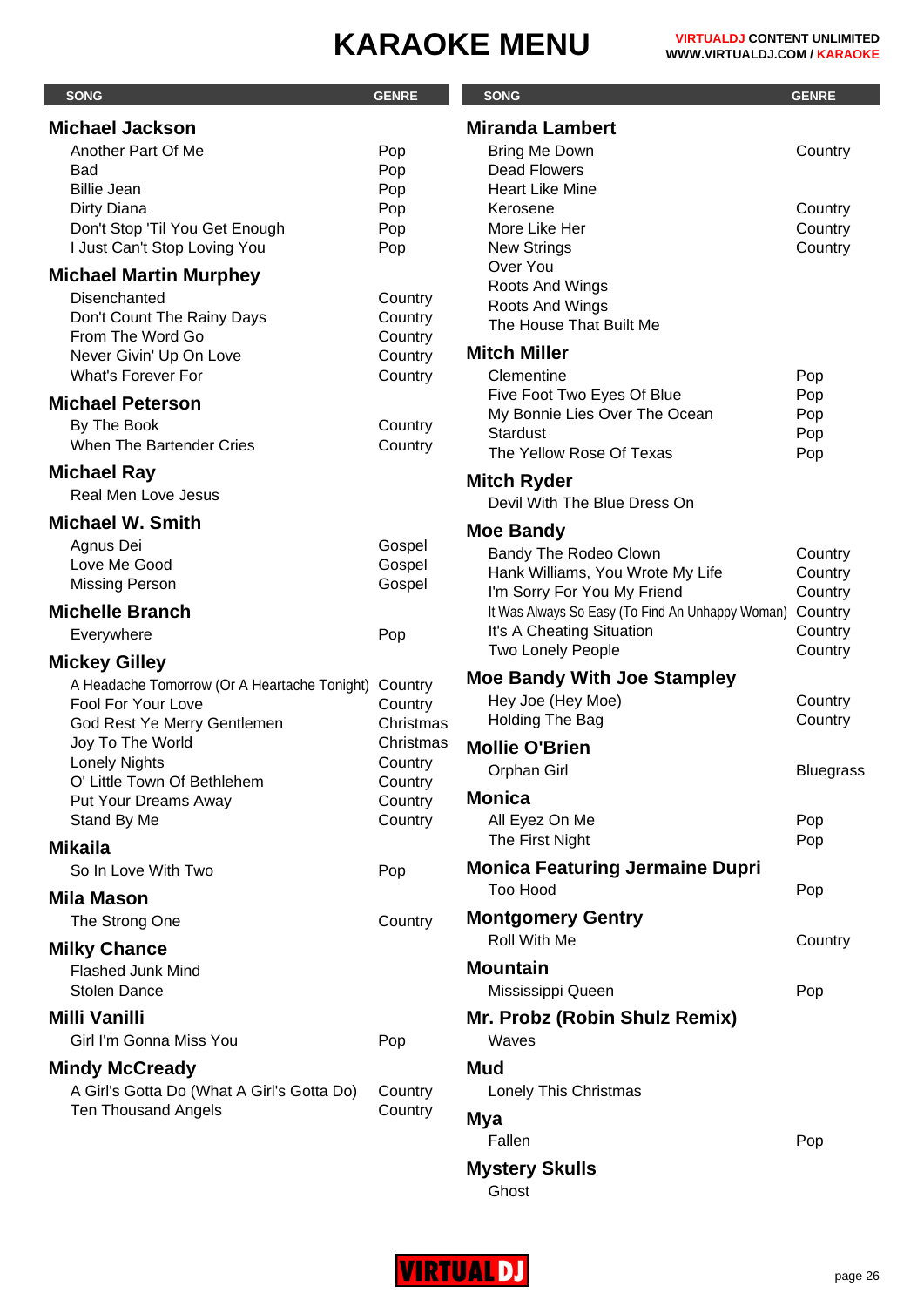| <b>SONG</b>                                       | <b>GENRE</b>       | <b>SONG</b>                           | <b>GENRE</b> |
|---------------------------------------------------|--------------------|---------------------------------------|--------------|
| <b>Nat 'King' Cole</b>                            |                    | <b>Nickelback</b>                     |              |
| <b>Looking Back</b>                               | Pop                | Because Of You                        | Pop          |
| Ramblin' Rose                                     | Pop                | <b>Nivea Featuring Jagged Edge</b>    |              |
| <b>Natasha Bedingfield</b>                        |                    | Don't Mess With My Man                | Pop          |
| Angel                                             | Pop                | <b>No Doubt</b>                       |              |
| <b>Neal Coty</b>                                  |                    | <b>Bathwater</b>                      | Pop          |
| Right Down Through The Middle Of Us               | Country            | Don't Speak                           | Pop          |
| <b>Neal McCoy</b>                                 |                    | <b>Hella Good</b>                     | Pop          |
| For A Change                                      | Country            | Simple Kind Of Life                   | Pop          |
| Going, Going, Gone                                | Country            | <b>No Doubt Featuring Lady Saw</b>    |              |
| I Was                                             | Country            | Underneath It All                     | Pop          |
| If I Was A Drinkin' Man<br>Love Happens Like That | Country<br>Country | <b>Norah Jones</b>                    |              |
| No Doubt About It                                 | Country            | Cold Cold Heart                       | Pop          |
| Tailgate                                          | Country            | Come Away With Me                     | Pop          |
| That Woman Of Mine                                | Country            | Don't Know Why                        | Pop          |
| The Shake                                         | Country            | I've Got To See You Again<br>Lonestar | Pop<br>Pop   |
| Then You Can Tell Me Goodbye                      | Country            | Nightingale                           | Pop          |
| What If<br>Wink                                   | Country<br>Country | One Flight Down                       | Pop          |
|                                                   |                    | Shoot The Moon                        | Pop          |
| Neighbourhood ftg. French Montana<br>#Icanteven   |                    | Sunrise<br>The Nearness Of You        | Pop          |
|                                                   |                    | <b>Those Sweet Words</b>              | Pop          |
| <b>Neil Diamond</b>                               |                    | Turn Me On                            | Pop          |
| <b>Sweet Caroline</b>                             | Pop                | O-Town                                |              |
| <b>Neil Sedaka</b>                                |                    | I Showed Her                          | Pop          |
| Laughter In The Rain                              | Pop                | <b>Ocean</b>                          |              |
| <b>Nelly Furtado</b>                              |                    | Put Your Hand In The Hand             | Pop          |
| Say It Right                                      | Pop                |                                       |              |
| <b>Nena</b>                                       |                    | <b>Odesza Ftg. Shy Girls</b>          |              |
| 99 Red Balloons                                   |                    | All We Need                           |              |
| <b>Neon Trees</b>                                 |                    | <b>Of Monsters And Men</b>            |              |
| Text Me In The Morning                            |                    | Crystals                              |              |
| <b>New Grass Revival</b>                          |                    | <b>Olivia Newton-John</b>             |              |
| Can't Stop Now                                    | <b>Bluegrass</b>   | Let Me Be There                       | Pop          |
| <b>New Kids On The Block</b>                      |                    | OMI                                   |              |
| Step By Step                                      | Pop                | Cheerleader                           |              |
|                                                   |                    | <b>One Direction</b>                  |              |
| <b>Newbeats</b>                                   |                    | Drag Me Down                          |              |
| <b>Bread And Butter</b>                           | Pop                | Infinity                              |              |
| <b>Newsboys</b>                                   |                    | Live While We're Young                |              |
| He Reigns                                         | Gospel             | Onerepublic                           |              |
| <b>Newsong</b>                                    |                    | All The Right Moves                   |              |
| The Christmas Shoes                               | Christmas          | <b>OneRepublic</b>                    |              |
| <b>Nick Gilder</b>                                |                    | <b>Counting Stars</b>                 |              |
| Hot Child In The City                             | Pop                | I Lived                               |              |
| <b>Nick Jonas &amp; The Administration</b>        |                    | <b>Onerepublic</b>                    |              |
| Who I Am                                          |                    | Love Runs Out                         |              |

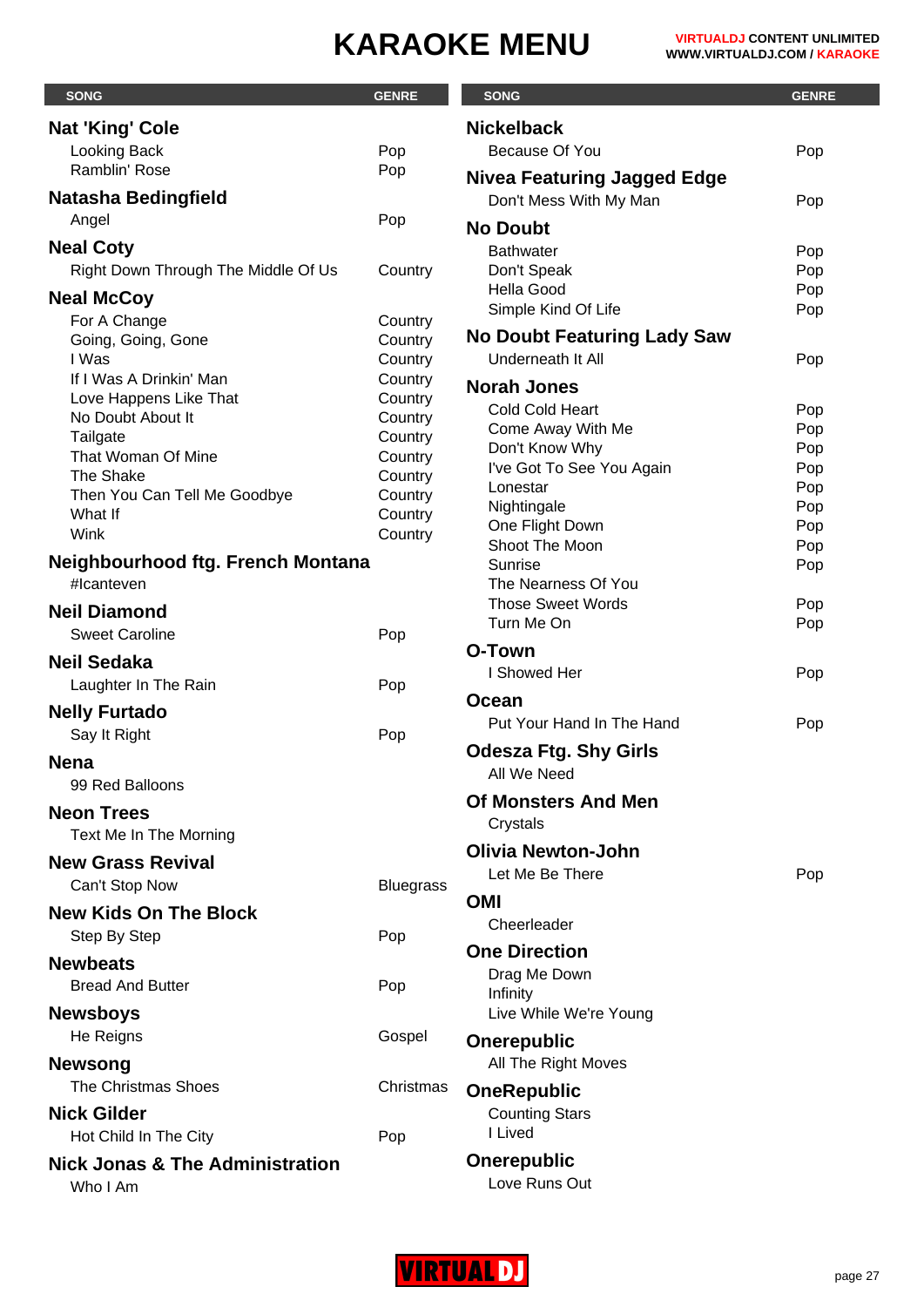| <b>SONG</b>                                     | <b>GENRE</b>           | <b>SONG</b>                                        | <b>GENRE</b>       |
|-------------------------------------------------|------------------------|----------------------------------------------------|--------------------|
| <b>OneRepublic</b>                              |                        | Patti Austin & James Ingram                        |                    |
| <b>Secrets</b>                                  |                        | Baby Come To Me                                    | Pop                |
| <b>Otis Redding</b>                             |                        | <b>Patty Loveless</b>                              |                    |
| I've Been Loving You Too Long (To Stop Now) Pop |                        | <b>Busted</b>                                      |                    |
| Try A Little Tenderness                         | Pop                    | How Can I Help You Say Goodbye                     | Country            |
| P Diddy                                         |                        | If My Heart Had Windows                            | Country            |
| I Need A Girl                                   | Pop                    | Like Water Into Wine                               | Country            |
| <b>P.O.D.</b>                                   |                        | Lovin' All Night<br>That's The Kind Of Mood I'm In | Country            |
| Alive                                           | Gospel                 | The Blue Side Of Town                              | Country<br>Country |
| Boom                                            | Gospel                 | The Trouble With The Truth                         | Country            |
| <b>Thinking About Forever</b>                   | Gospel                 | You Don't Even Know Who I Am                       | Country            |
| <b>Paloma Faith</b>                             |                        | You Will                                           | Country            |
| Can't Rely On You                               |                        | <b>Paul Davis</b>                                  |                    |
| <b>Pam Tillis</b>                               |                        | I Go Crazy                                         | Pop                |
| Don't Tell Me What To Do                        |                        | <b>Paul McCartney &amp; Michael Jackson</b>        |                    |
| I Said A Prayer For You                         | Country<br>Country     | Say Say Say                                        | Pop                |
| Let That Pony Run                               | Country                | <b>Paul Revere And The Raiders</b>                 |                    |
| One Of Those Things                             | Country                | <b>Indian Reservation</b>                          | Pop                |
| Please                                          | Country                |                                                    |                    |
| Shake The Sugar Tree                            | Country                | <b>Paula Cole</b>                                  |                    |
| So Wrong<br>Spilled Perfume                     | Country<br>Country     | Feelin' Love<br>I Am So Ordinary                   | Pop<br>Pop         |
|                                                 |                        | I Don't Want To Wait                               | Pop                |
| <b>Parmalee</b>                                 |                        | Me                                                 | Pop                |
| Carolina<br>Close Your Eyes                     |                        | Saturn Girl                                        | Pop                |
|                                                 |                        | Pee Wee King                                       |                    |
| <b>Pat Benatar</b>                              |                        | <b>Tennessee Waltz</b>                             | Country            |
| Hit Me With Your Best Shot<br>We Belong         | Pop<br>Pop             | <b>Peggy Lee</b>                                   |                    |
|                                                 |                        | I'm A Woman                                        |                    |
| <b>Pat Boone</b>                                |                        |                                                    |                    |
| <b>April Love</b><br>Moody River                | Pop<br>Pop             | <b>Percy Sledge</b><br>Take Time To Know Her       | Pop                |
|                                                 |                        |                                                    |                    |
| <b>Pat Green</b>                                |                        | <b>Perfect Heart</b>                               |                    |
| <b>Baby Doll</b><br><b>Break It Back Down</b>   | Country                | I Wish It Would Rain                               | Gospel             |
|                                                 |                        | <b>Perry Como</b>                                  |                    |
| <b>Patriotic</b>                                |                        | He's Got The Whole World In His Hands              | Pop                |
| <b>America The Beautiful</b><br>Over There      | Patriotic<br>Patriotic | <b>Petula Clark</b>                                |                    |
| When Johnny Comes Marching Home                 | Patriotic              | My Love                                            | Pop                |
|                                                 |                        | <b>Pharrell Williams</b>                           |                    |
| <b>Patsy Cline</b>                              |                        | Happy                                              |                    |
| Bill Bailey Won't You Please Come Home<br>Crazy | Country<br>Country     | <b>Phil Collins</b>                                |                    |
| Crazy Arms                                      | Country                | <b>Against All Odds</b>                            | Pop                |
| Foolin' Around                                  | Country                | Another Day In Paradise                            | Pop                |
| Half As Much                                    | Country                | One More Night                                     | Pop                |
| He Called Me Baby                               | Country                | Sussudio                                           | Pop                |
| I Fall To Pieces                                | Country                |                                                    |                    |
| I Fall To Pieces<br>Imagine That                | Country<br>Country     |                                                    |                    |
| <b>Sweet Dreams</b>                             | Country                |                                                    |                    |
| Three Cigarettes In An Ashtray                  | Country                |                                                    |                    |
| Walkin' After Midnight                          | Country                |                                                    |                    |

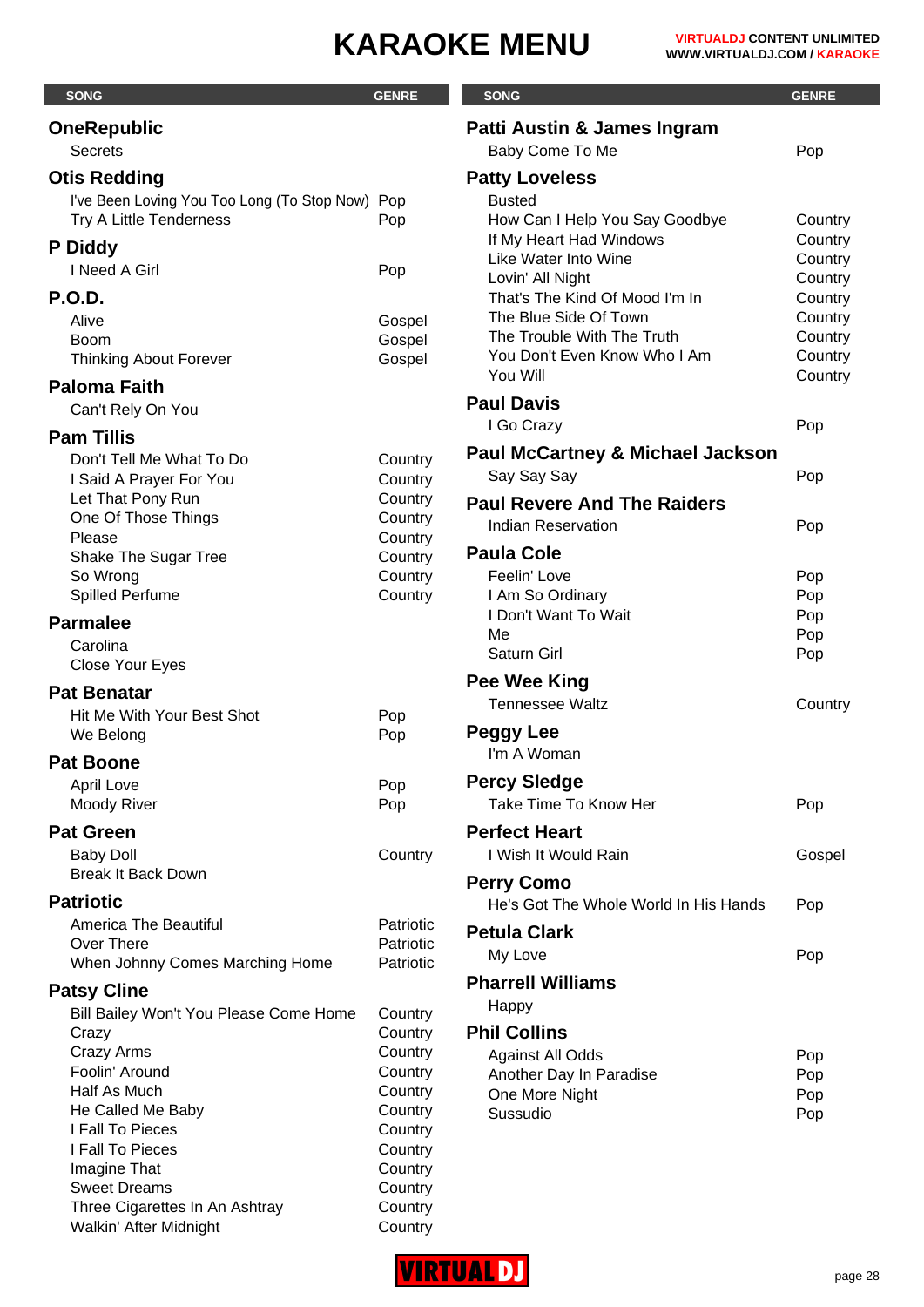| <b>SONG</b>                                 | <b>GENRE</b>       | <b>SONG</b>                                    | <b>GENRE</b>       |
|---------------------------------------------|--------------------|------------------------------------------------|--------------------|
| <b>Phil Vassar</b>                          |                    | <b>Pussycat Dolls</b>                          |                    |
| Carlene                                     | Country            | Top Of The World                               | Pop                |
| Prayer Of A Common Man                      | Country            |                                                |                    |
| <b>Six-Pack Summer</b>                      | Country            | R. City Ftg. Adam Levine                       |                    |
| That's When I Love You                      | Country            | Locked Away                                    |                    |
| This Is God                                 | Country            | R. Dean Taylor                                 |                    |
| <b>Phil Vassar &amp; Friends</b>            |                    | Indiana Wants Me                               | Pop                |
| Words Are Your Wheels                       | Country            | <b>Rachel Platten</b>                          |                    |
| <b>Philip Bailey With Phil Collins</b>      |                    | Fight Song                                     |                    |
| Easy Lover                                  | Pop                | <b>Ralph Stanley</b>                           |                    |
| <b>Pilot</b>                                |                    | Old Time Religion                              | Gospel             |
| Magic                                       | Pop                | <b>Randy Houser</b>                            |                    |
| <b>Pink</b>                                 |                    | A Man Like Me                                  |                    |
| Don't Let Me Get Me                         | Pop                | Goodnight Kiss                                 |                    |
| <b>Family Portrait</b>                      | Pop                | Like A Cowboy                                  |                    |
| God Is A DJ                                 | Pop                | <b>Randy Montana</b>                           |                    |
| Just Like A Pill                            | Pop                | 1,000 Faces                                    |                    |
| There You Go                                | Pop                | Ain't Much Left Of Lovin' You                  |                    |
| Trouble                                     | Pop                |                                                |                    |
| You Make Me Sick                            | Pop                | <b>Randy Travis</b><br>A Little Left Of Center |                    |
| <b>Pink Feat. William Orbit</b>             |                    | Down With The Old (Up With The New)            | Country<br>Country |
| Feel Good Time                              | Pop                | How Do I Wrap My Heart Up For Christmas        | Christmas          |
|                                             |                    | Is It Still Over                               | Country            |
| <b>Pinmonkey</b>                            |                    | It's Just A Matter Of Time                     | Country            |
| <b>Barb Wire And Roses</b>                  | Country            | The Hole                                       | Country            |
| I Drove All Night                           | Country            | <b>Three Wooden Crosses</b>                    | Country            |
| <b>Pistol Annies</b>                        |                    | <b>Rare Earth</b>                              |                    |
| Hell On Heels                               |                    | Born To Wander                                 |                    |
| Hush Hush                                   |                    | <b>I Just Want To Celebrate</b>                | Pop                |
| <b>Pointer Sisters</b>                      |                    | <b>Rascal Flatts</b>                           |                    |
| He's So Shy                                 | Pop                | Close                                          |                    |
| <b>Poison</b>                               |                    | DJ Tonight                                     |                    |
| Fallen Angel                                | Pop                | Fast Cars And Freedom                          | Country            |
|                                             |                    | God Rest Ye Merry Gentlemen                    |                    |
| <b>Porter Wagoner</b>                       |                    | Here's To You                                  | Country            |
| Green Green Grass Of Home                   |                    | I Like The Sound Of That                       |                    |
| Green, Green Grass Of Home                  | Country            | I Melt                                         | Country            |
| Misery Loves Company<br>Sorrow On The Rocks | Country<br>Country | I Won't Let Go                                 |                    |
| The Cold Hard Facts Of Life                 | Country            | Life Is A Highway                              | Country            |
|                                             |                    | Love You Out Loud                              | Country            |
| <b>Porter Wagoner &amp; Dolly Parton</b>    |                    | Revolution                                     |                    |
| Before I Met You                            | Country            | <b>Summer Nights</b><br>Take Me There          |                    |
| Holding On To Nothin'                       | Country            |                                                | Country            |
| The Last Thing On My Mind                   | Country            | Unstoppable<br>Why Wait                        |                    |
| <b>Yours Love</b>                           | Country            |                                                |                    |
| <b>Praise And Worship</b>                   |                    | <b>Ray Anthony</b>                             |                    |
| Hosanna                                     | Gospel             | <b>Hokey Pokey</b>                             | Pop                |
| Rock Of Ages                                | Gospel             |                                                |                    |

#### **Psy**

Gentleman

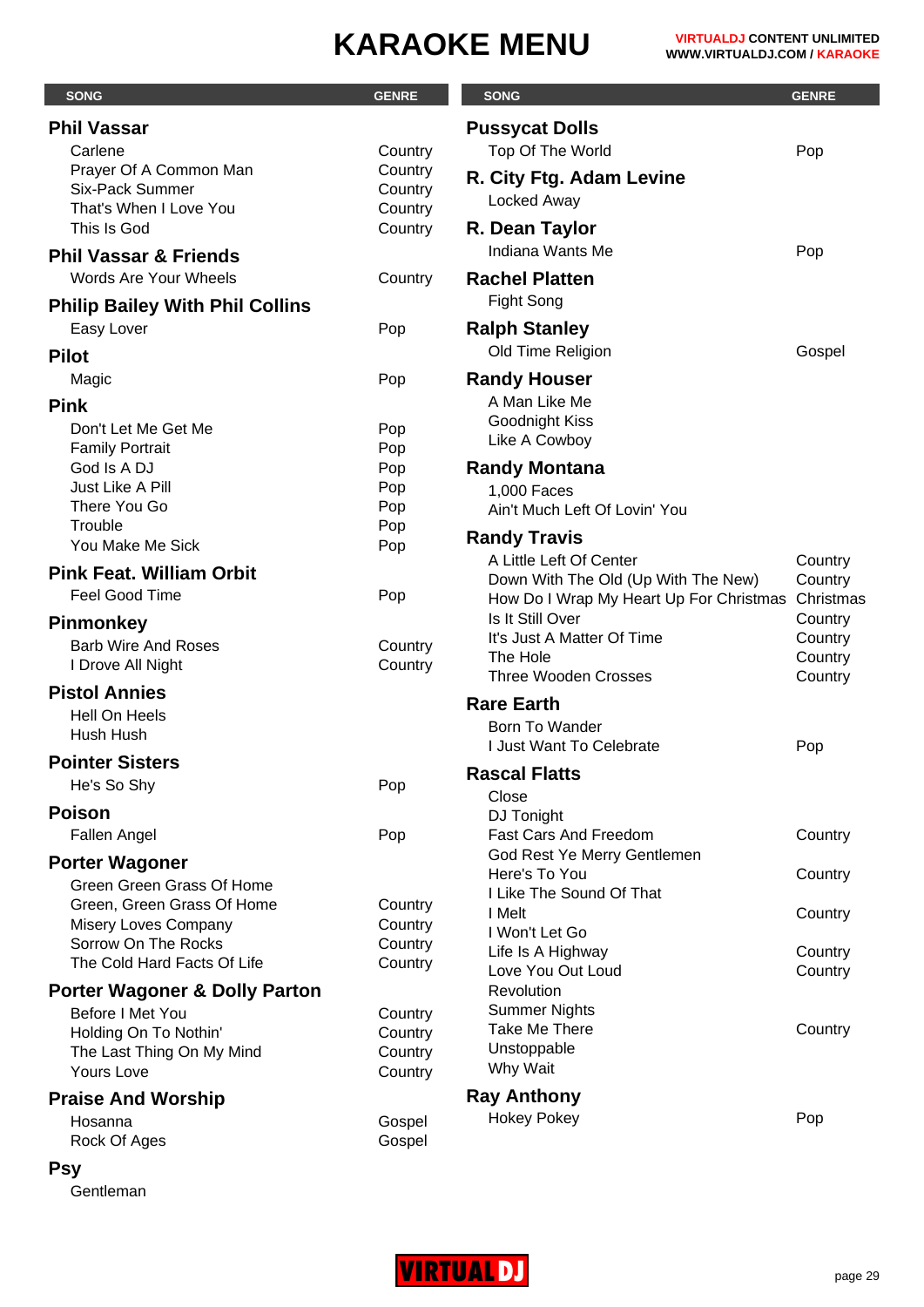Country Country

**Country** 

**Country** 

Country

Country Country

Country

Country

Country Country Country **Country** Country

Country Country **Country** 

| <b>SONG</b>                                             | <b>GENRE</b>       | <b>SONG</b>                        | <b>GENRE</b> |
|---------------------------------------------------------|--------------------|------------------------------------|--------------|
| <b>Ray Charles</b>                                      |                    | <b>Red Foley &amp; Kitty Wells</b> |              |
| Born To Lose                                            | Pop                | One By One                         | Coun         |
| <b>Busted</b>                                           | Pop                | One By One                         | Coun         |
| Hallelujah I Love Her So                                | Pop                | <b>Red Foley And Kitty Wells</b>   |              |
| Hard Times (No One Knows Better Than I)                 | Pop                | As Long As I Live                  | Coun         |
| I Can't Stop Loving You                                 | Pop                | <b>Redbone</b>                     |              |
| Ray Parker, Jr.                                         |                    | <b>Come And Get Your Love</b>      | Coun         |
| Ghostbusters                                            | Pop                |                                    |              |
| <b>Ray Price</b>                                        |                    | <b>Restless Heart</b>              |              |
| For The Good Times                                      | Country            | <b>When She Cries</b>              | Coun         |
| Heartaches By The Number                                | Country            | <b>Rhett Akins</b>                 |              |
| Heartaches By The Number                                |                    | Every Cowboy's Dream               | Coun         |
| <b>Night Life</b><br>One More Time                      | Country            | Kiss My Country Ass                | Coun         |
| Soft Rain                                               | Country<br>Country | <b>Rhonda Vincent</b>              |              |
| The Same Old Me                                         | Country            | My Sweet Love Ain't Around         | Coun         |
|                                                         |                    | <b>Rick James</b>                  |              |
| <b>Ray Stevens</b><br>Ahab The Arab                     |                    | <b>Super Freak</b>                 | Pop          |
| It's Me Again Margaret                                  | Country<br>Country |                                    |              |
| Santa Claus Is Watching You                             | Country            | <b>Rick Springfield</b>            |              |
|                                                         |                    | Jessie's Girl                      | Pop          |
| <b>Razzy Bailey</b>                                     |                    | <b>Rick Trevino</b>                |              |
| I Ain't Got No Business Doin' My Business Today Country |                    | Only Lonely Me                     | Coun         |
| <b>Real McCoy</b>                                       |                    | <b>Ricky Martin</b>                |              |
| <b>Come And Get Your Love</b>                           | Pop                | She Bangs                          | Pop          |
| <b>Reba McEntire</b>                                    |                    | <b>Ricky Nelson</b>                |              |
| A Christmas Letter                                      | Christmas          | <b>Garden Party</b>                | Pop          |
| Before I Met You                                        | Country            | It's Up To You                     | Pop          |
| Cathy's Clown                                           | Country            | Lonesome Town                      | Pop          |
| How Was I To Know                                       | Country            | Never Be Anyone Else But You       | Pop          |
| I Know How He Feels<br><b>Little Rock</b>               | Country            | Poor Little Fool                   | Pop          |
| Love Needs A Holiday                                    | Country<br>Country | Travelin' Man                      | Pop          |
| Read My Mind                                            |                    | Young World                        | Pop          |
| Roses                                                   | Country            | <b>Ricky Van Shelton</b>           |              |
| Somebody Should Leave                                   | Country            | Don't We All Have The Right        | Coun         |
| Somebody's Chelsea                                      |                    | I'll Leave This World Loving You   | Coun         |
| The Greatest Man I Never Knew                           | Country            | I've Cried My Last Tear For You    | Coun         |
| Walk On                                                 | Country            | Just As I Am                       | Coun         |
| What Do You Say<br>What If It's You                     | Country<br>Country | Just Say Goodbye                   | Coun         |
| When Love Gets A Hold Of You                            |                    | <b>Ricochet</b>                    |              |
|                                                         |                    | Can't Stop Thinkin' About That     | Coun         |
| Rebecca Lynn Howard                                     |                    | <b>Connected At The Heart</b>      | Coun         |
| Forgive<br>I Need A Vacation                            | Country            | Seven Bridges Road                 | Coun         |
| No One'll Ever Love Me                                  | Country<br>Country | <b>Rihanna Featuring Sean Paul</b> |              |
|                                                         |                    | <b>Break It Off</b>                | Pop          |
| <b>Rebecca St. James</b>                                |                    | <b>Rihanna Ftg. Mikky Ekko</b>     |              |
| Reborn                                                  | Gospel             | Stay                               |              |
| <b>Red Foley</b>                                        |                    | <b>Ritchie Valens</b>              |              |
| Chattanoogie Shoe Shine Boy                             | Country            | Donna                              | Pop          |
| Midnight                                                |                    |                                    |              |
| Mississippi                                             | Country            | <b>Rob Thomas</b>                  |              |
| Smoke On The Water                                      | Country            | Little Wonders                     | Pop          |

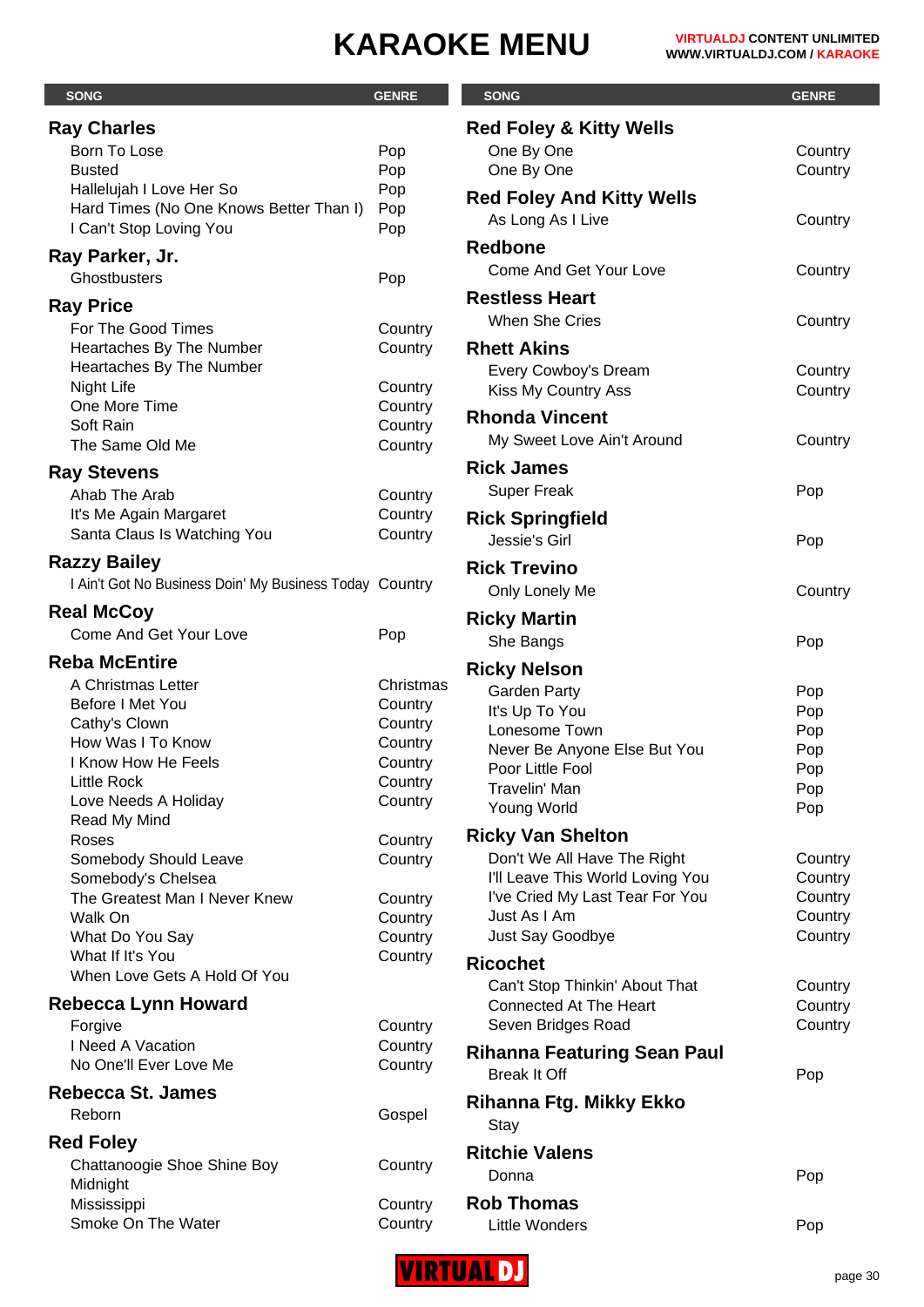| <b>SONG</b>                                                      | <b>GENRE</b>       | <b>SONG</b>                                       | <b>GENRE</b>       |
|------------------------------------------------------------------|--------------------|---------------------------------------------------|--------------------|
| <b>Robert Delong</b>                                             |                    | <b>Ronnie Milsap</b>                              |                    |
| Don't Wait Up                                                    |                    | Am I Losing You                                   | Country            |
| <b>Robert Palmer</b>                                             |                    | Don't You Ever Get Tired (Of Hurting Me)          | Country            |
| Sneakin' Sally Thru The Alley                                    |                    | I'd Be A Legend In My Time                        | Country            |
|                                                                  |                    | Please Don't Tell Me How The Story Ends           | Country            |
| <b>Rock Christmas</b>                                            |                    | Pure Love<br>Snap Your Fingers                    | Country<br>Country |
| Hark! The Herald Angels Sing<br>O' Holy Night                    | Country<br>Country |                                                   |                    |
| <b>Silent Night</b>                                              | Country            | <b>Rosie &amp; The Originals</b>                  |                    |
| <b>Rod Stewart</b>                                               |                    | Angel Baby                                        | Pop                |
| A Kiss To Build A Dream On                                       | Pop                | <b>Roxette</b>                                    |                    |
| Crazy 'Bout Her                                                  | Pop                | It Must Have Been Love                            | Pop                |
| Don't Get Around Much Anymore                                    | Pop                | <b>Roxie Dean</b>                                 |                    |
| Forever Young                                                    | Pop                | A Soldier's Wife                                  | Country            |
| I Left My Heart In San Francisco<br>I'm In The Mood For Love     | Pop                | <b>Roy Acuff &amp; The Nitty Gritty Dirt Band</b> |                    |
| Lost In You                                                      | Pop<br>Pop         | Wreck On The Highway                              | <b>Bluegrass</b>   |
| Night And Day                                                    | Pop                | <b>Roy Drusky</b>                                 |                    |
| Some Guys Have All The Luck                                      | Pop                | All My Hard Times                                 | Country            |
| The Nearness Of You                                              | Pop                | The World Is Round                                | Country            |
| <b>Rodney Atkins</b>                                             |                    | <b>Roy Orbison</b>                                |                    |
| Honesty (Write Me A List)                                        | Country            | <b>Blue Bayou</b>                                 | Pop                |
| <b>Rodney Crowell</b>                                            |                    | Crying                                            | Pop                |
| After All This Time                                              | Country            | Dream Baby                                        | Pop                |
| Say You Love Me                                                  | Country            | Goodnight<br>Only The Lonely                      | Pop                |
| <b>Roger Miller</b>                                              |                    | <b>Pretty Paper</b>                               | Pop                |
| Chug A Lug                                                       | Country            | <b>Roy Rogers</b>                                 |                    |
| Dang Me                                                          | Country            | <b>Happy Trails</b>                               | Country            |
| Dang Me                                                          |                    |                                                   |                    |
| Do-Wacka-Do                                                      | Country<br>Country | <b>Ruff Endz</b>                                  |                    |
| Engine Engine #9<br><b>England Swings</b>                        | Country            | Someone To Love You                               | Pop                |
| <b>Husbands And Wives</b>                                        | Country            | <b>Rushlow</b>                                    |                    |
| Kansas City Star                                                 | Country            | I Can't Be Your Friend                            | Country            |
| King Of The Road                                                 | Country            | <b>Ryan Adams</b>                                 |                    |
| King Of The Road                                                 |                    | Out Of The Woods                                  |                    |
| My Uncle Used To Love Me But She Died<br>One Dyin' And A Buryin' | Country<br>Country | <b>Ryan Cabrera</b>                               |                    |
| You Can't Rollerskate In A Buffalo Herd                          | Country            | Say                                               | Pop                |
| You Don't Want My Love                                           |                    | <b>Ryan Shupe &amp; The Rubberband</b>            |                    |
| <b>Ronnie Dunn</b>                                               |                    | Dream Big                                         | Country            |
| Cost Of Livin'                                                   |                    | <b>Sam Hunt</b>                                   |                    |
| Kiss You There                                                   |                    | <b>Take Your Time</b>                             |                    |
| <b>Ronnie McDowell</b>                                           |                    |                                                   |                    |
| All Tied Up                                                      | Country            | <b>Sam Palladio</b>                               |                    |
| I Got A Million Of 'Em                                           | Country            | It Ain't Yours To Throw Away                      |                    |
| It's Only Make Believe                                           | Country            | <b>Sam Smith</b>                                  |                    |
| Older Women<br>Personally                                        | Country<br>Country | Money On My Mind                                  |                    |
| Watching Girls Go By                                             | Country            | <b>Sammy Kershaw</b>                              |                    |
| When You Hurt I Hurt                                             | Country            | Queen Of My Double Wide Trailer                   | Country            |
| You're Gonna Ruin My Bad Reputation                              | Country            | <b>Yard Sale</b>                                  | Country            |

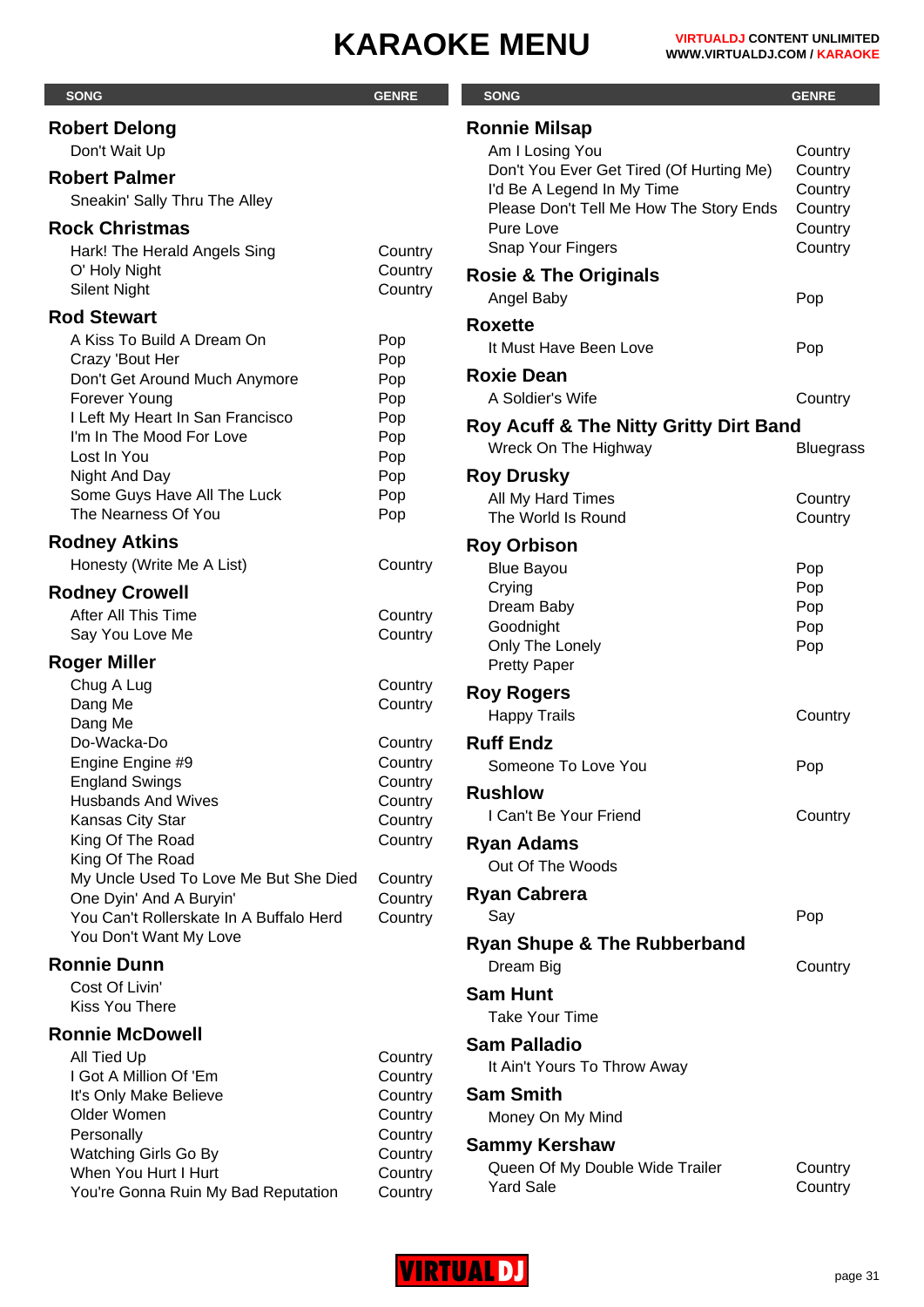| <b>SONG</b>                                 | <b>GENRE</b>       | <b>SONG</b>                                          | <b>GENRE</b>       |
|---------------------------------------------|--------------------|------------------------------------------------------|--------------------|
| <b>Sandi Patti</b>                          |                    | <b>Shannon Lawson</b>                                |                    |
| Come Let's Worship Him                      | Gospel             | Dream Your Way To Me                                 | Country            |
| <b>Sara Bareilles</b>                       |                    | <b>Sheena Easton</b>                                 |                    |
| <b>Bottle It Up</b>                         | Pop                | Almost Over You                                      | Pop                |
| <b>Brave</b>                                |                    | For Your Eyes Only                                   | Pop                |
| Love Song                                   | Pop                | <b>Shelby Lynne</b>                                  |                    |
| Uncharted                                   |                    | Slow Me Down                                         | Country            |
| <b>Sara Evans</b>                           |                    | <b>Shenandoah</b>                                    |                    |
| Cheatin'                                    | Country            | Darned If I Don't (Danged If I Do)                   | Country            |
| Cryin' Game                                 | Country            | I Got You                                            | Country            |
| Fool, Im A Woman<br>I Keep Looking          | Country<br>Country | <b>What Children Believe</b>                         | Country            |
| No Place That Far                           | Country            | <b>Sherrie' Austin</b>                               |                    |
| <b>Shame About That</b>                     | Country            | Innocent Man                                         | Country            |
| Tonight                                     | Country            | <b>Sheryl Crow</b>                                   |                    |
| <b>Sara McLachlan</b>                       |                    | Callin' Me When I'm Lonely                           |                    |
| <b>Building A Mystery</b>                   | Pop                | Easy                                                 |                    |
| <b>Sarah Buxton</b>                         |                    | <b>Shinedown</b>                                     |                    |
| That Kind Of Day                            | Country            | Second Chance                                        | Pop                |
| <b>Sarah McLachlan</b>                      |                    | <b>Sia</b>                                           |                    |
| Adia                                        | Pop                | <b>Elastic Heart</b>                                 |                    |
| Angel                                       | Pop                |                                                      |                    |
| Fallen                                      | Pop                | <b>Sigala</b>                                        |                    |
| Good Enough                                 | Pop                | Easy Love                                            |                    |
| Possession<br>Stupid                        | Pop<br>Pop         | <b>Simply Red</b>                                    |                    |
| <b>Sweet Surrender</b>                      | Pop                | <b>Holding Back The Years</b>                        | Pop                |
| World On Fire                               | Pop                | <b>Skeeter Davis</b>                                 |                    |
| <b>Sarina Paris</b>                         |                    | Am I That Easy To Forget                             | Country            |
| Look At Us                                  | Pop                | <b>Fuel To The Flame</b><br>Homebreaker              | Country<br>Country |
| <b>Sawyer Brown</b>                         |                    | I Can't Stay Mad At You                              | Country            |
| Did It For Love                             | Country            | My Last Date (With You)                              | Country            |
| <b>Schoolboy Q</b>                          |                    | Set Him Free                                         | Country            |
| Man Of The Year                             |                    | What Does It Take (To Keep A Man Like You Satisfied) | Country            |
|                                             |                    | <b>Skip Ewing</b>                                    |                    |
| <b>Scotty Emerick</b><br>The Coast Is Clear | Country            | Burning A Hole In My Heart                           | Country            |
| The Watch                                   | Country            | <b>Sly &amp; The Family Stone</b>                    |                    |
| <b>Second Serenade</b>                      |                    | Dance To The Music                                   | Pop                |
| Fall For You                                | Pop                | Everybody Is A Star                                  | Pop                |
|                                             |                    | <b>Everyday People</b><br>Hot Fun In The Summertime  | Pop<br>Pop         |
| <b>Selena</b><br>I Could Fall In Love       |                    |                                                      |                    |
| Missing My Baby                             | Pop<br>Pop         | <b>Smallpools</b><br>Karaoke                         |                    |
| <b>Shana Petrone</b>                        |                    |                                                      |                    |
| Something Real                              |                    | <b>Smash Mouth</b>                                   |                    |
|                                             | Country            | Can't Get Enough Of You Baby<br>I'm A Believer       | Pop<br>Pop         |
| <b>Shania Twain</b>                         |                    | Then The Morning Comes                               | Pop                |
| Shoes<br>You Lay A Whole Lot Of Love On Me  | Country            | Why Can't We Be Friends                              | Pop                |
|                                             |                    | You Are My Number One                                | Pop                |
| <b>Shannon Brown</b>                        |                    |                                                      |                    |
| Untangle My Heart                           | Country            |                                                      |                    |

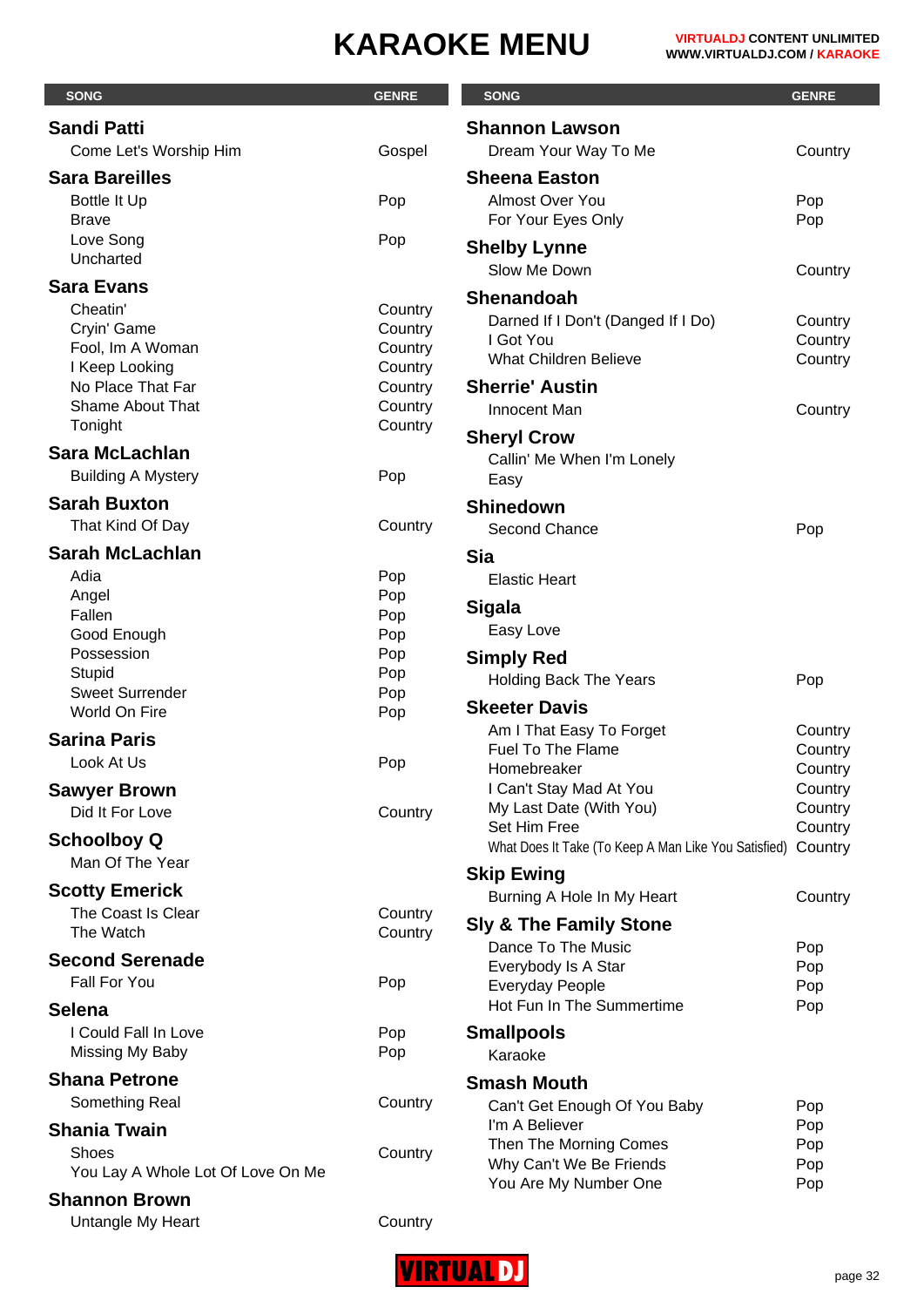| <b>SONG</b>                                         | <b>GENRE</b>       | <b>SONG</b>                                 | <b>GENRE</b> |
|-----------------------------------------------------|--------------------|---------------------------------------------|--------------|
| <b>Smokey Robinson &amp; The Miracles</b>           |                    | <b>Steve Azar</b>                           |              |
| Going To A Go-Go                                    | Pop                | Damn The Money                              | Coun         |
| I Second That Emotion                               | Pop                | <b>Steve Holy</b>                           |              |
| <b>Tears Of A Clown</b>                             | Pop                | Go Home                                     | Coun         |
| The Tracks Of My Tears                              | Pop                | I'm Not Breakin'                            | Coun         |
| <b>Smokey Robinson And The Miracles</b>             |                    | It's My Time (Waste If It I Want To)        | Coun         |
| Shop Around                                         | Pop                | <b>Steve Wariner</b>                        |              |
| <b>Solomon Burke</b>                                |                    | The Domino Theory                           | Coun         |
| Cry To Me                                           | Pop                | <b>Two Teardrops</b>                        | Coun         |
| Sonja Isaacs                                        |                    | <b>Stevie Wonder</b>                        |              |
| <b>Barefoot In The Grass</b>                        | Country            | For Once In My Life                         | Pop          |
|                                                     |                    | Yester-Me Yester-You Yesterday              | Pop          |
| <b>Sonny James</b>                                  |                    | <b>Sting</b>                                |              |
| <b>Behind The Tear</b><br>Heaven Says Hello         | Country<br>Country | After The Rain Has Fallen                   | Pop          |
| My Love                                             | Country            | Be Still My Beating Heart                   | Pop          |
|                                                     |                    | <b>Desert Rose</b>                          | Pop          |
| <b>Sons Of The Desert</b>                           |                    | If You Love Somebody Set Them Free          | Pop          |
| Everybody's Gotta Grow Up Sometime                  | Country            | Love Is The Seventh Wave                    | Pop          |
| Leaving October                                     | Country            | <b>Stone Sour</b>                           |              |
| <b>Soul II Soul</b>                                 |                    | <b>Bother</b>                               | Pop          |
| Back To Life (However Do You Want Me)               | Pop                | <b>Stonewall Jackson</b>                    |              |
| <b>Souldecision Featuring Thrust</b>                |                    | B. J. The D. J.                             | Coun         |
| Faded                                               | Pop                | Don't Be Angry                              | Coun         |
| <b>Southern Gospel</b>                              |                    |                                             |              |
| Daddy Sang Bass                                     | Gospel             | <b>Stray Cats</b><br><b>Stray Cat Strut</b> |              |
| I Bowed On My Knees And Cried Holy                  | Gospel             |                                             | Pop          |
| I Can't Even Walk                                   | Gospel             | <b>Striking Matches</b>                     |              |
| I'll Fly Away                                       | Gospel             | Miss Me More                                |              |
| In The Garden                                       | Gospel             | <b>Sue Thompson</b>                         |              |
| John The Revelator<br>Softly And Tenderly           | Gospel<br>Gospel   | Sad Movies (Make Me Cry)                    | Pop          |
| Thank God For Kids                                  | Gospel             | <b>Sugar Ray</b>                            |              |
|                                                     |                    | Is She Really Going Out With Him?           | Pop          |
| <b>Spiritual</b>                                    |                    |                                             |              |
| Down By The Riverside<br>Go Tell It On The Mountain |                    | <b>Sunday</b>                               |              |
| Just Over In The Gloryland                          |                    | I Know                                      | Pop          |
| Standing In The Need Of Prayer                      |                    | <b>Sunny Sweeney</b>                        |              |
| The Old Time Religion                               |                    | From A Table Away                           |              |
| <b>Stacie Orrico</b>                                |                    | <b>Surface</b>                              |              |
| Security                                            | Gospel             | Shower Me With Your Love                    |              |
| <b>Standard</b>                                     |                    | <b>Susan Haynes</b>                         |              |
| Auld Lang Syne                                      |                    | Drinkin' In My Sunday Dress                 | Coun         |
| Good King Wenceslas                                 |                    | <b>Suzi Quatro And Chris Norman</b>         |              |
| It Came Upon A Midnight Clear                       |                    | Stumblin' In                                |              |
| Jingle Bells                                        |                    |                                             | Pop          |
| O Come, O Come, Emmanuel                            |                    | <b>Suzy Bogguss</b>                         |              |
| O' Christmas Tree                                   |                    | <b>Drive South</b>                          | Coun         |
| The First Noel                                      |                    | Hey Cinderella                              | Coun         |
| The Yellow Rose Of Texas                            | Pop                | Just Like The Weather                       | Coun         |
| <b>Starbuck</b>                                     |                    | <b>Sweet Inspirations</b>                   |              |
| Moonlight Feels Right                               | Pop                | Sweet Inspiration                           | Pop          |

| <b>SONG</b>                                     | <b>GENRE</b> |
|-------------------------------------------------|--------------|
| <b>Steve Azar</b>                               |              |
| Damn The Money                                  | Country      |
| <b>Steve Holy</b>                               |              |
| Go Home                                         | Country      |
| I'm Not Breakin'                                | Country      |
| It's My Time (Waste If It I Want To)            | Country      |
| <b>Steve Wariner</b>                            |              |
| The Domino Theory                               | Country      |
| <b>Two Teardrops</b>                            | Country      |
| <b>Stevie Wonder</b>                            |              |
| For Once In My Life                             | Pop          |
| Yester-Me Yester-You Yesterday                  | Pop          |
| Sting                                           |              |
| After The Rain Has Fallen                       | Pop          |
| Be Still My Beating Heart<br><b>Desert Rose</b> | Pop<br>Pop   |
| If You Love Somebody Set Them Free              | Pop          |
| Love Is The Seventh Wave                        | Pop          |
| <b>Stone Sour</b>                               |              |
| <b>Bother</b>                                   | Pop          |
| Stonewall Jackson                               |              |
| <b>B. J. The D. J.</b>                          | Country      |
| Don't Be Angry                                  | Country      |
| Stray Cats                                      |              |
| <b>Stray Cat Strut</b>                          | Pop          |
| <b>Striking Matches</b>                         |              |
| Miss Me More                                    |              |
| <b>Sue Thompson</b>                             |              |
| Sad Movies (Make Me Cry)                        | Pop          |
|                                                 |              |
| Sugar Ray                                       |              |
| Is She Really Going Out With Him?               | Pop          |
| Sunday                                          |              |
| I Know                                          | Pop          |
| <b>Sunny Sweeney</b>                            |              |
| From A Table Away                               |              |
| <b>Surface</b>                                  |              |
| Shower Me With Your Love                        |              |
| Susan Haynes                                    |              |
| Drinkin' In My Sunday Dress                     | Country      |
| Suzi Quatro And Chris Norman                    |              |
| Stumblin' In                                    | Pop          |
| <b>Suzy Bogguss</b>                             |              |
| <b>Drive South</b>                              | Country      |
| Hey Cinderella                                  | Country      |
| <b>Just Like The Weather</b>                    | Country      |
| <b>Sweet Inspirations</b>                       |              |
| Sweet Inspiration                               | Pop          |

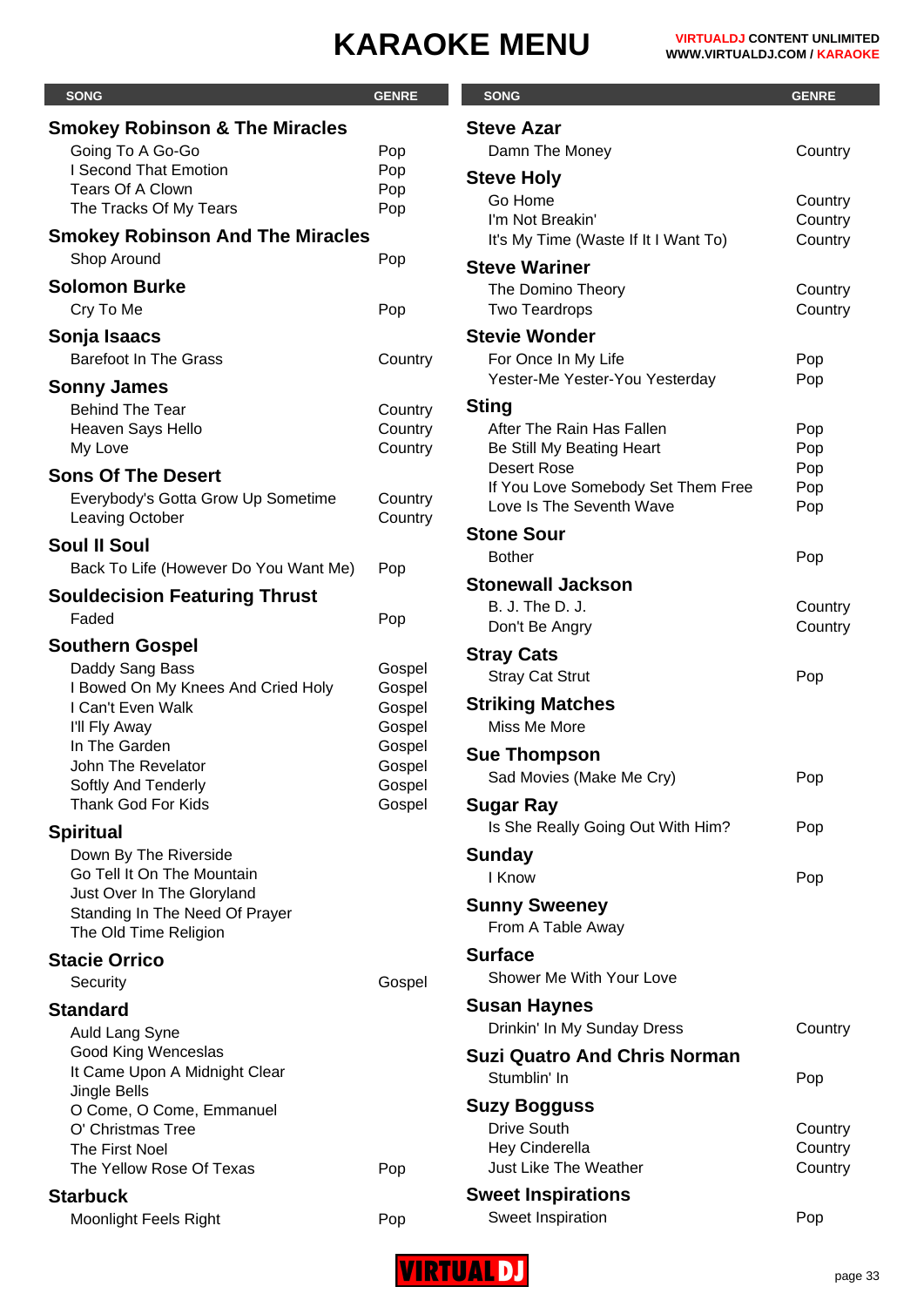| <b>SONG</b>                                               | <b>GENRE</b>       | <b>SONG</b>                                          | <b>GENRE</b>       |
|-----------------------------------------------------------|--------------------|------------------------------------------------------|--------------------|
|                                                           |                    | You And Me                                           | Country            |
| <b>Swing Out Sister</b>                                   |                    | Your Good Girl's Gonna Go Bad                        | Country            |
| <b>Breakout</b><br>Pop                                    |                    | <b>Tammy Wynette &amp; George Jones</b>              |                    |
| <b>Sylvia</b>                                             |                    | Golden Ring                                          |                    |
| Nobody                                                    | Country            | We Loved It Away                                     | Country            |
| <b>System Of A Down</b>                                   |                    |                                                      |                    |
| Aerials<br>Pop                                            |                    | <b>Tammy Wynette And Mark Gray</b>                   |                    |
| <b>TLC</b>                                                |                    | Sometimes When We Touch                              | Country            |
|                                                           |                    | Tanya Tucker                                         |                    |
| Pop<br>Baby Baby Baby<br>Pop<br>Creep                     |                    | <b>Already Gone</b>                                  | Country            |
| <b>Red Light Special</b><br>Pop                           |                    | Between The Two Of Them                              | Country            |
|                                                           |                    | Delta Dawn                                           | Country            |
| T. G. Sheppard                                            |                    | Don't Believe My Heart Can Stand Another You Country |                    |
| Born In A High Wind                                       | Country            | Find Out What's Happenin'<br>Hangin' In              | Country<br>Country |
| Devil In The Bottle                                       | Country            | Here's Some Love                                     | Country            |
| Do You Wanna Go To Heaven<br>I Feel Like Loving You Again | Country<br>Country | I'll Come Back As Another Woman                      | Country            |
| I Loved 'Em Every One                                     | Country            | <b>Just Another Love</b>                             | Country            |
| I'll Be Coming Back For More                              | Country            | <b>Little Things</b>                                 | Country            |
| Party Time                                                | Country            | Old Weakness (Coming On Strong)                      | Country            |
|                                                           |                    | One Love At A Time                                   | Country            |
| <b>T. Graham Brown</b>                                    |                    | Pecos Promenade                                      | Country            |
| Moonshadow Road                                           | Country            | The Jamestown Ferry                                  | Country            |
| Never In A Million Tears<br>Wine Into Water               | Country            | The Man That Turned My Mama On                       | Country            |
|                                                           | Country            | Tanya Tucker & T. Graham Brown                       |                    |
| T.I. ftg. Iggy Azalea                                     |                    | Don't Go Out                                         | Country            |
| No Mediocre                                               |                    | Tara Lyn Hart                                        |                    |
| <b>Taio Cruz</b>                                          |                    | That's When You Came Along                           | Country            |
| Dynamite                                                  |                    |                                                      |                    |
| <b>Tamara Walker</b>                                      |                    | <b>Taylor John Williams</b>                          |                    |
| Didn't We Love                                            | Country            | Mad World                                            |                    |
|                                                           |                    | <b>Taylor Swift</b>                                  |                    |
| <b>Tamia</b>                                              |                    | 22                                                   |                    |
| Questions<br>Pop                                          |                    | All Too Well                                         |                    |
| <b>Tammy Cochran</b>                                      |                    | All You Had To Do Was Stay                           |                    |
| I Cry                                                     | Country            | <b>Back To December</b>                              |                    |
|                                                           |                    | <b>Bad Blood</b>                                     |                    |
| <b>Tammy Wynette</b>                                      |                    | <b>Blank Space</b>                                   |                    |
| <b>Almost Persuaded</b><br>Another Lonely Song            | Country<br>Country | <b>Breathe</b>                                       | Country            |
| <b>Bedtime Story</b>                                      | Country            | Change<br>Come BackBe Here                           | Country            |
| Crying In The Rain                                        | Country            | Crazier                                              |                    |
| D.I.V.O.R.C.E.                                            | Country            | Eyes Open                                            |                    |
| Good Lovin' Makes It Right                                | Country            | Fearless                                             | Country            |
| I Don't Wanna Play House                                  | Country            | Fifteen                                              | Country            |
| Kids Say The Darndest Things                              | Country            | Forever & Always                                     | Pop                |
| No Charge                                                 | Gospel             | <b>Girl At Home</b>                                  |                    |
| One Of A Kind                                             | Country            | <b>Hey Stephen</b>                                   | Country            |
| Singing My Song                                           | Country            | <b>Holy Ground</b>                                   |                    |
| Stand By Your Man                                         | Country            | How You Get The Girl                                 |                    |
| <b>Sweet Dreams</b>                                       |                    | I Almost Do                                          |                    |
| Take Me To Your World                                     | Country            | I Knew You Were Trouble                              |                    |
| The Ways To Love A Man<br><b>Too Far Gone</b>             | Country<br>Country | I Know Places<br>I Wish You Would                    |                    |
| Woman To Woman                                            | Country            | Jump Then Fall                                       |                    |
| Womanhood                                                 | Country            | Love Story                                           | Country            |

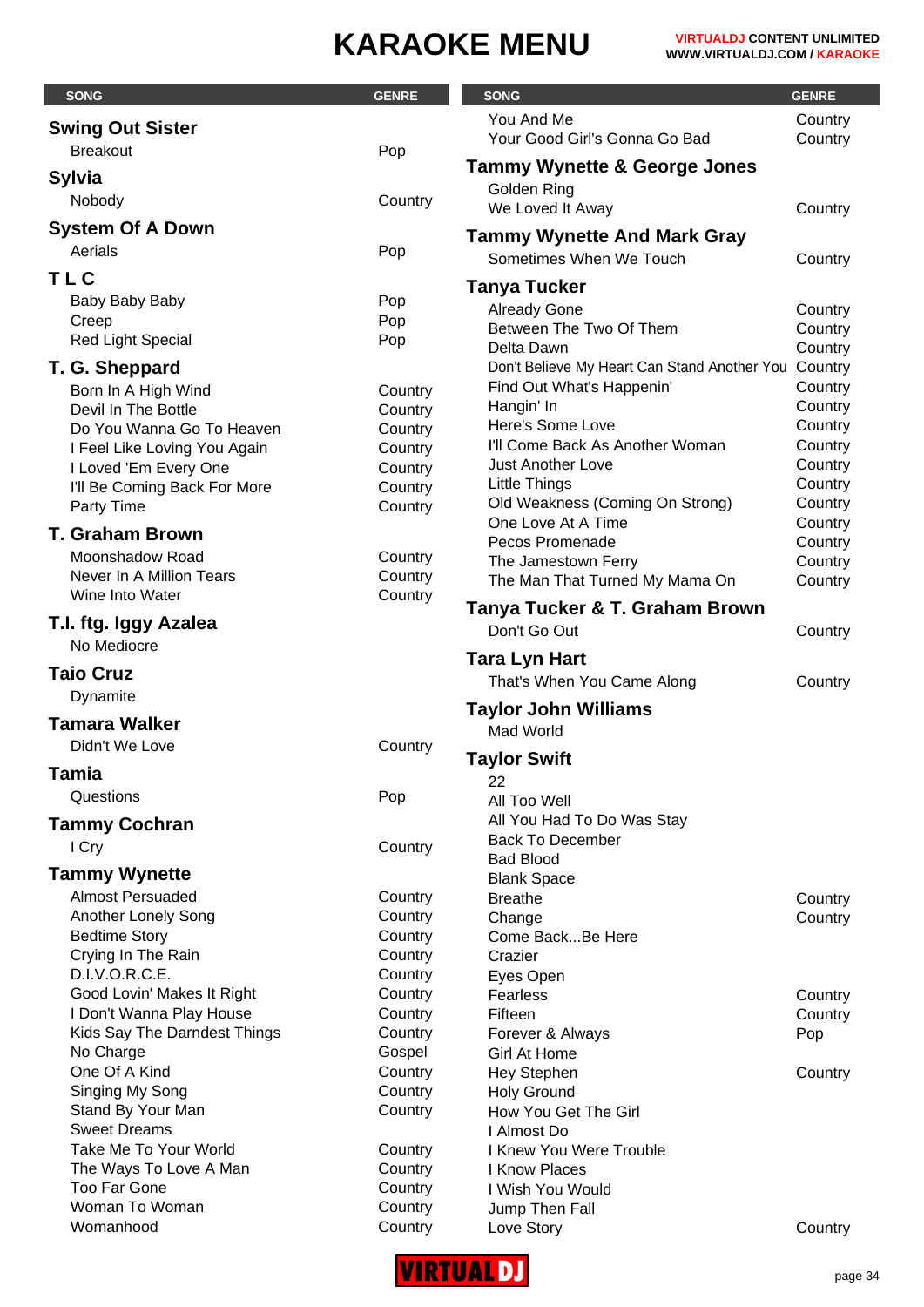| <b>SONG</b>                             | <b>GENRE</b> | <b>SONG</b>                                     | <b>GENRE</b> |
|-----------------------------------------|--------------|-------------------------------------------------|--------------|
| Mean                                    |              | <b>Tex Ritter &amp; His Texans</b>              |              |
| Mine                                    |              | You Two-Timed Me One Time Too Often             |              |
| <b>New Romantics</b>                    |              |                                                 | Country      |
| Our Song                                | Country      | The All-American Rejects                        |              |
| Ours                                    |              | Move Along                                      | Pop          |
| Out Of The Woods<br>Picture To Burn     | Country      | <b>The Andrews Sisters</b>                      |              |
| Red                                     |              | I Wanna Be Loved                                | Pop          |
| Should've Said No                       | Country      | <b>The Angels</b>                               |              |
| <b>Sparks Fly</b>                       |              | My Boyfriend's Back                             | Pop          |
| Starlight                               |              |                                                 |              |
| <b>State Of Grace</b>                   |              | <b>The Animals</b>                              |              |
| <b>Stay Stay Stay</b>                   |              | House Of The Rising Sun                         | Pop          |
| <b>Teardrops On My Guitar</b>           | Country      | It's My Life                                    | Pop          |
| The Best Day                            | Country      | <b>The Association</b>                          |              |
| The Lucky One<br>The Moment I Knew      |              | Cherish                                         | Pop          |
| The Story Of Us                         |              | <b>The Atlanta Rhythm Section</b>               |              |
| The Way I Loved You                     | Pop          | So Into You                                     | Pop          |
| <b>Tim McGraw</b>                       | Country      |                                                 |              |
| Today Was A Fairytale                   |              | <b>The B-52's</b>                               |              |
| Treacherous                             |              | Love Shack                                      | Pop          |
| We Are Never Ever Getting Back Together |              | <b>The Band Perry</b>                           |              |
| <b>Welcome To New York</b>              |              | All Your Life                                   |              |
| <b>White Horse</b>                      | Country      | Gentle On My Mind                               |              |
| <b>Wildest Dreams</b>                   |              | You Lie                                         |              |
| Wonderland<br>You Belong With Me        | Country      | The Beach Boys                                  |              |
| You're Not Sorry                        | Pop          | Sloop John B                                    | Pop          |
| <b>Taylor Swift And Gary Lightbody</b>  |              | <b>The Beatles</b>                              |              |
| The Last Time                           |              | A Hard Day's Night                              | Pop          |
|                                         |              | All My Loving                                   | Pop          |
| <b>Taylor Swift ftg. Ed Sheeran</b>     |              | All You Need Is Love                            | Pop          |
| <b>Everything Has Changed</b>           |              | And I Love Her                                  | Pop          |
| <b>Tears For Fears</b>                  |              | Back In The U.S.S.R.                            | Pop          |
| Everybody Wants To Rule The World       | Pop          | Can't Buy Me Love                               | Pop          |
| <b>Teddy Geiger</b>                     |              | Come Together                                   | Pop          |
| For You I Will (Confidence)             | Pop          | Day Tripper                                     | Pop          |
|                                         |              | Drive My Car<br>Eight Days A Week               | Pop<br>Pop   |
| <b>Teena Marie</b>                      |              | <b>Eleanor Rigby</b>                            | Pop          |
| I Need Your Lovin'                      | Pop          | Free As A Bird                                  | Pop          |
| <b>Temptations</b>                      |              | From Me To You                                  | Pop          |
| <b>Ball Of Confusion</b>                | Pop          | Get Back                                        | Pop          |
| <b>Terri Clark</b>                      |              | Got To Get You Into My Life                     | Pop          |
| Better Things To Do                     | Country      | Help!                                           | Pop          |
| <b>Emotional Girl</b>                   | Country      | Hey Jude                                        | Pop          |
| Girls Lie Too                           | Country      | I Am The Walrus                                 | Pop          |
| I Just Wanna Be Mad                     | Country      | I Feel Fine<br>I'm Happy Just To Dance With You | Pop<br>Pop   |
| I Think The World Needs A Drink         | Country      | It Won't Be Long                                | Pop          |
| I Wanna Do It All                       | Country      | Let It Be                                       | Pop          |
| If I Were You                           | Country      | Let It Be                                       |              |
| One Of The Guys                         | Country      | Lucy In The Sky With Diamonds                   | Pop          |
| Take My Time                            | Country      | <b>Maxwell's Silver Hammer</b>                  | Pop          |
| <b>Tex Ritter</b>                       |              | Nowhere Man                                     | Pop          |
| Jealous Heart                           | Country      | Paperback Writer                                | Pop          |
|                                         |              | Penny Lane                                      | Pop          |

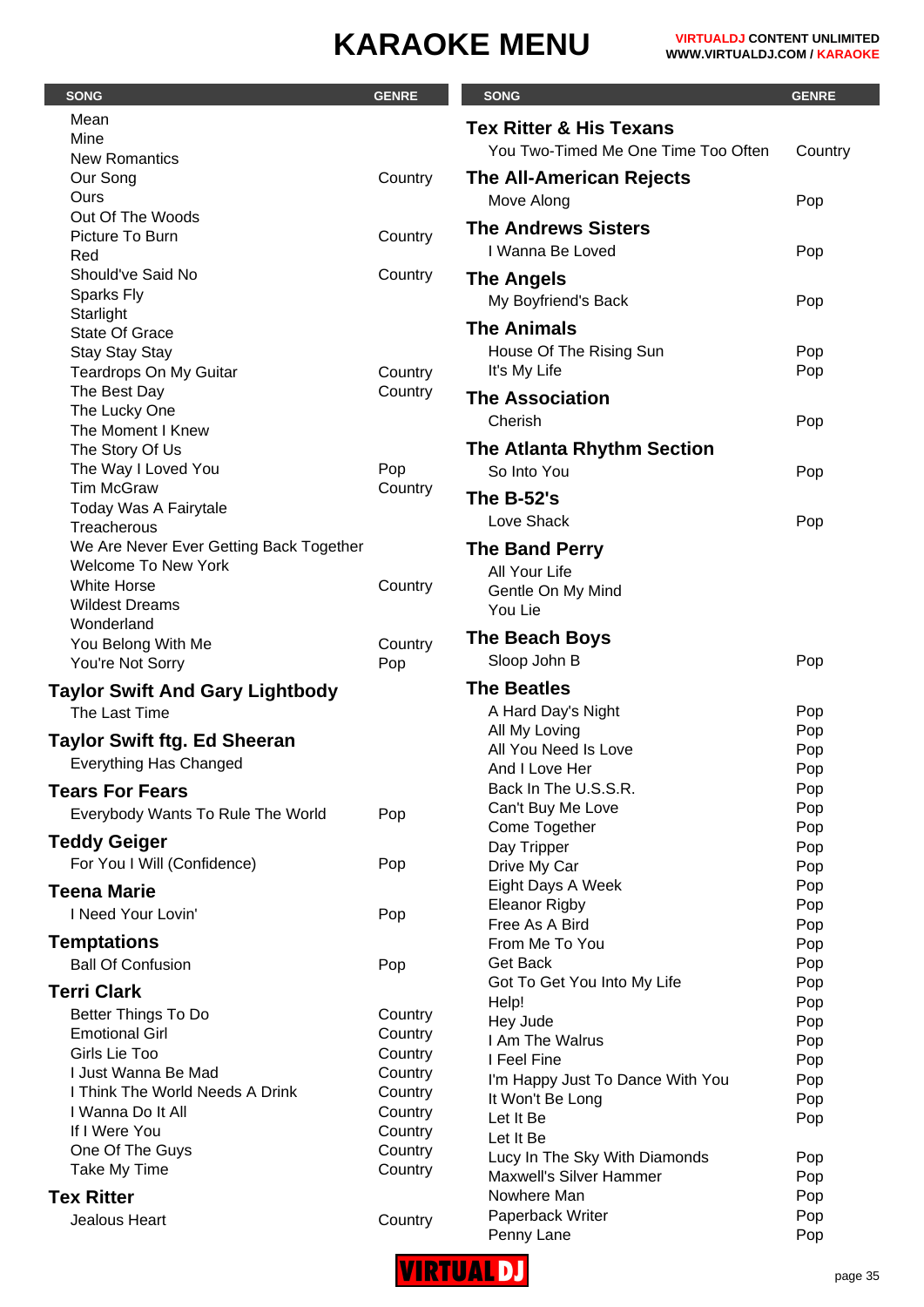| <b>SONG</b>                                                               | <b>GENRE</b>       | <b>SONG</b>                          | <b>GENRE</b>       |
|---------------------------------------------------------------------------|--------------------|--------------------------------------|--------------------|
|                                                                           |                    |                                      |                    |
| Rocky Raccoon                                                             | Pop                | <b>The Commodores</b>                |                    |
| Sgt. Pepper's Lonely Hearts Club Band<br><b>Strawberry Fields Forever</b> | Pop<br>Pop         | <b>Brick House</b>                   | Pop                |
| This Boy (Ringo's Theme)                                                  | Pop                | Three Times A Lady                   | Pop                |
| <b>Ticket To Ride</b>                                                     | Pop                | <b>The Contours</b>                  |                    |
| We Can Work It Out                                                        | Pop                | Do You Love Me                       | Pop                |
| With A Little Help From My Friends                                        | Pop                |                                      |                    |
| <b>Yellow Submarine</b>                                                   | Pop                | The Cornelius Brothers & Sister Rose |                    |
| Yesterday                                                                 | Pop                | Too Late To Turn Back Now            | Pop                |
| <b>The Bellamy Brothers</b>                                               |                    | <b>The Country Gentlemen</b>         |                    |
|                                                                           |                    | Legend Of The Rebel Soldier          |                    |
| Dancin' Cowboys<br>For All The Wrong Reasons                              | Country            |                                      |                    |
| I Need More Of You                                                        | Country<br>Country | The Cox Family With Alison Krauss    |                    |
| Lovers Live Longer                                                        | Country            | Will There Be Any Stars In My Crown  |                    |
| <b>Redneck Girl</b>                                                       | Country            | <b>The Davis Sisters</b>             |                    |
| <b>Sugar Daddy</b>                                                        | Country            | I Forgot More Than You'll Ever Know  | Country            |
|                                                                           |                    |                                      |                    |
| <b>The Bobby Fuller Four</b>                                              |                    | <b>The Dells</b>                     |                    |
| I Fought The Law                                                          | Pop                | Oh What A Night                      | Pop                |
| <b>The Broadman Hymnal</b>                                                |                    | <b>The Derailers</b>                 |                    |
| Amazing Grace                                                             | Gospel             | <b>Bar Exam</b>                      | Country            |
| Jesus Loves The Little Children                                           | Gospel             | <b>The Dillards</b>                  |                    |
| Jesus Saves!                                                              | Gospel             | Somebody Touched Me                  | <b>Bluegrass</b>   |
| The Cadillac Three ftg. Florida Georgia Line, Dierks Bentley & Mike Eli   |                    |                                      |                    |
| The South                                                                 |                    | <b>The Dixie Chicks</b>              |                    |
|                                                                           |                    | Cold Day In July                     | Country            |
| <b>The Carlisles</b>                                                      |                    | Goodbye Earl                         | Country            |
| No Help Wanted                                                            | Country            | <b>Heartbreak Town</b>               | Country            |
| <b>The Carpenters</b>                                                     |                    | Long Time Gone                       | Country            |
| Have Yourself A Merry Little Christmas                                    | Christmas          | Loving Arms                          | Country            |
| Please Mr. Postman                                                        | Pop                | Lullaby                              | Country            |
|                                                                           |                    | Sin Wagon<br><b>Without You</b>      | Country<br>Country |
| The CARTER FAMILY                                                         |                    |                                      |                    |
| Keep On The Sunnyside                                                     |                    | <b>The Doobie Brothers</b>           |                    |
| <b>The Carter Family</b>                                                  |                    | China Grove                          | Pop                |
| The Church In The Wildwood                                                |                    | Take Me In Your Arms (Rock Me)       | Pop                |
| <b>The Casinos</b>                                                        |                    | <b>The Drifters</b>                  |                    |
|                                                                           |                    | Save The Last Dance For Me           | Pop                |
| Then You Can Tell Me Goodbye                                              | Pop                | Up On The Roof                       | Pop                |
| <b>The Cathedrals</b>                                                     |                    |                                      |                    |
| Children Go Where I Send Thee                                             | Gospel             | <b>The Everly Brothers</b>           |                    |
| Dry Bones                                                                 | Gospel             | <b>Ebony Eyes</b>                    | Pop                |
| <b>The Charlie Daniels Band</b>                                           |                    | When Will I Be Loved                 | Pop                |
| Long-Haired Country Boy                                                   | Pop                | <b>The Fifth Dimension</b>           |                    |
|                                                                           |                    | <b>Wedding Bell Blues</b>            | Pop                |
| <b>The Children's Favorites</b>                                           |                    | <b>The Fleetwoods</b>                |                    |
| Old Macdonald                                                             | Childrens          |                                      |                    |
| <b>The Clash</b>                                                          |                    | Mr. Blue                             | Pop                |
| I Fought The Law                                                          |                    | <b>The Forester Sisters</b>          |                    |
|                                                                           |                    | Just In Case                         |                    |
| <b>The Coasters</b>                                                       |                    | Men                                  | Country            |
| Poison Ivy                                                                | Pop                | <b>The Foundations</b>               |                    |
| Searchin'                                                                 | Pop                |                                      |                    |
| <b>Yakety Yak</b>                                                         | Pop                | <b>Build Me Up Buttercup</b>         | Pop                |
| Young Blood                                                               | Pop                |                                      |                    |

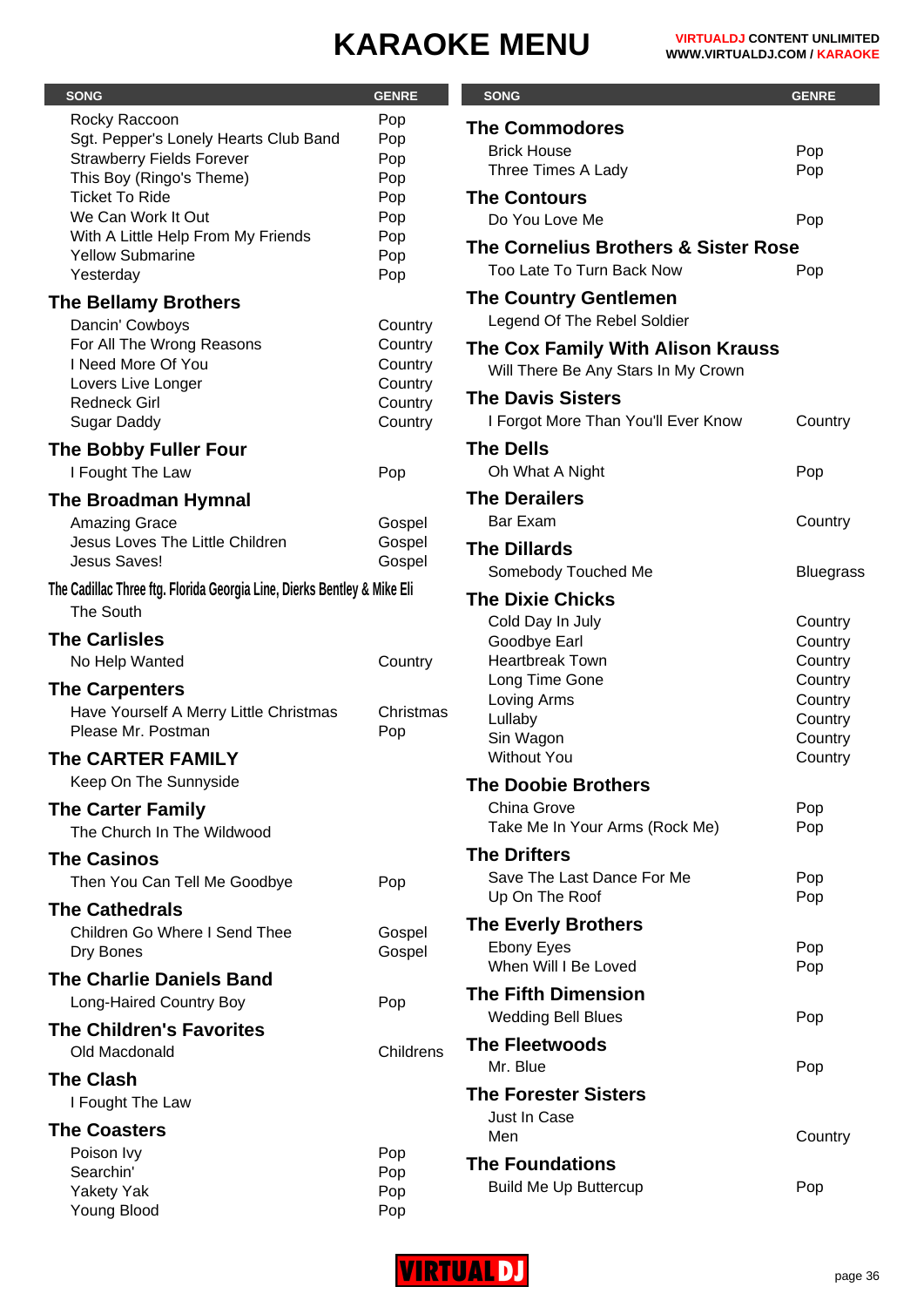| <b>SONG</b>                                              | <b>GENRE</b> | <b>SONG</b>                                                   | <b>GENRE</b>       |
|----------------------------------------------------------|--------------|---------------------------------------------------------------|--------------------|
| <b>The Four Seasons</b>                                  |              | <b>The Jonas Brothers</b>                                     |                    |
| December, 1963 (Oh, What A Night)                        | Pop          | Lovebug                                                       | Pop                |
| <b>The Four Tops</b>                                     |              | Pushing Me Away                                               | Pop                |
| 7 Rooms Of Gloom                                         | Pop          | S.O.S.                                                        | Pop                |
| Baby I Need Your Loving                                  | Pop          | Tonight                                                       | Pop                |
| <b>Bernadette</b>                                        | Pop          | When You Look Me In The Eyes                                  | Pop                |
| Indestructible                                           | Pop          | <b>The Judds</b>                                              |                    |
| It's The Same Old Song                                   | Pop          | Girls' Night Out                                              | Country            |
| Reach Out I'll Be There                                  | Pop          | Grandpa                                                       | Country            |
| Shake Me Wake Me (When It's Over)<br>Something About You | Pop<br>Pop   | I Know Where I'm Going<br>Rockin' With The Rhythm Of The Rain | Country<br>Country |
| Standing In The Shadows Of Love                          | Pop          | Working In The Coal Mine                                      | Country            |
| <b>The Fray</b>                                          |              | The Kendall's                                                 |                    |
| Syndicate                                                |              | Heaven's Just A Sin Away                                      | Country            |
| <b>The Gaither Vocal Band</b>                            |              | <b>The Kentucky Headhunters</b>                               |                    |
| I'm Gonna Sing                                           | Gospel       | Oh Lonesome Me                                                | Country            |
| <b>The Goo Goo Dolls</b>                                 |              | Skip A Rope                                                   | Country            |
| <b>Better Days</b>                                       | Pop          | <b>The King Cole Trio</b>                                     |                    |
| <b>Black Balloon</b>                                     | Pop          | Straighten Up And Fly Right                                   | Country            |
| <b>Broadway</b>                                          | Pop          | <b>The Kingsmen</b>                                           |                    |
| <b>Dizzy</b>                                             | Pop          | Louie Louie                                                   | Gospel             |
| Iris                                                     | Pop          |                                                               |                    |
| Long Way Down<br>Name                                    | Pop<br>Pop   | <b>The Kinks</b>                                              |                    |
| Slide                                                    | Pop          | You Really Got Me                                             | Pop                |
| <b>The Henningsens</b>                                   |              | <b>The Kinleys</b>                                            |                    |
| American Beautiful                                       |              | $\mathsf{I}'\mathsf{m}$ $\mathsf{In}$                         | Country            |
| I Miss You                                               |              | My Heart Is Still Beating                                     | Country            |
| The Highwaymen                                           |              | The Leroy Van Dyke                                            |                    |
| Michael                                                  | Pop          | Auctioneer                                                    | Country            |
|                                                          |              | <b>The Lovin' Spoonful</b>                                    |                    |
| The Impalas                                              |              | Daydream                                                      | Pop                |
| Sorry (I Ran All The Way Home)                           | Pop          | <b>The Lynns</b>                                              |                    |
| The Imperials                                            |              | Woman To Woman                                                | Country            |
| Oh Buddha                                                | Gospel       | <b>The Manhattans</b>                                         |                    |
| <b>The Isaacs</b>                                        |              | Kiss And Say Goodbye                                          | Pop                |
| He Ain't Never Done Me Nothin' But Good                  | Gospel       | <b>The Martins</b>                                            |                    |
| <b>The Isley Brothers</b>                                |              | <b>Count Your Blessings</b>                                   | Gospel             |
| It's Your Thing                                          | Pop          | <b>Standing On The Promises</b>                               | Gospel             |
| Take Me To The Next Phase                                | Pop          | <b>The Marvelettes</b>                                        |                    |
| That Lady (Part 1)                                       | Pop          | Please Mr. Postman                                            | Pop                |
| The Jackson 5                                            |              | <b>The Mavericks</b>                                          |                    |
| ABC                                                      | Pop          | I Should Have Been True                                       | Country            |
| <b>The Jackson Five</b>                                  |              | Oh What A Thrill                                              | Country            |
| I'll Be There                                            | Pop          |                                                               |                    |
|                                                          |              | <b>The McCarter Sisters</b>                                   |                    |
| <b>The Johnny Otis Show</b><br><b>Hand Jive</b>          |              | Shot Full Of Love                                             | Country            |



Hang On Sloopy **Pop**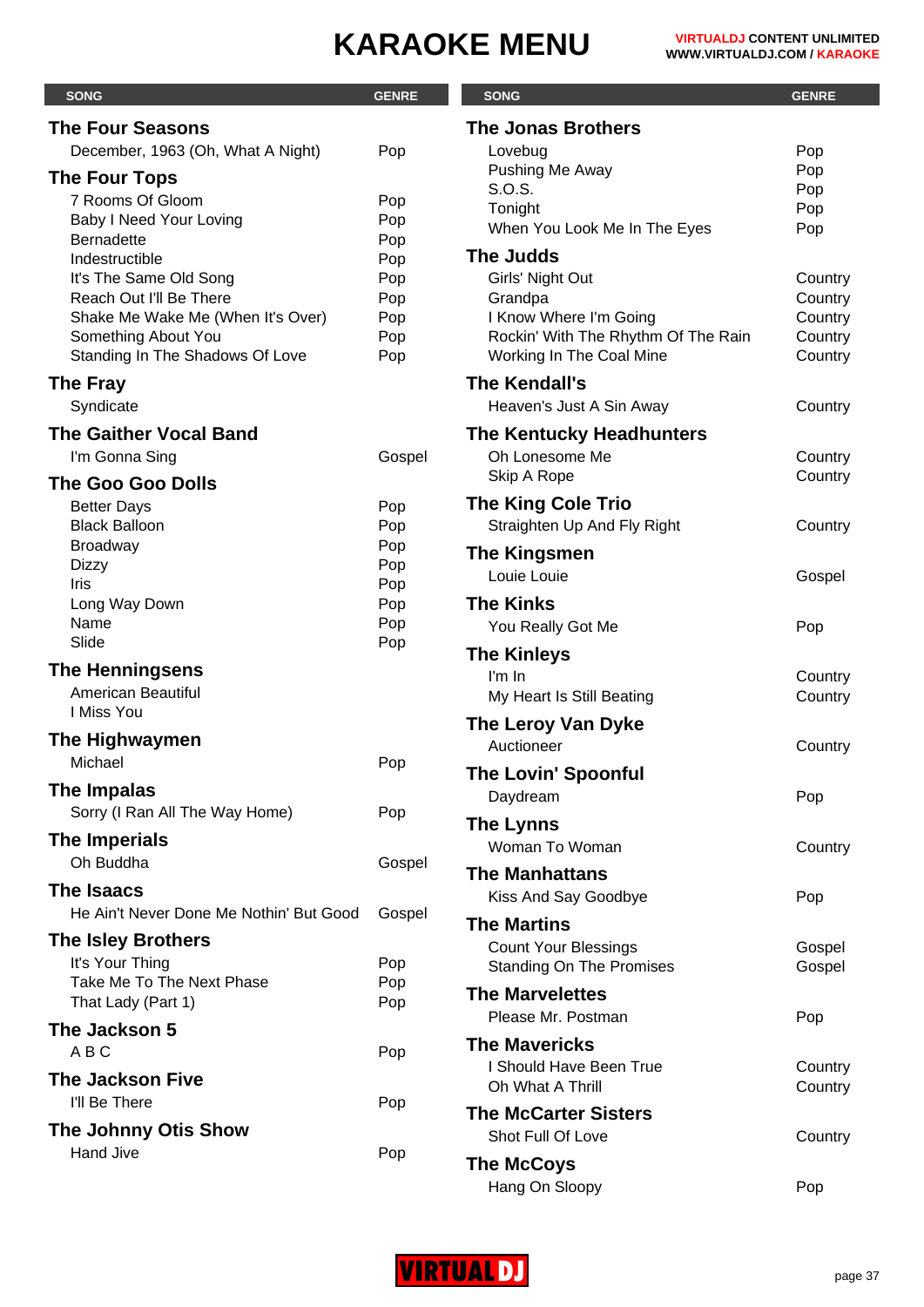| <b>SONG</b>                                                                     | <b>GENRE</b>     | <b>SONG</b>                                           | <b>GENRE</b>     |
|---------------------------------------------------------------------------------|------------------|-------------------------------------------------------|------------------|
| <b>The Miracles</b>                                                             |                  | <b>The Romantics</b>                                  |                  |
| Love Machine                                                                    | Pop              | Talking In Your Sleep                                 | Pop              |
| Ooo Baby Baby                                                                   | Pop              | What I Like About You                                 | Pop              |
| You've Really Got A Hold On Me                                                  | Pop              | <b>The Script</b>                                     |                  |
| <b>The Monkees</b>                                                              |                  | No Good In Goodbye                                    |                  |
| Daydream Believer                                                               | Pop              | <b>The Seldom Scene</b>                               |                  |
| I'm A Believer                                                                  | Pop              | House Of Gold                                         | <b>Bluegrass</b> |
| Last Train To Clarksville                                                       | Pop              | <b>The Shirelles</b>                                  |                  |
| <b>The Music Explosion</b>                                                      |                  | Soldier Boy                                           |                  |
| Little Bit O' Soul                                                              | Pop              | Will You Love Me Tomorrow                             | Pop              |
| The New Kids On The Block                                                       |                  | <b>The Snake Oil Willie Band</b>                      |                  |
| Hangin' Tough                                                                   | Pop              | I Don't Look Good Naked Anymore                       |                  |
| Summertime                                                                      | Pop              |                                                       |                  |
| <b>The Nitty Gritty Dirt Band</b>                                               |                  | <b>The Spice Girls</b>                                |                  |
| Fishin' In The Dark                                                             | Country          | Say You'll Be There                                   | Pop              |
| <b>The Notorious Cherry Bombs</b>                                               |                  | <b>The Spinners</b>                                   |                  |
| It's Hard To Kiss The Lips At Night That Chew Your @%! Out All Day Long Country |                  | Working My Way Back To You, Girl                      |                  |
| <b>The Oak Ridge Boys</b>                                                       |                  | <b>The Stylistics</b>                                 |                  |
| American Made                                                                   | Country          | Break Up To Make Up                                   | Pop              |
| I'll Be True To You                                                             | Country          | <b>The Supremes</b>                                   |                  |
| It Takes A Little Rain (To Make Love Grow)                                      | Country          | <b>Baby Love</b>                                      | Pop              |
| <b>Thank God For Kids</b>                                                       | Country          | Back In My Arms Again                                 | Pop              |
| Tryin' To Love Two Women                                                        | Country          | Come See About Me                                     | Pop              |
| <b>The Osborne Brothers</b>                                                     |                  | I Hear A Symphony<br>Love Is Here And Now You're Gone | Pop<br>Pop       |
| Lost Highway                                                                    | <b>Bluegrass</b> | Someday We'll Be Together                             | Pop              |
| Lost Highway                                                                    |                  | Stop! In The Name Of Love                             | Pop              |
| The Osborne Brothers & Red Allen                                                |                  | The Happening                                         | Pop              |
| Ruby Are You Mad                                                                | <b>Bluegrass</b> | Where Did Our Love Go                                 | Pop              |
| Ruby Are You Mad                                                                |                  | <b>The Talley Trio</b>                                |                  |
| <b>The Partridge Family</b>                                                     |                  | I Am What I Am                                        | Gospel           |
| I Think I Love You                                                              | Pop              | <b>Jesus Saves</b>                                    | Gospel           |
| <b>The Police</b>                                                               |                  | <b>The Temptations</b>                                |                  |
| Don't Stand So Close To Me                                                      | Pop              | Ain't Too Proud To Beg                                | Pop              |
| Every Breath You Take<br>Every Little Thing She Does Is Magic                   | Pop<br>Pop       | All I Need<br>Beauty Is Only Skin Deep                | Pop              |
| Message In A Bottle                                                             | Pop              | <b>Cloud Nine</b>                                     | Pop              |
| <b>The Pussycat Dolls</b>                                                       |                  | I Can't Get Next To You                               | Pop              |
| I Hate This Part                                                                | Pop              | I Wish It Would Rain                                  | Pop              |
|                                                                                 |                  | My Girl                                               | Pop              |
| The Pussycat Dolls Featuring Will.I.Am                                          |                  | Papa Was A Rolling Stone<br>Psychedelic Shack         | Pop<br>Pop       |
| <b>Beep</b>                                                                     | Pop              | The Way Tou Do The Things You Do                      | Pop              |
| <b>The Rascals</b>                                                              |                  | You're My Everything                                  | Pop              |
| People Got To Be Free                                                           | Pop              | <b>The Temptations Unplugged</b>                      |                  |
| <b>The Raybon Brothers</b>                                                      |                  | Just My Imagination                                   |                  |
| <b>Butterfly Kisses</b>                                                         | Country          | <b>The Tony Rich Project</b>                          |                  |
| <b>The Righteous Brothers</b>                                                   |                  | Nobody Knows                                          |                  |
| (You're My) Soul And Inspiration                                                | Pop              |                                                       |                  |
| <b>The Rivieras</b>                                                             |                  | <b>The Tremeloes</b><br>Silence Is Golden             |                  |
| California Sun                                                                  | Pop              |                                                       | Pop              |

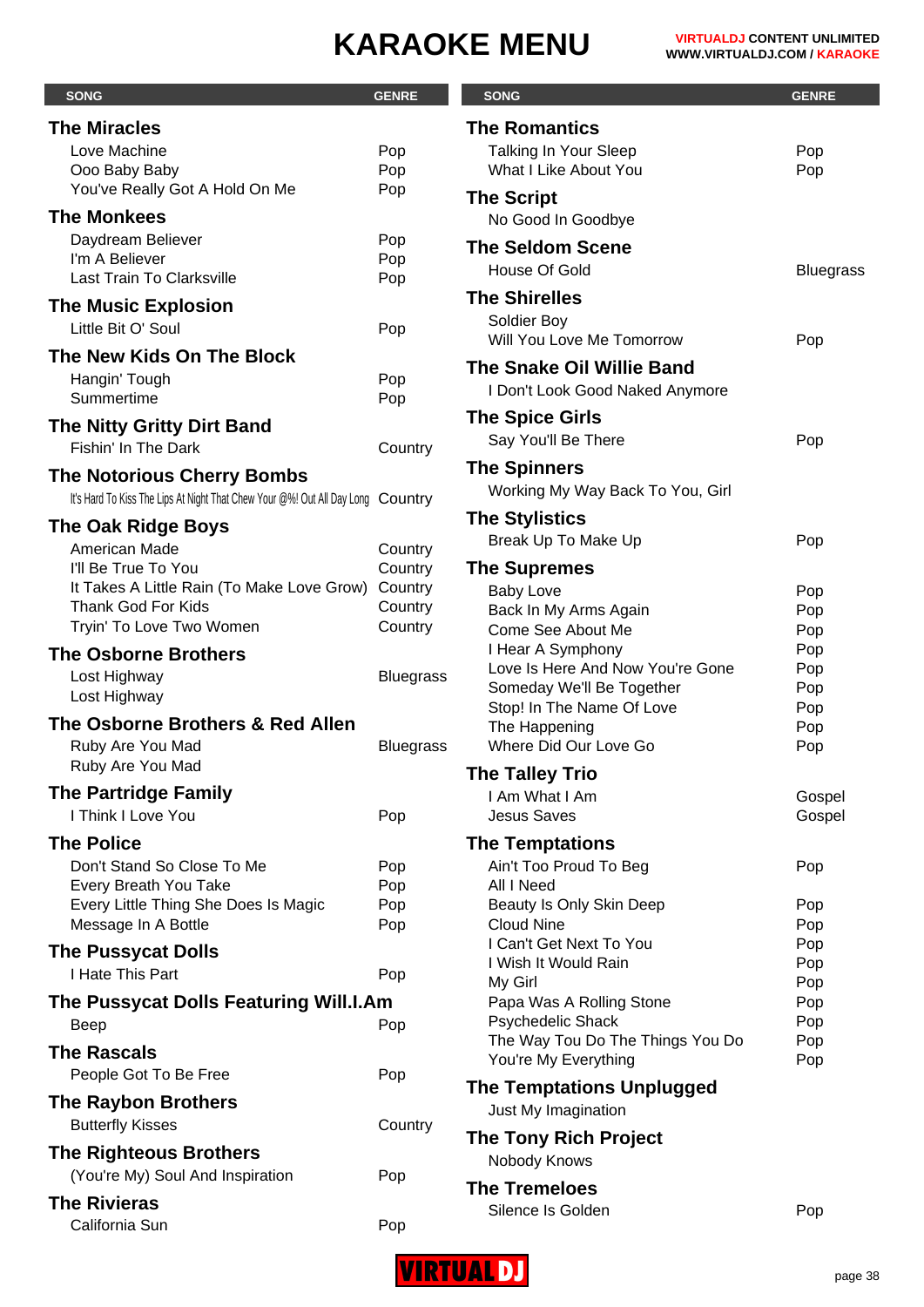| <b>SONG</b>                                     | <b>GENRE</b>       | <b>SONG</b>                                           | <b>GENRE</b>           |
|-------------------------------------------------|--------------------|-------------------------------------------------------|------------------------|
| <b>The Troggs</b>                               |                    | <b>Tiffany</b>                                        |                        |
| Wild Thing                                      | Pop                | <b>I Think We're Alone Now</b>                        | Pop                    |
| <b>The Undisputed Truth</b>                     |                    | <b>Tim McGraw</b>                                     |                        |
| <b>Smiling Faces Sometimes</b>                  | Pop                | <b>Back When</b>                                      | Country                |
| <b>The Warren Brothers</b>                      |                    | Do You Want Fries With That                           | Country                |
| <b>Better Man</b>                               |                    | Don't Take The Girl                                   | Country                |
| Change                                          | Country<br>Country | Down On The Farm                                      | Country                |
| Guilty                                          | Country            | Drugs Or Jesus                                        | Country                |
| Hey Mr. President                               | Country            | Felt Good On My Lips<br>For A Little While            | Country                |
| It Ain't Me                                     | Country            | Grown Men Don't Cry                                   | Country                |
| She Wants To Rock                               | Country            | <b>Indian Outlaw</b>                                  | Country                |
| Where Does It Hurt                              | Country            | Just To See You Smile                                 | Country                |
| <b>The Whites</b>                               |                    | My Next Thirty Years                                  | Country                |
| Keep On The Sunny Side                          | Gospel             | My Old Friend                                         | Country                |
| The Wilkinson's                                 |                    | Red Rag Top                                           | Country                |
| I Wanna Be That Girl                            | Country            | Southern Girl<br>Southern Voice                       |                        |
| <b>The Wilkinsons</b>                           |                    | Suspicions                                            | Country                |
|                                                 |                    | Top Of The World                                      |                        |
| Jimmy's Got A Girlfriend                        | Country            | You Get Used To Somebody                              | Country                |
| The Wizard Of Oz<br>We're Off To See The Wizard |                    | <b>Tim McGraw ftg. Faith Hill</b>                     |                        |
|                                                 |                    | Meanwhile Back At Mama's                              |                        |
| <b>The Wreckers</b>                             |                    | <b>Tim McGraw With Faith Hill</b>                     |                        |
| <b>Leave The Pieces</b><br>My, Oh My            | Country<br>Country | It's Your Love                                        | Country                |
| <b>Tennessee</b>                                | Country            | <b>Tim Rushlow</b>                                    |                        |
|                                                 |                    | She Misses Him                                        | Country                |
| <b>The Young Rascals</b><br>Groovin'            |                    |                                                       |                        |
|                                                 | Pop                | <b>Timbaland Featuring One Republic</b>               |                        |
| <b>Third Day</b>                                |                    | Apologize                                             | Pop                    |
| Come Together                                   | Gospel             | <b>TLC</b>                                            |                        |
| King Of Glory                                   | Gospel             | Damaged                                               | Pop                    |
| <b>Third Eye Blind</b>                          |                    | Diggin' On You                                        | Pop                    |
| Never Let You Go                                | Pop                | Hands Up<br>No Scrubs                                 | Pop<br>Pop             |
| <b>Thomas Rhett</b>                             |                    | Unpretty                                              | Pop                    |
| Get Me Some Of That                             |                    |                                                       |                        |
| Make Me Wanna                                   |                    | <b>Toby Keith</b>                                     |                        |
| <b>Thompson Square</b>                          |                    | I Wanna Talk About Me                                 | Country                |
| I Got You                                       |                    | <b>Toby Keith &amp; Willie Nelson</b>                 |                        |
| If I Didn't Have You                            |                    | Beer For My Horses                                    | Country                |
| <b>Three Days Grace</b>                         |                    | <b>Todd Runndgren</b>                                 |                        |
| Home                                            | Pop                | Hello It's Me                                         | Pop                    |
| Never Too Late                                  | Pop                | <b>Toddler Tunes</b>                                  |                        |
| Pain                                            | Pop                | Bluebird, Bluebird                                    | Childrens              |
| Riot<br>The Good Life                           | Pop                | Clemintine                                            | Childrens              |
|                                                 |                    | Do Your Ears Hang Low?                                | Childrens<br>Childrens |
| <b>Three Dog Night</b>                          |                    | Down By The Station<br>Heads & Shoulders Knees & Toes | Childrens              |
| An Old Fashioned Love Song                      | Pop                | Home On The Range                                     | Childrens              |
| Easy To Be Hard                                 | Pop                | I Bought Me A Cat                                     | Childrens              |
| <b>Tiesto &amp; KSHMR Ftg. Vassy</b>            |                    | It Ain't Gonna Rain                                   | Childrens              |
| <b>Secrets</b>                                  |                    | It's Raining, It's Pouring                            | Childrens              |
|                                                 |                    | Lazy Mary                                             | Childrens              |

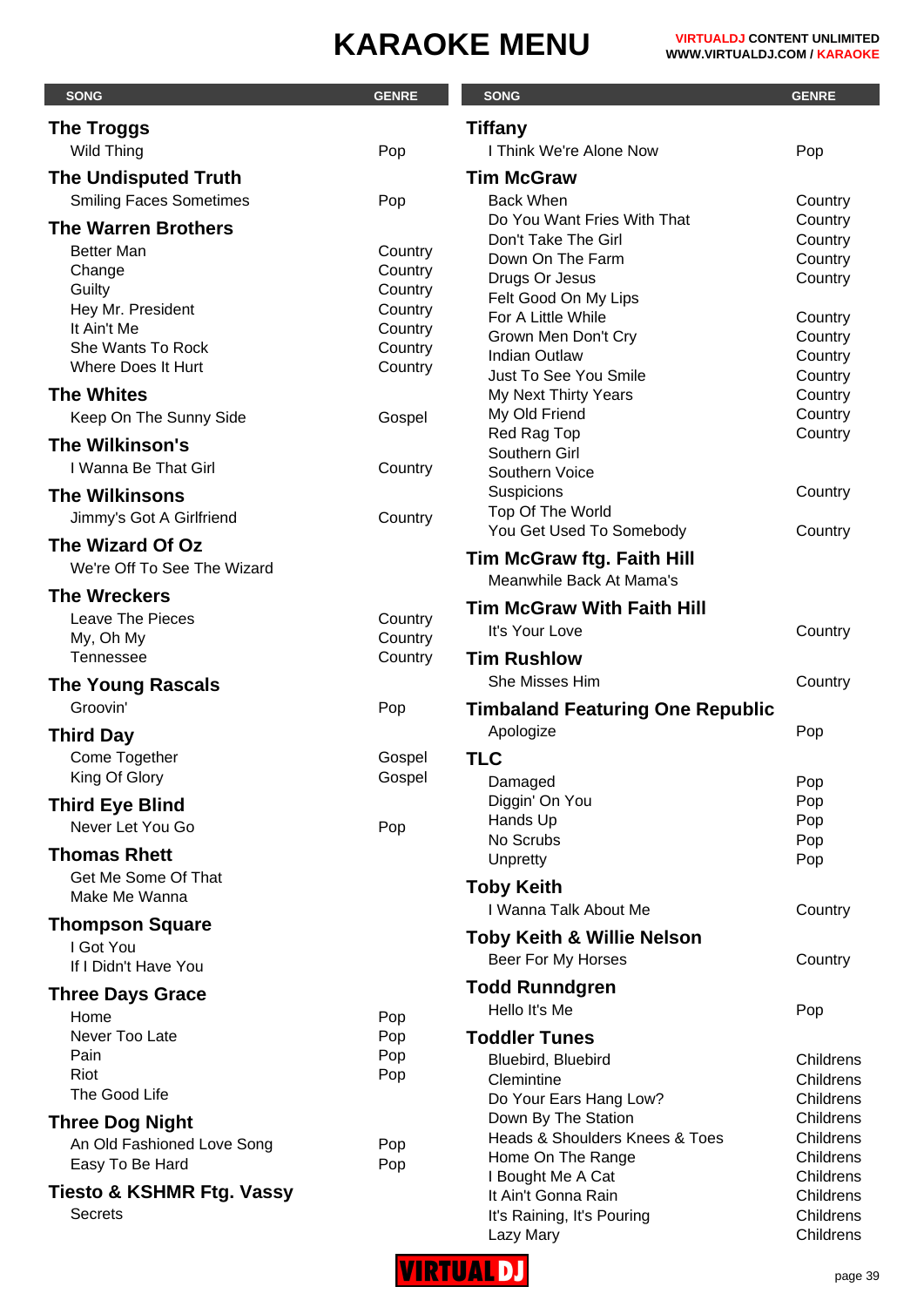Christmas

Country Country

Country

Country **Country** Country

Country Country Country Country Country **Country Country** Country

Country **Country Country** Country Country **Country** Country Country

**Country** Country Country Country

**Christmas** 

|                                                   |                        |                                                             | <b>GENRE</b> |
|---------------------------------------------------|------------------------|-------------------------------------------------------------|--------------|
| <b>SONG</b>                                       | <b>GENRE</b>           | <b>SONG</b>                                                 |              |
| Little Brown Jug                                  | Childrens              | <b>Tony Joe White</b>                                       |              |
| Michael Finnegan                                  | Childrens              | Polk Salad Annie                                            | Pop          |
| Muffin Man<br>My Bonnie Lies Over The Ocean       | Childrens<br>Childrens | <b>Tony Orlando</b>                                         |              |
| Oats, Peas, Beans And Barley Grow                 | Childrens              |                                                             |              |
| Oh Happy Day                                      | Childrens              | <b>Little Drummer Boy</b>                                   | Christ       |
| Oh Susanna                                        | Childrens              | <b>Tony Orlando &amp; Dawn</b>                              |              |
| One Little Brown Bird                             | Childrens              | <b>Knock Three Times</b>                                    | Pop          |
| Polly, Put The Kettle On                          | Childrens              | <b>Tori Kelly</b>                                           |              |
| <b>Skinny Marinky Dink</b>                        | Childrens              | Nobody Love                                                 |              |
| The More We Get Together                          | Childrens              |                                                             |              |
| There's A Hole In The Bucket                      | Childrens              | <b>Toys</b>                                                 |              |
| When Johnny Comes Marching Home Again Childrens   |                        | A Lover's Concerto                                          | Pop          |
| <b>Tom Jones</b>                                  |                        | <b>Trace Adkins</b>                                         |              |
| Delilah                                           |                        | <b>Big Time</b>                                             | Coun         |
| Green Green Grass Of Home                         | Pop                    | Don't Lie                                                   | Coun         |
| Tom T. Hall                                       |                        | Every Light In The House Is On                              |              |
| Deal                                              | Country                | Hot Mama                                                    | Coun         |
| <b>Faster Horses</b>                              | Country                | Just Fishin'                                                |              |
| I Care                                            | Country                | Lonely Won't Leave Me Alone                                 | Coun         |
| I Like Beer                                       | Country                | Rough & Ready                                               | Coun         |
| I Love                                            | Country                | The Rest Of Mine                                            | Coun         |
| Jolly Old St. Nicholas                            | Christmas              | <b>Tracy Byrd</b>                                           |              |
| O' Christmas Tree                                 | Christmas              | 4 To 1 In Atlanta                                           | Coun         |
| Old Dogs And Children And Watermelon Wine Country |                        | How'd I Wind Up In Jamaica                                  | Coun         |
| <b>Ravishing Ruby</b>                             | Country                | Just Let Me Be In Love                                      | Coun         |
| That Song Is Driving Me Crazy                     | Country                | Lately (Dreamin' 'Bout Babies)                              | Coun         |
| Your Man Loves You, Honey                         | Country                | Love Lessons                                                | Coun         |
| <b>Tommy James &amp; The Shondells</b>            |                        | Put Your Hand In Mine                                       | Coun         |
| <b>Crimson And Clover</b>                         | Pop                    | Ten Rounds With Jose Cuervo<br>The First Step               | Coun<br>Coun |
| <b>Crystal Blue Persuasion</b>                    | Pop                    |                                                             |              |
| Draggin' The Line                                 |                        | <b>Tracy Lawrence</b>                                       |              |
| <b>Tommy James And The Shondells</b>              |                        | <b>Alibis</b>                                               | Coun         |
| I Think We're Alone Now                           | Pop                    | As Any Fool Can See                                         | Coun         |
| Mony Mony                                         | Pop                    | Better Man, Better Off                                      | Coun         |
| Mony, Mony                                        |                        | Find Out Who Your Friends Are<br>How A Cowgirl Says Goodbye | Coun<br>Coun |
| <b>Tommy Roe</b>                                  |                        | I See It Now                                                | Coun         |
|                                                   |                        | If The World Had A Front Porch                              | Coun         |
| <b>Dizzy</b><br>Sheila                            | Pop<br>Pop             | If You Loved Me                                             | Coun         |
| <b>Sweet Pea</b>                                  | Pop                    | Lessons Learned                                             |              |
|                                                   |                        | Lie                                                         |              |
| <b>Tommy Shane Steiner</b>                        |                        | Life Don't Have To Be So Hard                               | Coun         |
| What We're Gonna Do About It                      | Country                | <b>Texas Tornado</b>                                        | Coun         |
| <b>Toni Braxton</b>                               |                        | Time Marches On                                             | Coun         |
| Another Sad Love Song                             | Pop                    | Unforgiven                                                  | Coun         |
| You Mean The World To Me                          | Pop                    | <b>Traditional</b>                                          |              |
| <b>Toni Braxton Feat. Loon</b>                    |                        | Auld Lang Syne                                              |              |
| Hit The Freeway                                   | Pop                    | Ave Maria (Latin Catholic Prayer)                           |              |
|                                                   |                        | Bill Bailey, Won't You Please Come Home                     | Pop          |
| <b>Tony Bennett</b>                               |                        | <b>Buffalo Gals</b>                                         |              |
| <b>Blue Moon</b>                                  | Pop                    | Christ Was Born On Christmas Day                            | Christ       |
| I Left My Heart In San Francisco                  | Pop                    | Cindy                                                       |              |
| <b>Tony Gore &amp; Majesty</b>                    |                        | Danny Boy                                                   | Pop          |
| Blessed Be The Name Of The Lord                   | Gospel                 |                                                             |              |

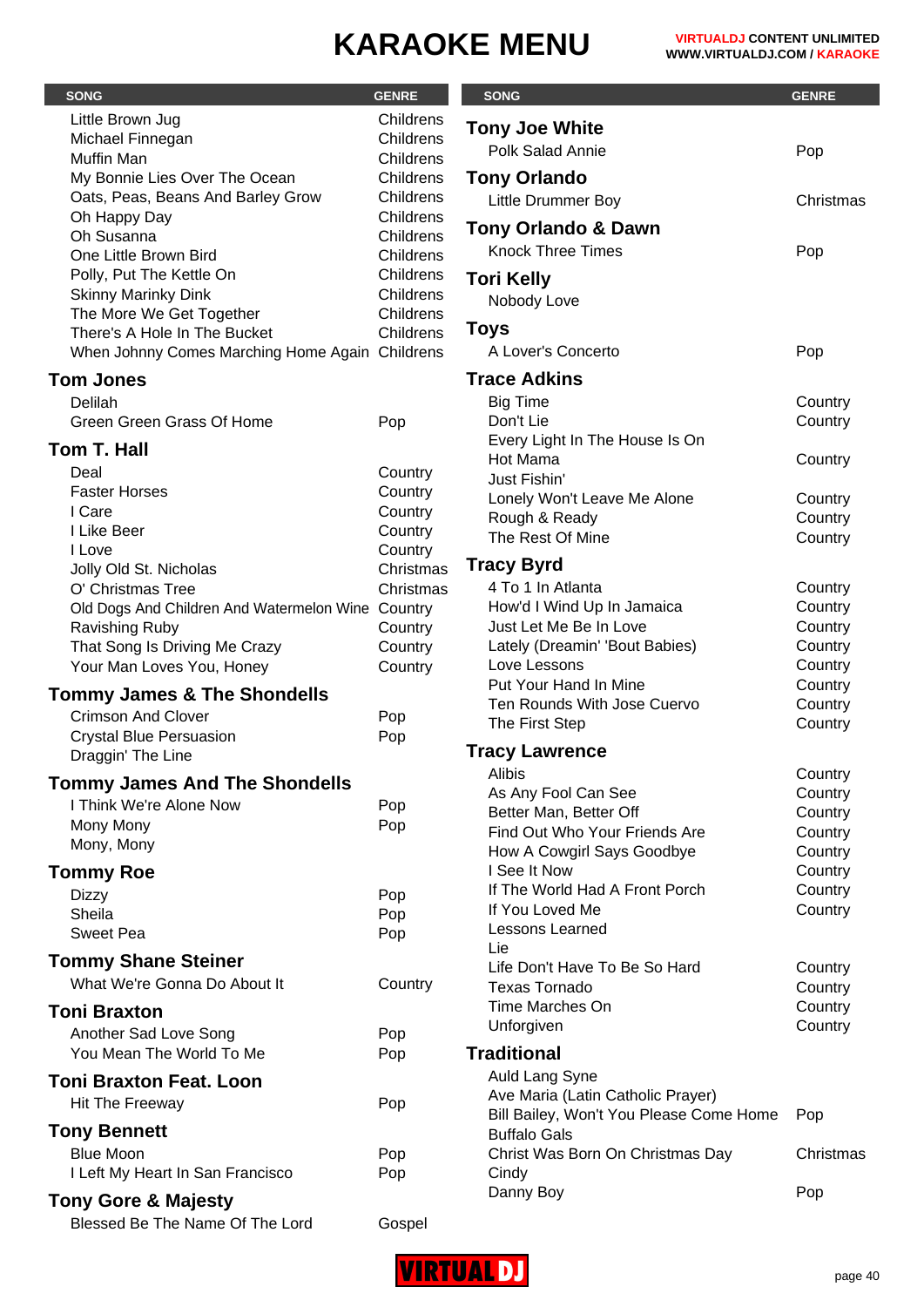| <b>TRADITIONAL</b><br><b>Travis Tritt</b><br>Do Lord<br>Can I Trust You With My Heart<br>Country<br>Drift Off To Dream<br>Country<br><b>Traditional</b><br>Help Me Hold On<br>Country<br>Down By The Riverside<br>Pop<br>I See Me<br>Country<br>Down In My Heart<br>Pop<br>It's A Great Day To Be Alive<br>Country<br>Good Christian Men Rejoice<br>Modern Day Bonnie And Clyde<br>Country<br><b>TRADITIONAL</b><br>Move It On Over<br>Country<br>Put Some Drive In Your Country<br>He's Got The Whole World In His Hands<br>Sign Of The Times<br>Country<br><b>Traditional</b><br>T-R-O-U-B-L-E<br><b>Just A Closer Walk With Thee</b><br><b>Trent Summar And The New Row Mob</b><br>Little Rosewood Casket<br>It Never Rains In Southern California<br>Country<br>Nine Pound Hammer<br>Oh! Susanna<br><b>Trent Willmon</b><br>Old Dan Tucker<br>Beer Man<br>Country<br>Rock Of Ages, Cleft For Me<br><b>Trisha Yearwood</b><br>Sally Goodin<br><b>Silver Bells</b><br>Georgia Rain<br>Country<br>Sweet Hour Of Prayer<br>I Don't Paint Myself Into Corners<br>Country<br>It Wasn't His Child<br>Christmas<br>Swing Low, Sweet Chariot<br>The Crawdad Song<br>On A Bus To St. Cloud<br>Country<br>This Little Light Of Mine<br>Santa Claus Is Back In Town<br>Country<br><b>This Train</b><br><b>Trisha Yearwood And Aaron Neville</b><br>What A Friend We Have In Jesus<br>I Fall To Pieces<br>Pop<br>What A Friend We Have In Jesus<br>When I Lay My Burden Down<br><b>Ty England</b><br>When Irish Eyes Are Smiling<br>Pop<br>All Of The Above<br>Country<br>When The Roll Is Called Up Yonder<br>Irresistable You<br>Country<br>When The Saints Go Marching In<br><b>Ty Herndon</b><br>Will The Circle Be Unbroken?<br>Heather's Wall<br><b>Worried Man Blues</b><br><b>Tyler England</b><br>Country<br>I Drove Her To Dallas<br>Christ Was Born On Christmas Day<br>Christmas<br>Do You Hear What I Hear?<br>Christmas<br><b>Tyler Farr</b><br>O' Holy Night<br>Country<br>A Guy Walks Into A Bar<br>O' Holy Night<br>Christmas<br>Raised To Pray<br><b>Silent Night</b><br>Country<br><b>Redneck Crazy</b><br><b>Silver Bells</b><br>Country<br>Whiskey In My Water<br>We Three Kings<br>Christmas<br><b>Urban Christmas</b><br><b>Traditional Irish</b><br>Go Tell It On The Mountain<br>Country<br><b>Cockles And Mussels</b><br>Pop<br>Hark! The Herald Angels Sing<br>Christmas<br>I'll Take You Home Kathleen<br>Pop<br>Jolly Old St. Nicholas<br>Christmas<br>My Wild Irish Rose<br>Pop<br>Jolly Old St. Nicholas<br>Christmas<br>Joy To The World<br>Christmas<br>O' Holy Night<br>Country<br>Shortenin' Bread<br>O' Little Town Of Bethlehem<br>Country<br><b>Train</b><br><b>White Christmas</b><br>Christmas<br>Calling All Angels<br>Pop<br><b>Usher</b><br>Drops Of Jupiter<br>Pop<br><b>Burn</b><br>Pop<br>Meet Virginia<br>Pop<br>Can U Help Me<br>Pop<br>There Goes My Baby | <b>SONG</b>                  | <b>GENRE</b> | <b>SONG</b> | <b>GENRE</b> |
|---------------------------------------------------------------------------------------------------------------------------------------------------------------------------------------------------------------------------------------------------------------------------------------------------------------------------------------------------------------------------------------------------------------------------------------------------------------------------------------------------------------------------------------------------------------------------------------------------------------------------------------------------------------------------------------------------------------------------------------------------------------------------------------------------------------------------------------------------------------------------------------------------------------------------------------------------------------------------------------------------------------------------------------------------------------------------------------------------------------------------------------------------------------------------------------------------------------------------------------------------------------------------------------------------------------------------------------------------------------------------------------------------------------------------------------------------------------------------------------------------------------------------------------------------------------------------------------------------------------------------------------------------------------------------------------------------------------------------------------------------------------------------------------------------------------------------------------------------------------------------------------------------------------------------------------------------------------------------------------------------------------------------------------------------------------------------------------------------------------------------------------------------------------------------------------------------------------------------------------------------------------------------------------------------------------------------------------------------------------------------------------------------------------------------------------------------------------------------------------------------------------------------------------------------------------------------------------------------------------------------------------------------------------------------------------------------------------------------------------------------------------------------------------------------------------------------------------------------------------------------------------------------|------------------------------|--------------|-------------|--------------|
|                                                                                                                                                                                                                                                                                                                                                                                                                                                                                                                                                                                                                                                                                                                                                                                                                                                                                                                                                                                                                                                                                                                                                                                                                                                                                                                                                                                                                                                                                                                                                                                                                                                                                                                                                                                                                                                                                                                                                                                                                                                                                                                                                                                                                                                                                                                                                                                                                                                                                                                                                                                                                                                                                                                                                                                                                                                                                                   |                              |              |             |              |
|                                                                                                                                                                                                                                                                                                                                                                                                                                                                                                                                                                                                                                                                                                                                                                                                                                                                                                                                                                                                                                                                                                                                                                                                                                                                                                                                                                                                                                                                                                                                                                                                                                                                                                                                                                                                                                                                                                                                                                                                                                                                                                                                                                                                                                                                                                                                                                                                                                                                                                                                                                                                                                                                                                                                                                                                                                                                                                   |                              |              |             |              |
|                                                                                                                                                                                                                                                                                                                                                                                                                                                                                                                                                                                                                                                                                                                                                                                                                                                                                                                                                                                                                                                                                                                                                                                                                                                                                                                                                                                                                                                                                                                                                                                                                                                                                                                                                                                                                                                                                                                                                                                                                                                                                                                                                                                                                                                                                                                                                                                                                                                                                                                                                                                                                                                                                                                                                                                                                                                                                                   |                              |              |             |              |
|                                                                                                                                                                                                                                                                                                                                                                                                                                                                                                                                                                                                                                                                                                                                                                                                                                                                                                                                                                                                                                                                                                                                                                                                                                                                                                                                                                                                                                                                                                                                                                                                                                                                                                                                                                                                                                                                                                                                                                                                                                                                                                                                                                                                                                                                                                                                                                                                                                                                                                                                                                                                                                                                                                                                                                                                                                                                                                   |                              |              |             |              |
|                                                                                                                                                                                                                                                                                                                                                                                                                                                                                                                                                                                                                                                                                                                                                                                                                                                                                                                                                                                                                                                                                                                                                                                                                                                                                                                                                                                                                                                                                                                                                                                                                                                                                                                                                                                                                                                                                                                                                                                                                                                                                                                                                                                                                                                                                                                                                                                                                                                                                                                                                                                                                                                                                                                                                                                                                                                                                                   |                              |              |             |              |
|                                                                                                                                                                                                                                                                                                                                                                                                                                                                                                                                                                                                                                                                                                                                                                                                                                                                                                                                                                                                                                                                                                                                                                                                                                                                                                                                                                                                                                                                                                                                                                                                                                                                                                                                                                                                                                                                                                                                                                                                                                                                                                                                                                                                                                                                                                                                                                                                                                                                                                                                                                                                                                                                                                                                                                                                                                                                                                   |                              |              |             |              |
|                                                                                                                                                                                                                                                                                                                                                                                                                                                                                                                                                                                                                                                                                                                                                                                                                                                                                                                                                                                                                                                                                                                                                                                                                                                                                                                                                                                                                                                                                                                                                                                                                                                                                                                                                                                                                                                                                                                                                                                                                                                                                                                                                                                                                                                                                                                                                                                                                                                                                                                                                                                                                                                                                                                                                                                                                                                                                                   |                              |              |             |              |
|                                                                                                                                                                                                                                                                                                                                                                                                                                                                                                                                                                                                                                                                                                                                                                                                                                                                                                                                                                                                                                                                                                                                                                                                                                                                                                                                                                                                                                                                                                                                                                                                                                                                                                                                                                                                                                                                                                                                                                                                                                                                                                                                                                                                                                                                                                                                                                                                                                                                                                                                                                                                                                                                                                                                                                                                                                                                                                   |                              |              |             |              |
|                                                                                                                                                                                                                                                                                                                                                                                                                                                                                                                                                                                                                                                                                                                                                                                                                                                                                                                                                                                                                                                                                                                                                                                                                                                                                                                                                                                                                                                                                                                                                                                                                                                                                                                                                                                                                                                                                                                                                                                                                                                                                                                                                                                                                                                                                                                                                                                                                                                                                                                                                                                                                                                                                                                                                                                                                                                                                                   |                              |              |             |              |
|                                                                                                                                                                                                                                                                                                                                                                                                                                                                                                                                                                                                                                                                                                                                                                                                                                                                                                                                                                                                                                                                                                                                                                                                                                                                                                                                                                                                                                                                                                                                                                                                                                                                                                                                                                                                                                                                                                                                                                                                                                                                                                                                                                                                                                                                                                                                                                                                                                                                                                                                                                                                                                                                                                                                                                                                                                                                                                   |                              |              |             |              |
|                                                                                                                                                                                                                                                                                                                                                                                                                                                                                                                                                                                                                                                                                                                                                                                                                                                                                                                                                                                                                                                                                                                                                                                                                                                                                                                                                                                                                                                                                                                                                                                                                                                                                                                                                                                                                                                                                                                                                                                                                                                                                                                                                                                                                                                                                                                                                                                                                                                                                                                                                                                                                                                                                                                                                                                                                                                                                                   |                              |              |             |              |
|                                                                                                                                                                                                                                                                                                                                                                                                                                                                                                                                                                                                                                                                                                                                                                                                                                                                                                                                                                                                                                                                                                                                                                                                                                                                                                                                                                                                                                                                                                                                                                                                                                                                                                                                                                                                                                                                                                                                                                                                                                                                                                                                                                                                                                                                                                                                                                                                                                                                                                                                                                                                                                                                                                                                                                                                                                                                                                   |                              |              |             |              |
|                                                                                                                                                                                                                                                                                                                                                                                                                                                                                                                                                                                                                                                                                                                                                                                                                                                                                                                                                                                                                                                                                                                                                                                                                                                                                                                                                                                                                                                                                                                                                                                                                                                                                                                                                                                                                                                                                                                                                                                                                                                                                                                                                                                                                                                                                                                                                                                                                                                                                                                                                                                                                                                                                                                                                                                                                                                                                                   |                              |              |             |              |
|                                                                                                                                                                                                                                                                                                                                                                                                                                                                                                                                                                                                                                                                                                                                                                                                                                                                                                                                                                                                                                                                                                                                                                                                                                                                                                                                                                                                                                                                                                                                                                                                                                                                                                                                                                                                                                                                                                                                                                                                                                                                                                                                                                                                                                                                                                                                                                                                                                                                                                                                                                                                                                                                                                                                                                                                                                                                                                   |                              |              |             |              |
|                                                                                                                                                                                                                                                                                                                                                                                                                                                                                                                                                                                                                                                                                                                                                                                                                                                                                                                                                                                                                                                                                                                                                                                                                                                                                                                                                                                                                                                                                                                                                                                                                                                                                                                                                                                                                                                                                                                                                                                                                                                                                                                                                                                                                                                                                                                                                                                                                                                                                                                                                                                                                                                                                                                                                                                                                                                                                                   |                              |              |             |              |
|                                                                                                                                                                                                                                                                                                                                                                                                                                                                                                                                                                                                                                                                                                                                                                                                                                                                                                                                                                                                                                                                                                                                                                                                                                                                                                                                                                                                                                                                                                                                                                                                                                                                                                                                                                                                                                                                                                                                                                                                                                                                                                                                                                                                                                                                                                                                                                                                                                                                                                                                                                                                                                                                                                                                                                                                                                                                                                   |                              |              |             |              |
|                                                                                                                                                                                                                                                                                                                                                                                                                                                                                                                                                                                                                                                                                                                                                                                                                                                                                                                                                                                                                                                                                                                                                                                                                                                                                                                                                                                                                                                                                                                                                                                                                                                                                                                                                                                                                                                                                                                                                                                                                                                                                                                                                                                                                                                                                                                                                                                                                                                                                                                                                                                                                                                                                                                                                                                                                                                                                                   |                              |              |             |              |
|                                                                                                                                                                                                                                                                                                                                                                                                                                                                                                                                                                                                                                                                                                                                                                                                                                                                                                                                                                                                                                                                                                                                                                                                                                                                                                                                                                                                                                                                                                                                                                                                                                                                                                                                                                                                                                                                                                                                                                                                                                                                                                                                                                                                                                                                                                                                                                                                                                                                                                                                                                                                                                                                                                                                                                                                                                                                                                   |                              |              |             |              |
|                                                                                                                                                                                                                                                                                                                                                                                                                                                                                                                                                                                                                                                                                                                                                                                                                                                                                                                                                                                                                                                                                                                                                                                                                                                                                                                                                                                                                                                                                                                                                                                                                                                                                                                                                                                                                                                                                                                                                                                                                                                                                                                                                                                                                                                                                                                                                                                                                                                                                                                                                                                                                                                                                                                                                                                                                                                                                                   |                              |              |             |              |
|                                                                                                                                                                                                                                                                                                                                                                                                                                                                                                                                                                                                                                                                                                                                                                                                                                                                                                                                                                                                                                                                                                                                                                                                                                                                                                                                                                                                                                                                                                                                                                                                                                                                                                                                                                                                                                                                                                                                                                                                                                                                                                                                                                                                                                                                                                                                                                                                                                                                                                                                                                                                                                                                                                                                                                                                                                                                                                   |                              |              |             |              |
|                                                                                                                                                                                                                                                                                                                                                                                                                                                                                                                                                                                                                                                                                                                                                                                                                                                                                                                                                                                                                                                                                                                                                                                                                                                                                                                                                                                                                                                                                                                                                                                                                                                                                                                                                                                                                                                                                                                                                                                                                                                                                                                                                                                                                                                                                                                                                                                                                                                                                                                                                                                                                                                                                                                                                                                                                                                                                                   |                              |              |             |              |
|                                                                                                                                                                                                                                                                                                                                                                                                                                                                                                                                                                                                                                                                                                                                                                                                                                                                                                                                                                                                                                                                                                                                                                                                                                                                                                                                                                                                                                                                                                                                                                                                                                                                                                                                                                                                                                                                                                                                                                                                                                                                                                                                                                                                                                                                                                                                                                                                                                                                                                                                                                                                                                                                                                                                                                                                                                                                                                   |                              |              |             |              |
|                                                                                                                                                                                                                                                                                                                                                                                                                                                                                                                                                                                                                                                                                                                                                                                                                                                                                                                                                                                                                                                                                                                                                                                                                                                                                                                                                                                                                                                                                                                                                                                                                                                                                                                                                                                                                                                                                                                                                                                                                                                                                                                                                                                                                                                                                                                                                                                                                                                                                                                                                                                                                                                                                                                                                                                                                                                                                                   |                              |              |             |              |
|                                                                                                                                                                                                                                                                                                                                                                                                                                                                                                                                                                                                                                                                                                                                                                                                                                                                                                                                                                                                                                                                                                                                                                                                                                                                                                                                                                                                                                                                                                                                                                                                                                                                                                                                                                                                                                                                                                                                                                                                                                                                                                                                                                                                                                                                                                                                                                                                                                                                                                                                                                                                                                                                                                                                                                                                                                                                                                   |                              |              |             |              |
|                                                                                                                                                                                                                                                                                                                                                                                                                                                                                                                                                                                                                                                                                                                                                                                                                                                                                                                                                                                                                                                                                                                                                                                                                                                                                                                                                                                                                                                                                                                                                                                                                                                                                                                                                                                                                                                                                                                                                                                                                                                                                                                                                                                                                                                                                                                                                                                                                                                                                                                                                                                                                                                                                                                                                                                                                                                                                                   |                              |              |             |              |
|                                                                                                                                                                                                                                                                                                                                                                                                                                                                                                                                                                                                                                                                                                                                                                                                                                                                                                                                                                                                                                                                                                                                                                                                                                                                                                                                                                                                                                                                                                                                                                                                                                                                                                                                                                                                                                                                                                                                                                                                                                                                                                                                                                                                                                                                                                                                                                                                                                                                                                                                                                                                                                                                                                                                                                                                                                                                                                   |                              |              |             |              |
|                                                                                                                                                                                                                                                                                                                                                                                                                                                                                                                                                                                                                                                                                                                                                                                                                                                                                                                                                                                                                                                                                                                                                                                                                                                                                                                                                                                                                                                                                                                                                                                                                                                                                                                                                                                                                                                                                                                                                                                                                                                                                                                                                                                                                                                                                                                                                                                                                                                                                                                                                                                                                                                                                                                                                                                                                                                                                                   |                              |              |             |              |
|                                                                                                                                                                                                                                                                                                                                                                                                                                                                                                                                                                                                                                                                                                                                                                                                                                                                                                                                                                                                                                                                                                                                                                                                                                                                                                                                                                                                                                                                                                                                                                                                                                                                                                                                                                                                                                                                                                                                                                                                                                                                                                                                                                                                                                                                                                                                                                                                                                                                                                                                                                                                                                                                                                                                                                                                                                                                                                   |                              |              |             |              |
|                                                                                                                                                                                                                                                                                                                                                                                                                                                                                                                                                                                                                                                                                                                                                                                                                                                                                                                                                                                                                                                                                                                                                                                                                                                                                                                                                                                                                                                                                                                                                                                                                                                                                                                                                                                                                                                                                                                                                                                                                                                                                                                                                                                                                                                                                                                                                                                                                                                                                                                                                                                                                                                                                                                                                                                                                                                                                                   | <b>Traditional Christmas</b> |              |             |              |
|                                                                                                                                                                                                                                                                                                                                                                                                                                                                                                                                                                                                                                                                                                                                                                                                                                                                                                                                                                                                                                                                                                                                                                                                                                                                                                                                                                                                                                                                                                                                                                                                                                                                                                                                                                                                                                                                                                                                                                                                                                                                                                                                                                                                                                                                                                                                                                                                                                                                                                                                                                                                                                                                                                                                                                                                                                                                                                   |                              |              |             |              |
|                                                                                                                                                                                                                                                                                                                                                                                                                                                                                                                                                                                                                                                                                                                                                                                                                                                                                                                                                                                                                                                                                                                                                                                                                                                                                                                                                                                                                                                                                                                                                                                                                                                                                                                                                                                                                                                                                                                                                                                                                                                                                                                                                                                                                                                                                                                                                                                                                                                                                                                                                                                                                                                                                                                                                                                                                                                                                                   |                              |              |             |              |
|                                                                                                                                                                                                                                                                                                                                                                                                                                                                                                                                                                                                                                                                                                                                                                                                                                                                                                                                                                                                                                                                                                                                                                                                                                                                                                                                                                                                                                                                                                                                                                                                                                                                                                                                                                                                                                                                                                                                                                                                                                                                                                                                                                                                                                                                                                                                                                                                                                                                                                                                                                                                                                                                                                                                                                                                                                                                                                   |                              |              |             |              |
|                                                                                                                                                                                                                                                                                                                                                                                                                                                                                                                                                                                                                                                                                                                                                                                                                                                                                                                                                                                                                                                                                                                                                                                                                                                                                                                                                                                                                                                                                                                                                                                                                                                                                                                                                                                                                                                                                                                                                                                                                                                                                                                                                                                                                                                                                                                                                                                                                                                                                                                                                                                                                                                                                                                                                                                                                                                                                                   |                              |              |             |              |
|                                                                                                                                                                                                                                                                                                                                                                                                                                                                                                                                                                                                                                                                                                                                                                                                                                                                                                                                                                                                                                                                                                                                                                                                                                                                                                                                                                                                                                                                                                                                                                                                                                                                                                                                                                                                                                                                                                                                                                                                                                                                                                                                                                                                                                                                                                                                                                                                                                                                                                                                                                                                                                                                                                                                                                                                                                                                                                   |                              |              |             |              |
|                                                                                                                                                                                                                                                                                                                                                                                                                                                                                                                                                                                                                                                                                                                                                                                                                                                                                                                                                                                                                                                                                                                                                                                                                                                                                                                                                                                                                                                                                                                                                                                                                                                                                                                                                                                                                                                                                                                                                                                                                                                                                                                                                                                                                                                                                                                                                                                                                                                                                                                                                                                                                                                                                                                                                                                                                                                                                                   |                              |              |             |              |
|                                                                                                                                                                                                                                                                                                                                                                                                                                                                                                                                                                                                                                                                                                                                                                                                                                                                                                                                                                                                                                                                                                                                                                                                                                                                                                                                                                                                                                                                                                                                                                                                                                                                                                                                                                                                                                                                                                                                                                                                                                                                                                                                                                                                                                                                                                                                                                                                                                                                                                                                                                                                                                                                                                                                                                                                                                                                                                   |                              |              |             |              |
|                                                                                                                                                                                                                                                                                                                                                                                                                                                                                                                                                                                                                                                                                                                                                                                                                                                                                                                                                                                                                                                                                                                                                                                                                                                                                                                                                                                                                                                                                                                                                                                                                                                                                                                                                                                                                                                                                                                                                                                                                                                                                                                                                                                                                                                                                                                                                                                                                                                                                                                                                                                                                                                                                                                                                                                                                                                                                                   |                              |              |             |              |
|                                                                                                                                                                                                                                                                                                                                                                                                                                                                                                                                                                                                                                                                                                                                                                                                                                                                                                                                                                                                                                                                                                                                                                                                                                                                                                                                                                                                                                                                                                                                                                                                                                                                                                                                                                                                                                                                                                                                                                                                                                                                                                                                                                                                                                                                                                                                                                                                                                                                                                                                                                                                                                                                                                                                                                                                                                                                                                   |                              |              |             |              |
|                                                                                                                                                                                                                                                                                                                                                                                                                                                                                                                                                                                                                                                                                                                                                                                                                                                                                                                                                                                                                                                                                                                                                                                                                                                                                                                                                                                                                                                                                                                                                                                                                                                                                                                                                                                                                                                                                                                                                                                                                                                                                                                                                                                                                                                                                                                                                                                                                                                                                                                                                                                                                                                                                                                                                                                                                                                                                                   |                              |              |             |              |
|                                                                                                                                                                                                                                                                                                                                                                                                                                                                                                                                                                                                                                                                                                                                                                                                                                                                                                                                                                                                                                                                                                                                                                                                                                                                                                                                                                                                                                                                                                                                                                                                                                                                                                                                                                                                                                                                                                                                                                                                                                                                                                                                                                                                                                                                                                                                                                                                                                                                                                                                                                                                                                                                                                                                                                                                                                                                                                   | <b>Traditonal</b>            |              |             |              |
|                                                                                                                                                                                                                                                                                                                                                                                                                                                                                                                                                                                                                                                                                                                                                                                                                                                                                                                                                                                                                                                                                                                                                                                                                                                                                                                                                                                                                                                                                                                                                                                                                                                                                                                                                                                                                                                                                                                                                                                                                                                                                                                                                                                                                                                                                                                                                                                                                                                                                                                                                                                                                                                                                                                                                                                                                                                                                                   |                              |              |             |              |
|                                                                                                                                                                                                                                                                                                                                                                                                                                                                                                                                                                                                                                                                                                                                                                                                                                                                                                                                                                                                                                                                                                                                                                                                                                                                                                                                                                                                                                                                                                                                                                                                                                                                                                                                                                                                                                                                                                                                                                                                                                                                                                                                                                                                                                                                                                                                                                                                                                                                                                                                                                                                                                                                                                                                                                                                                                                                                                   |                              |              |             |              |
|                                                                                                                                                                                                                                                                                                                                                                                                                                                                                                                                                                                                                                                                                                                                                                                                                                                                                                                                                                                                                                                                                                                                                                                                                                                                                                                                                                                                                                                                                                                                                                                                                                                                                                                                                                                                                                                                                                                                                                                                                                                                                                                                                                                                                                                                                                                                                                                                                                                                                                                                                                                                                                                                                                                                                                                                                                                                                                   |                              |              |             |              |
|                                                                                                                                                                                                                                                                                                                                                                                                                                                                                                                                                                                                                                                                                                                                                                                                                                                                                                                                                                                                                                                                                                                                                                                                                                                                                                                                                                                                                                                                                                                                                                                                                                                                                                                                                                                                                                                                                                                                                                                                                                                                                                                                                                                                                                                                                                                                                                                                                                                                                                                                                                                                                                                                                                                                                                                                                                                                                                   |                              |              |             |              |
|                                                                                                                                                                                                                                                                                                                                                                                                                                                                                                                                                                                                                                                                                                                                                                                                                                                                                                                                                                                                                                                                                                                                                                                                                                                                                                                                                                                                                                                                                                                                                                                                                                                                                                                                                                                                                                                                                                                                                                                                                                                                                                                                                                                                                                                                                                                                                                                                                                                                                                                                                                                                                                                                                                                                                                                                                                                                                                   |                              |              |             |              |
|                                                                                                                                                                                                                                                                                                                                                                                                                                                                                                                                                                                                                                                                                                                                                                                                                                                                                                                                                                                                                                                                                                                                                                                                                                                                                                                                                                                                                                                                                                                                                                                                                                                                                                                                                                                                                                                                                                                                                                                                                                                                                                                                                                                                                                                                                                                                                                                                                                                                                                                                                                                                                                                                                                                                                                                                                                                                                                   |                              |              |             |              |
| U Don't Have To Call<br>Pop                                                                                                                                                                                                                                                                                                                                                                                                                                                                                                                                                                                                                                                                                                                                                                                                                                                                                                                                                                                                                                                                                                                                                                                                                                                                                                                                                                                                                                                                                                                                                                                                                                                                                                                                                                                                                                                                                                                                                                                                                                                                                                                                                                                                                                                                                                                                                                                                                                                                                                                                                                                                                                                                                                                                                                                                                                                                       |                              |              |             |              |



U Got It Bad Pop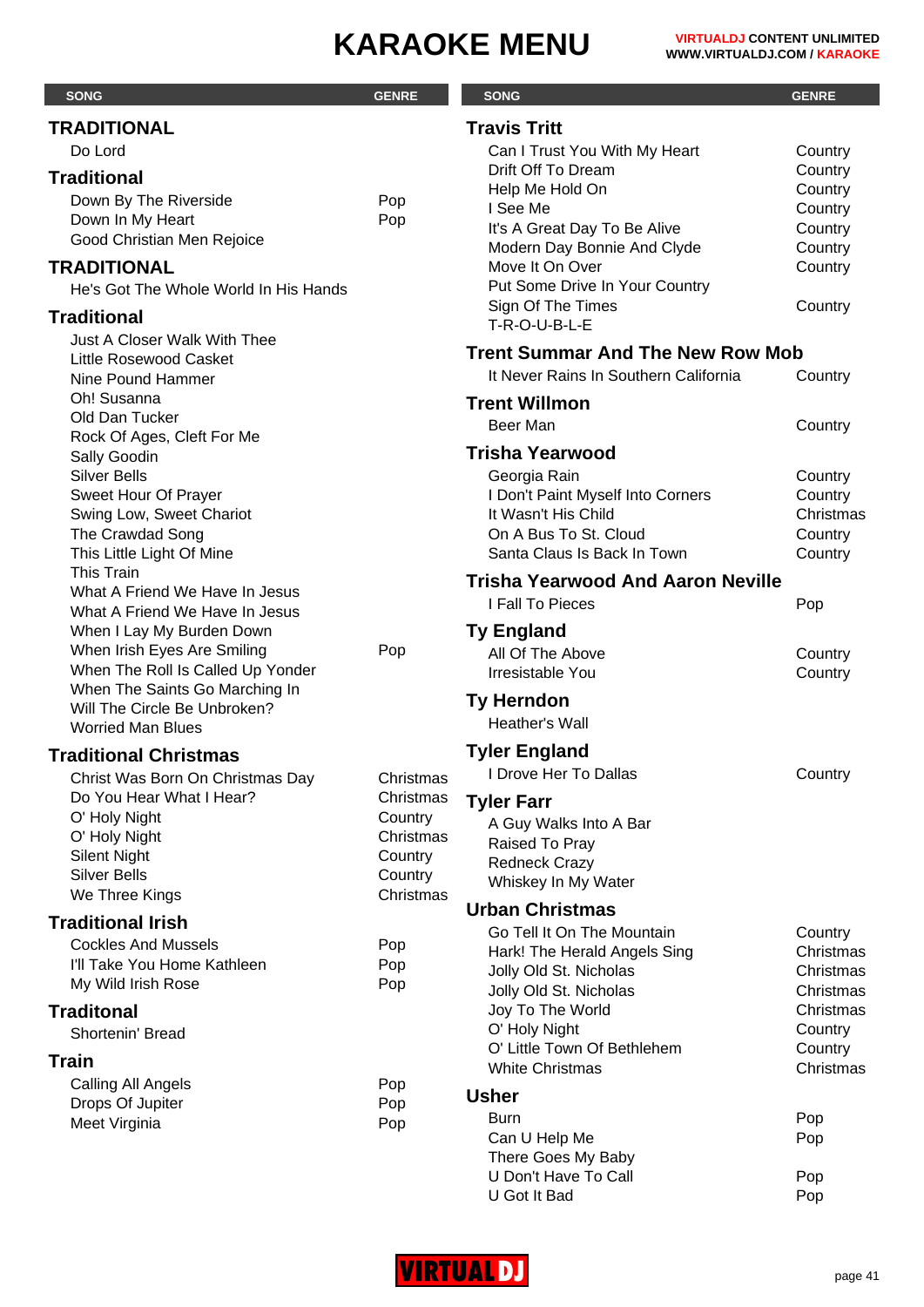| <b>SONG</b>                                                                   | <b>GENRE</b>       | <b>SONG</b>                                           | <b>GENRE</b>       |
|-------------------------------------------------------------------------------|--------------------|-------------------------------------------------------|--------------------|
| Van Zant                                                                      |                    | <b>Webb Pierce</b>                                    |                    |
| Goes Down Easy                                                                | Country            | Even Tho'                                             | Country            |
| <b>Vanilla Ice</b>                                                            |                    | More And More                                         | Country            |
| Ice Ice Baby                                                                  | Pop                | Weezer                                                |                    |
| <b>Vapors</b>                                                                 |                    | <b>Back To The Shack</b>                              |                    |
| <b>Turning Japanese</b>                                                       | Pop                | Da Vinci                                              |                    |
| <b>Various Artists</b>                                                        |                    | <b>Weezer ftg. Bethany Cosentino</b>                  |                    |
| We Need A Little Christmas                                                    | Country            | Go Away                                               |                    |
|                                                                               |                    | <b>Weird AI Yankovic</b>                              |                    |
| <b>Vern Gosdin</b><br>Chiseled In Stone                                       |                    | Christmas At Ground Zero                              | Country            |
| Do You Believe Me Now                                                         | Country<br>Country | <b>Whitney Houston</b>                                |                    |
| I Can Tell By The Way You Dance                                               |                    | <b>Exhale</b>                                         | Pop                |
| If You're Gonna Do Me Wrong (Do It Right)                                     |                    | <b>Heartbreak Hotel</b>                               | Pop                |
| Is It Raining At Your House                                                   |                    | I Believe In You And Me                               | Pop                |
| Right In The Wrong Direction<br>Who You Gonna Blame It On This Time           | Country<br>Country | I'm Your Baby Tonight<br>My Heart Is Calling          | Pop<br>Pop         |
|                                                                               |                    | My Love Is Your Love                                  | Pop                |
| <b>Vince Gill</b>                                                             |                    | One Of Those Days                                     | Pop                |
| Don't Come Cryin' To Me<br>Loving You Makes Me A Better Man                   | Country<br>Country | So Emotional                                          | Pop                |
| One More Last Chance                                                          | Country            | The Greatest Love Of All                              | Pop                |
| <b>Vitamin C</b>                                                              |                    | <b>Whitney Houston &amp; Cece Winan</b>               |                    |
| The Itch                                                                      | Pop                | Count On Me                                           | Pop                |
| <b>Vivian Green</b>                                                           |                    | <b>Willie Nelson</b>                                  |                    |
| <b>Emotional Rollercoaster</b>                                                | Pop                | Angel Flying Too Close To The Ground                  | Country            |
|                                                                               |                    | Blue Eyes Cryin' In The Rain                          | Country            |
| <b>Vonda Sheppard With Dan Hill</b>                                           |                    | Forgiving You Was Easy<br>Maria (Shut Up And Kiss Me) | Country<br>Country |
| Can't We Try                                                                  | Pop                | On The Road Again                                     | Country            |
| <b>Wade Hayes</b>                                                             |                    | <b>Pretty Paper</b>                                   | Christmas          |
| Don't Stop<br>How Do You Sleep At Night                                       | Country            | Stardust                                              | Country            |
| Old Enough To Know Better                                                     |                    | <b>Touch Me</b><br><b>Uncloudy Day</b>                | Country            |
| When The Wrong One Loves You Right                                            | Country            | <b>Whiskey River</b>                                  | Country            |
| <b>Walker Hayes</b>                                                           |                    | <b>Willie Nelson With Leon Russell</b>                |                    |
| Pants                                                                         |                    | <b>Heartbreak Hotel</b>                               | Country            |
| Why Wait For Summer                                                           |                    |                                                       |                    |
| <b>Wanda Jackson</b>                                                          |                    | <b>Wilson Phillips</b><br>Release Me                  | Pop                |
| Right Or Wrong                                                                | Country            |                                                       |                    |
| <b>Waylon Jennings</b>                                                        |                    | <b>Wilson Pickett</b><br>Land Of 1000 Dances          |                    |
| I'm A Ramblin' Man                                                            | Country            |                                                       | Pop                |
| Lovin' Her Was Easier                                                         | Country            | Winger                                                |                    |
| Lucille (You Won't Do Your Daddy's Will)                                      | Country            | Can't Get Enuff<br>Easy Come Easy Go                  |                    |
| Luckenbach Texas<br>Mamas Don't Let Your Babies Grow Up To Be Cowboys Country | Country            | <b>Headed For A Heartbreak</b>                        | Pop                |
| O' Come All Ye Faithful                                                       | Christmas          | <b>Miles Away</b>                                     |                    |
| The Eagle                                                                     | Country            | Wynonna                                               |                    |
| Wrong                                                                         | Country            | Always Will                                           | Country            |
| <b>Wayne Fontana &amp; The Mindbenders</b>                                    |                    | Flies On The Butter (You Can't Go Home Again)         | Country            |
| The Game Of Love                                                              | Pop                | <b>Girls With Guitars</b>                             | Country            |
| <b>Weather Girls</b>                                                          |                    | Heaven Help My Heart<br>I Hear You Knocking           | Country            |
| It's Raining Men                                                              | Pop                | My Angel Is Here                                      | Country            |